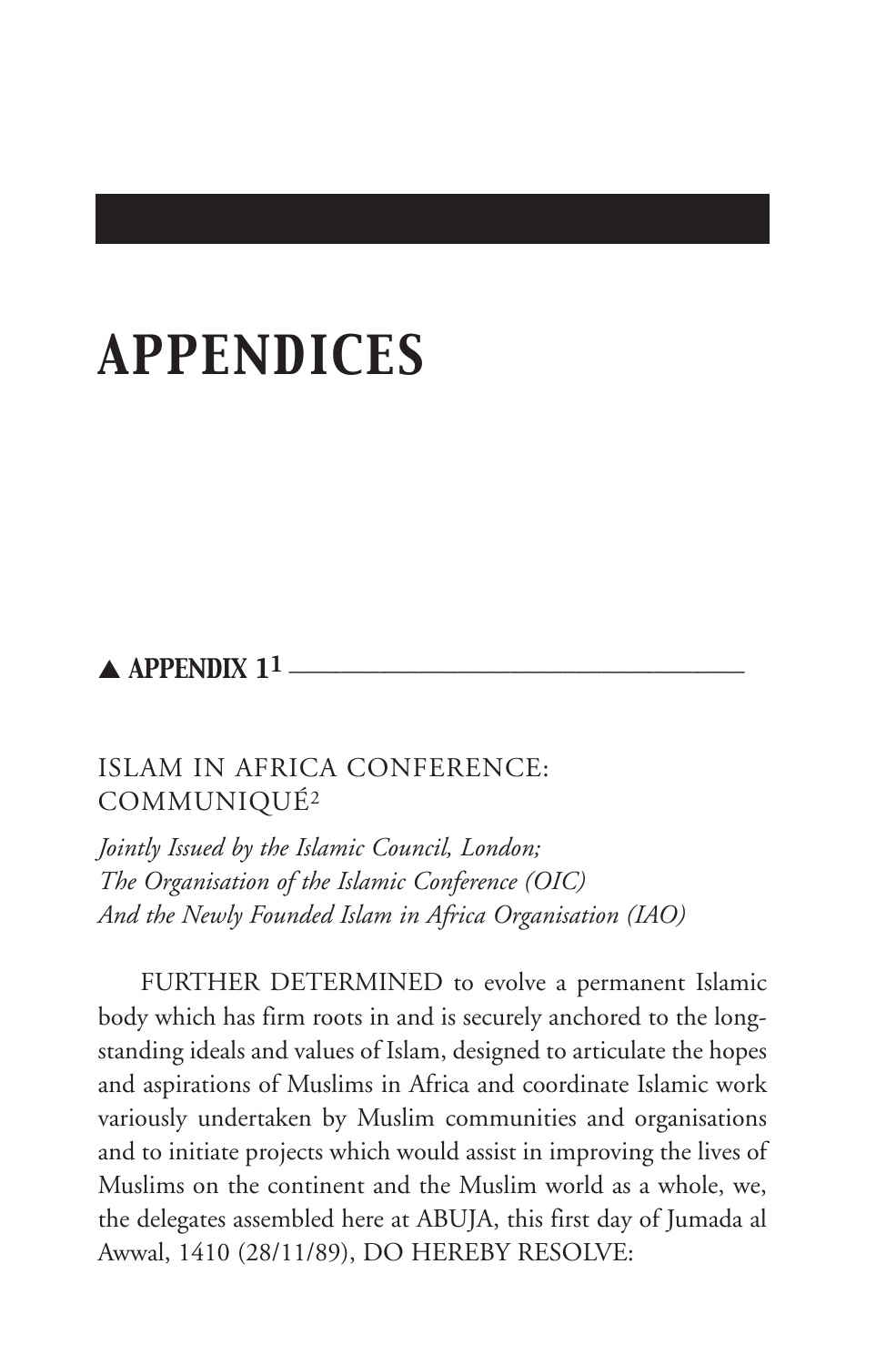*Appendix 1* 233

To call on Muslims throughout Africa to unite as an important part of the Ummah which is blessed with the guidance and mercy brought by the Messenger of Allah, Muhammad (PBUH).

To urge Muslims, who have been separated by imposed geopolitical barriers of artificial boundaries drawn up by imperialists to serve colonial and anti-Islamic interests, to cooperate with their brethren throughout the Muslim world with a view to reinstating a strong and united Ummah which is determined to fulfil the commands of Allah, the Almighty.

To call upon the Ulama to close their ranks and thereby facilitate unity among the Ummah and to urge them to unite and to strive to remove all barriers between them and the general Muslim populace, especially the youth.

To call on Muslims to review the syllabi in the various educational institutions with a view to bringing them into conformity with Islamic ideals, goals and principles and to serve the needs of their community.

To urge Muslims to pay special attention to the education of women at all levels.

To encourage the teaching of Arabic language which is the language of the Qu'ran, as well as the lingua franca of the continent and to strive for the restoration of the use of Arabic script in vernacular.

To urge Muslims to establish strong economic ties between African Islamic countries and other parts of the Muslim world in order to facilitate mutual assistance and cooperation in commerce, industry and finance with a view to evolving a sound economic system based on Islamic principles.

To form a permanent body to be known as Islam in Africa Organization under the trusteeship of representatives to be selected from among the participating countries; to perform, among other functions, the state activities and seek to attain the goals and objectives as provided for in the annexure to this communiqué.

The Conference salutes and highly commends the efforts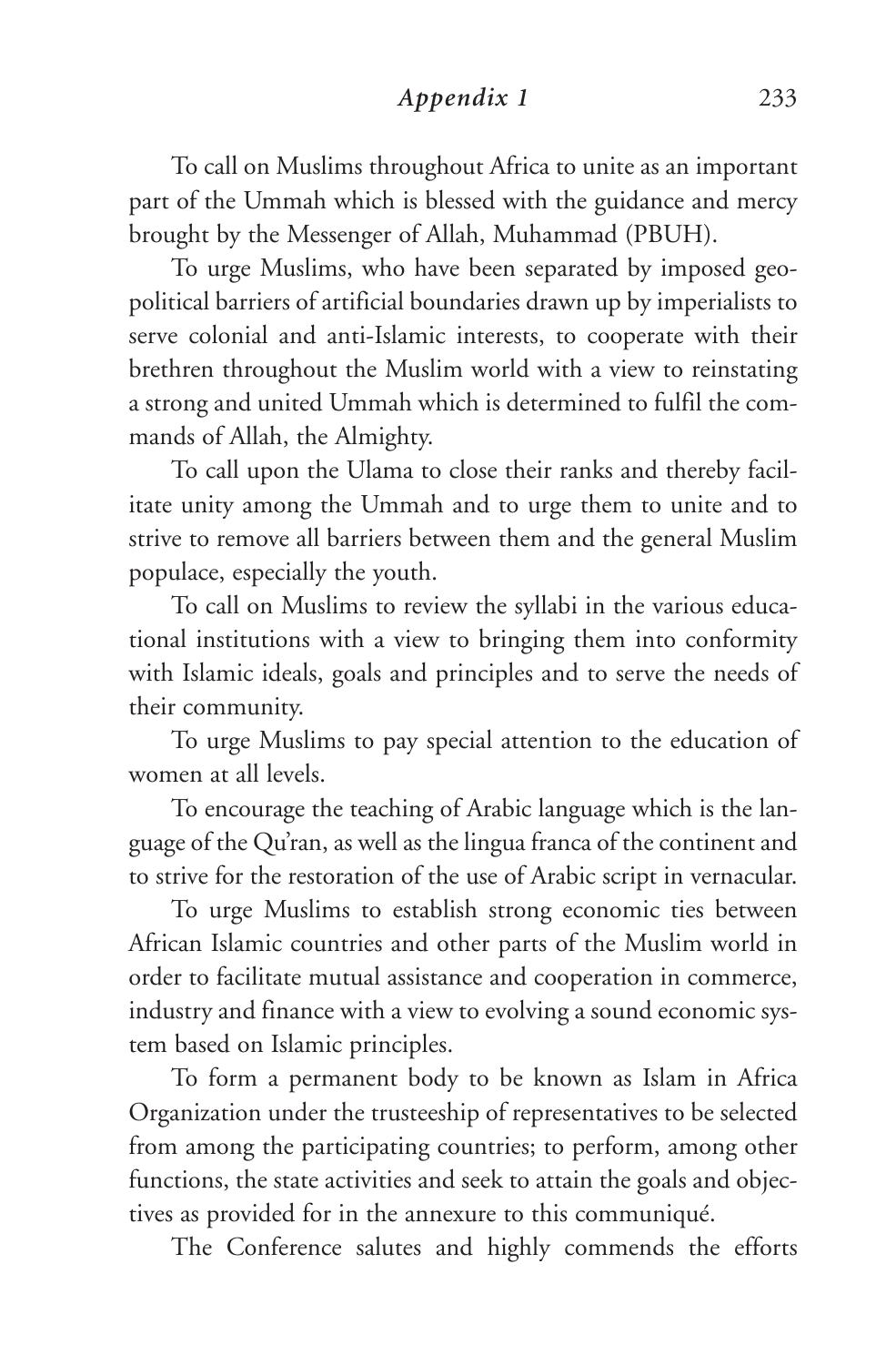which the Muslim youth are making in the service of Islam and pledges its full support for them in this worthwhile endeavour.

The Conference notes the yearnings of Muslims everywhere on the continent who have been deprived of their rights to be governed by the Sharia and urges them to intensify efforts in the struggle to re-instate the application of the Sharia.

The Conference notes that modalities for the establishment of the African Muslim Media Practitioners Association in Nigeria has been set in motion. It appreciates this noble move and urges Muslims in the media organisations to offer it all the support it needs to succeed.

The Conference unanimously expresses its gratitude and appreciation:

To the government of peoples of Nigeria for the interest shown in the Conference and, in particular, extends its thanks to the President, Commander-in-Chief of the Armed Forces of Nigeria, General Ibrahim Babangida for the stimulating inaugural address which he sent to the conference and [which] was delivered by General Sani Abacha, the Chief of Army Staff of Nigeria;

To the Nigerian Supreme Council for Islamic Affairs and the Islamic Affairs and the Islamic Council, London and the Organisation of the Islamic Conference (OIC) for sponsoring and organizing the Conference;

• • •

INSPIRED by the Unity of Allah, the Creator and Lord of the Universe; MOTIVATED by the Qur'anic declaration, "Verily, this year (Islamic) Ummah is one...," and DETERMINED to comply with Allah's directive contained in the Qur'anic *ayah*,"And hold fast to the rope of Allah, and do not break up into factions," the PAR-TICIPANTS at the Islam in Africa Conference on this First day of Jumada al-Awwal, 1420 A.H., (28/11/89), DO HEREBY RESOLVE to found the Islam in Africa Organization (IAO) with the following as its objectives, viz: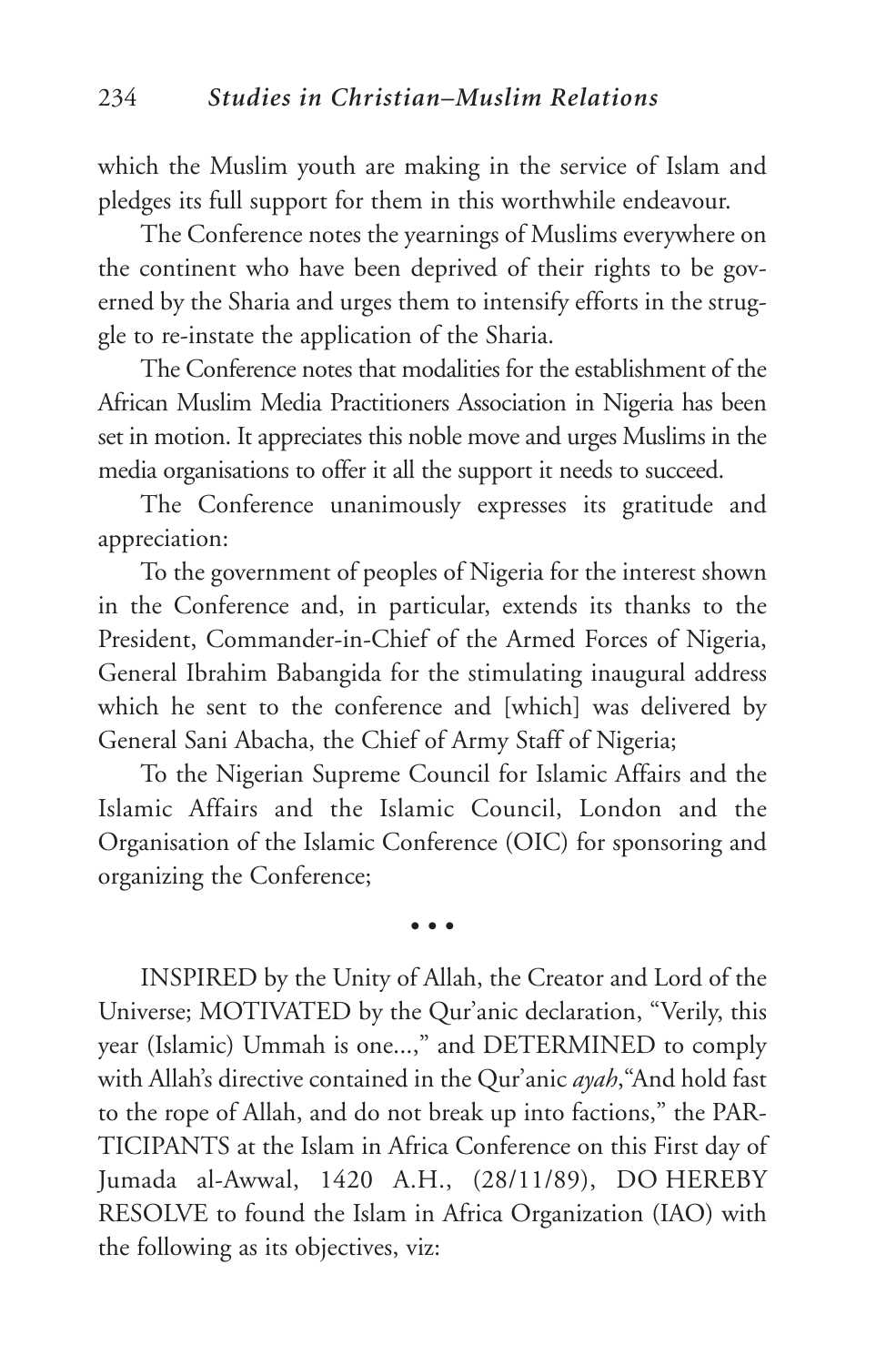- To undertake vigorous human resource development programmes.
- To serve as a mouthpiece for the articulation of issues of common concern to Muslims in Africa and the Muslim world generally.
- To commission experts to write the history of Islam in Africa and of Muslims and their institutions from authentic Islamic view-point and to retrieve literary works and artifacts pertaining to this.
- To establish Islamic Tertiary and Vocational Centres which are designed to train Da'wah workers who will be trained to acquire trades and skills which will equip them to be self-employed and productive.
- To ensure the continuity of the noble work initiated at this Conference.
- To cooperate with other national or international Islamic organisations for the attainment of its stated objectives.
- To promote unity, spiritually and materially, among Muslims all over the world, particularly in Africa.
- To promote peace, harmony and general human development and strive to remove all forms of discrimination.
- To support, enhance and coordinate Da'wah work all over Africa and propagate the knowledge of Islam throughout the continent.
- To encourage research efforts on Islamic matters and publicise the research findings.
- To undertake and encourage the translation into various African languages of Islamic works, their publication and distribution.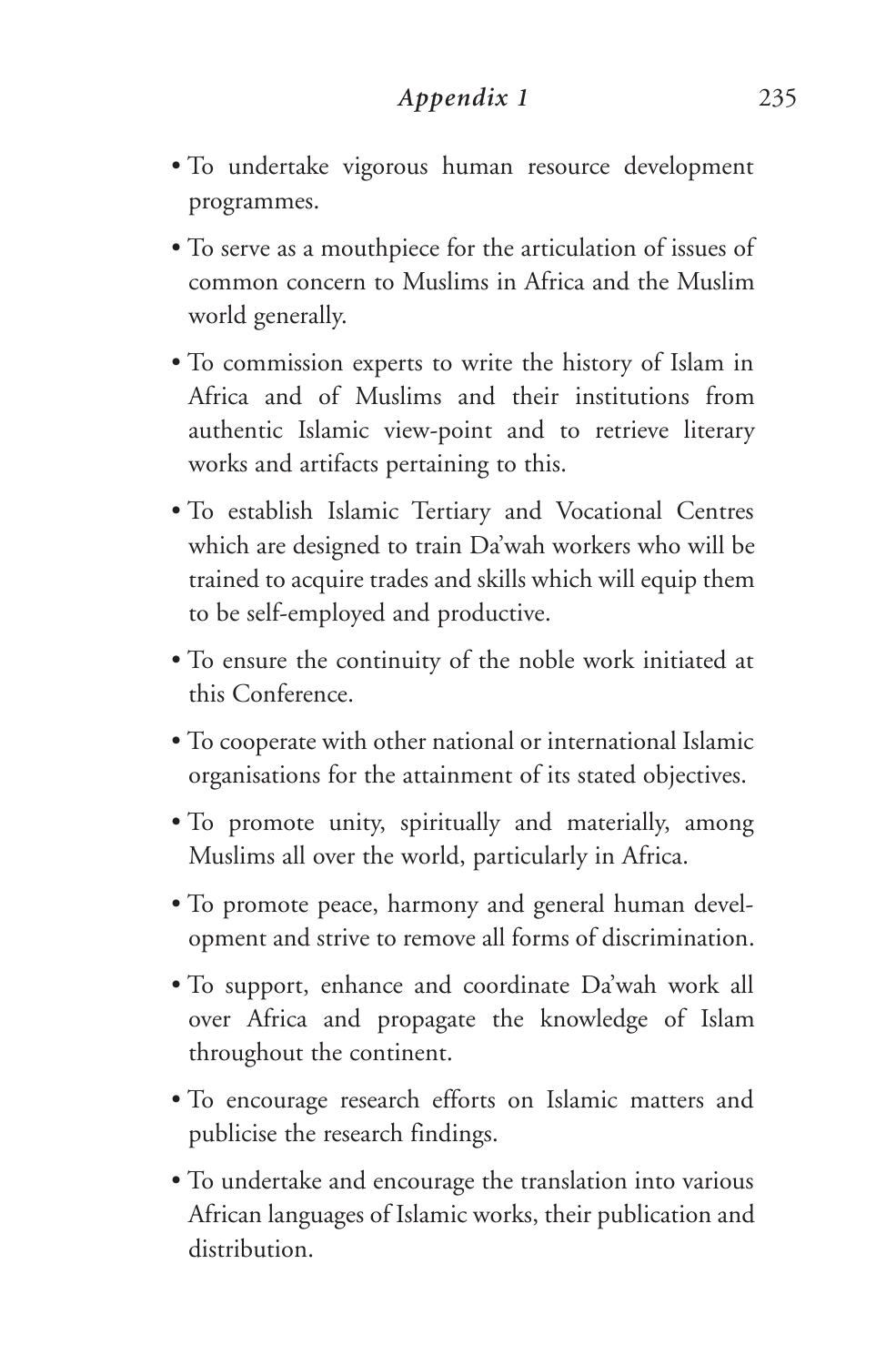# 236 *Studies in Christian–Muslim Relations*

- To support the establishment and application of the Sharia to all Muslims.
- To encourage vigorous participation of Muslim Youths in all spheres of its activities and to ensure that women are accorded their due rights and roles in society in accordance with the Sharia.
- To ensure the appointment of only Muslims into strategic national and international posts of member nations.
- To eradicate in all its forms and ramifications all non-Muslim religions in member nations (such religions shall include Christianity, Ahmadiyya and other tribal modes of worship unacceptable to Muslims).
- To ensure that only Muslims are elected to all political posts of member nations.
- To ensure the declaration of Nigeria (the 24<sup>th</sup> African and 46th World member of the OIC) a Federal Islamic Sultanate at a convenient date any time from 28<sup>th</sup> March, 1990, with the Sultan of Sokoto enthroned the Sultan and Supreme Sovereign of Nigeria.
- To ensure the ultimate replacement of all Western forms of legal and judicial systems with the Sharia in all member nations before the next Islam in Africa Conference.
- To organise an Islam in Africa Conference regularly as well as seminars, symposia, conferences, workshops and colloquia.

Towards the attainment of these ends, therefore, a Steering Committee, with membership drawn from the following countries as well as the Islamic Council, London and the Organisation of the Islamic Conference (OIC), has been set up, viz: Nigeria, Niger, The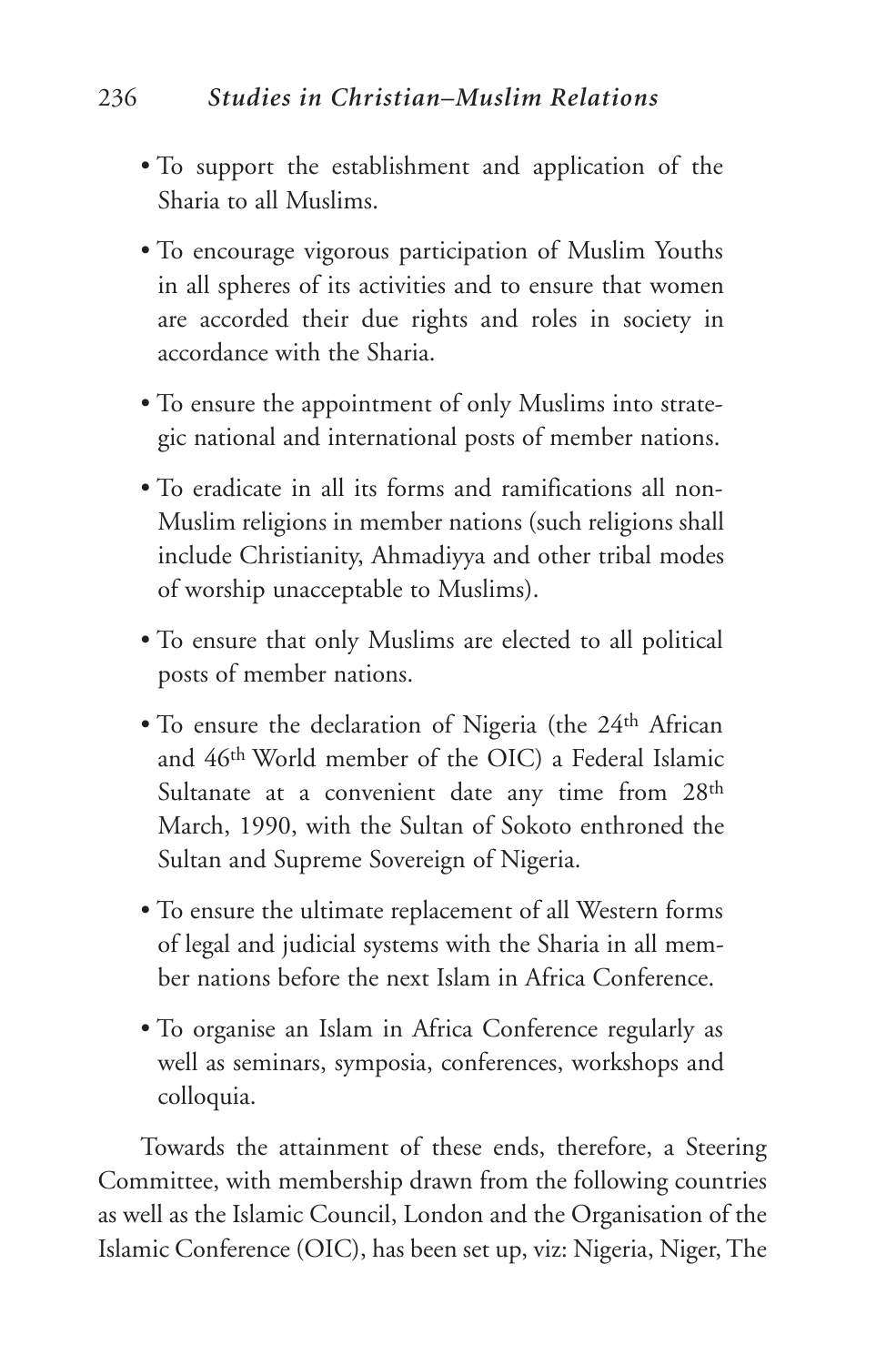Gambia, Mauritania, Senegal, Libya, Tanzania, Sudan, Tunisia.

The permanent headquarters of the Islam in Africa Organization (IAO) shall be in Abuja, Nigeria. The Steering Committee has been assigned the special task of the details establishing the IAO in Nigeria, including structures and constitution within six (6) months. The Conference decided that the Steering Committee should also work out detailed plans for transforming a national political party in each member nation into a National Islamic Party, and that the National Republic Convention (NRC) of Nigeria should be made to serve this purpose in Nigeria as the only recognised National Islamic Party of Nigeria. These political parties so approved shall be the only ones to produce leading government (executive and legislative) functionaries. The NRC of Nigeria and other parties shall have their names changed to reflect the Islamic nature of their purpose.

The Conference further agreed and decided that the IAO should, for the time being, operate from the facilities of the Islamic Council, London, and not from that of the OIC (that has become too controversial in Nigeria).

The joint Conference finally ratified the admission of Nigeria as a full member of the Organisation of the Islamic Conference, OIC, and thanked the government and people of Nigeria for having generously donated US\$21 billion to the Islamic Development Fund of the OIC, and sincerely requested the federal government of Nigeria to implement all policies and programmes of the OIC to show the whole world that Nigeria is truly an Islamic nation.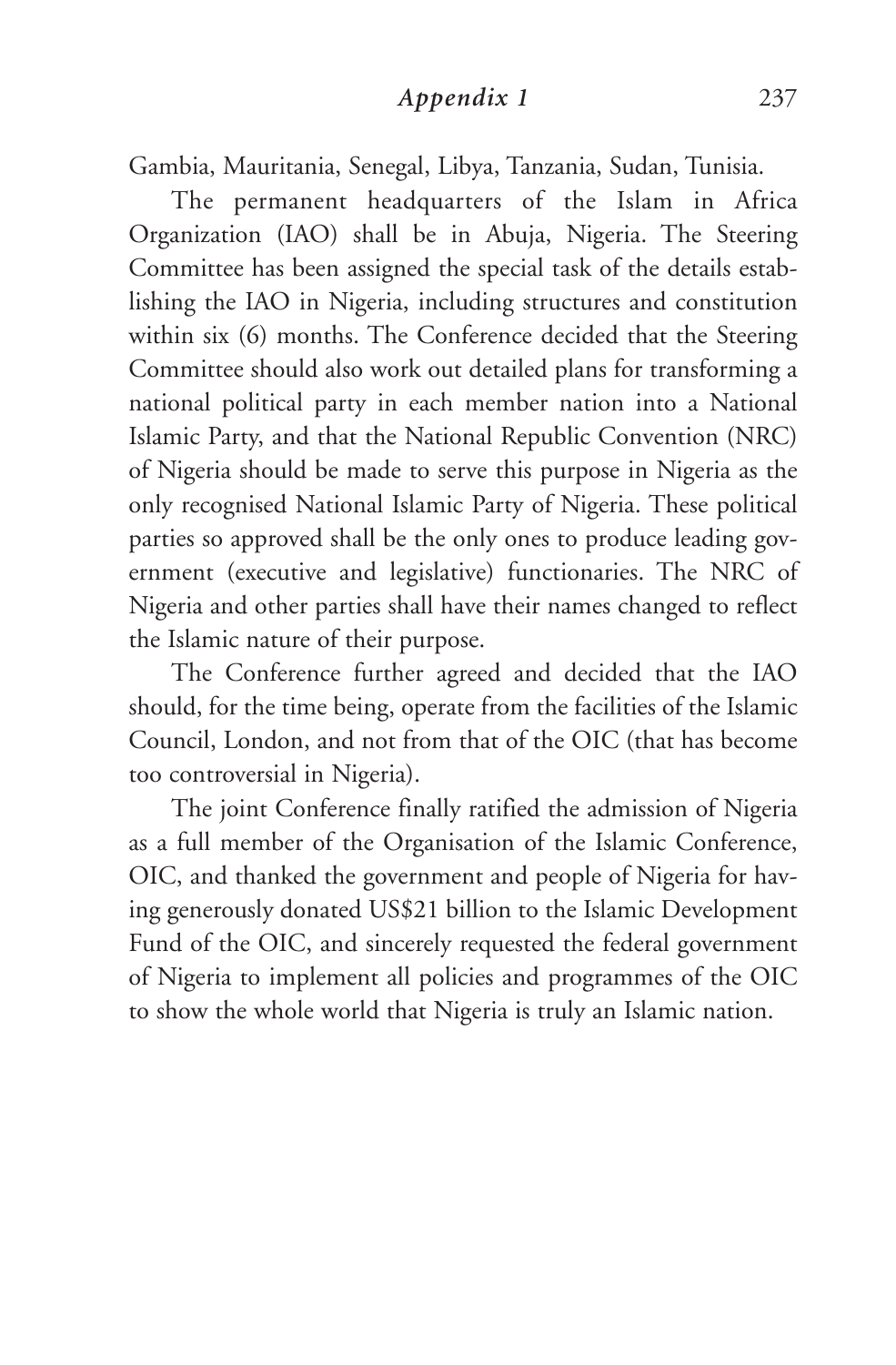# $\blacktriangle$  APPENDIX 2  $\equiv$

RE: PROMOTING RELIGIOUS PEACE AND SECURITY IN NIGERIA: MEETING OF DISTINGUISHED ELDERS AND RELIGIOUS LEADERS3

## *Jabani Mambula*

#### **The Committee;**

I would like to express my gratitude and appreciation once more for this opportunity given to leaders and religious leaders in this country once more to discuss and find out ways of preventing religious intolerance and rioting in the northern part of the country. I send this memo as my personal view after serious consultation with all the ten Church denominations in the fellowship of Churches of Christ in Nigeria TEKAN and other denominations who are either Associate Members or otherwise. I will write the points raised one by one from a Christian point of view as follows:

- 1. While talking about religious riots in the northern states, we should make it clear that it is "Some northern states" and not lump them all together. To be more direct is to say the far northern states. Middle Belt where Christians are more in number have never experienced Religious riots.
- 2. Of all the riots none have been caused by Christians because Christians have more control over their members than the Muslims who fight amongst themselves as well as against the Christians. To call a spade a spade, the riots, though some feel [they] have been political, [are] purely religious because either the more fanatical Muslims wanted to eliminate the more tolerant Muslims or eliminate the Christians so the total Islamisation of Nigeria could be effected, which I feel is impossible. Because after every riot against the Christians, all the Churches experienced tremendous growth in membership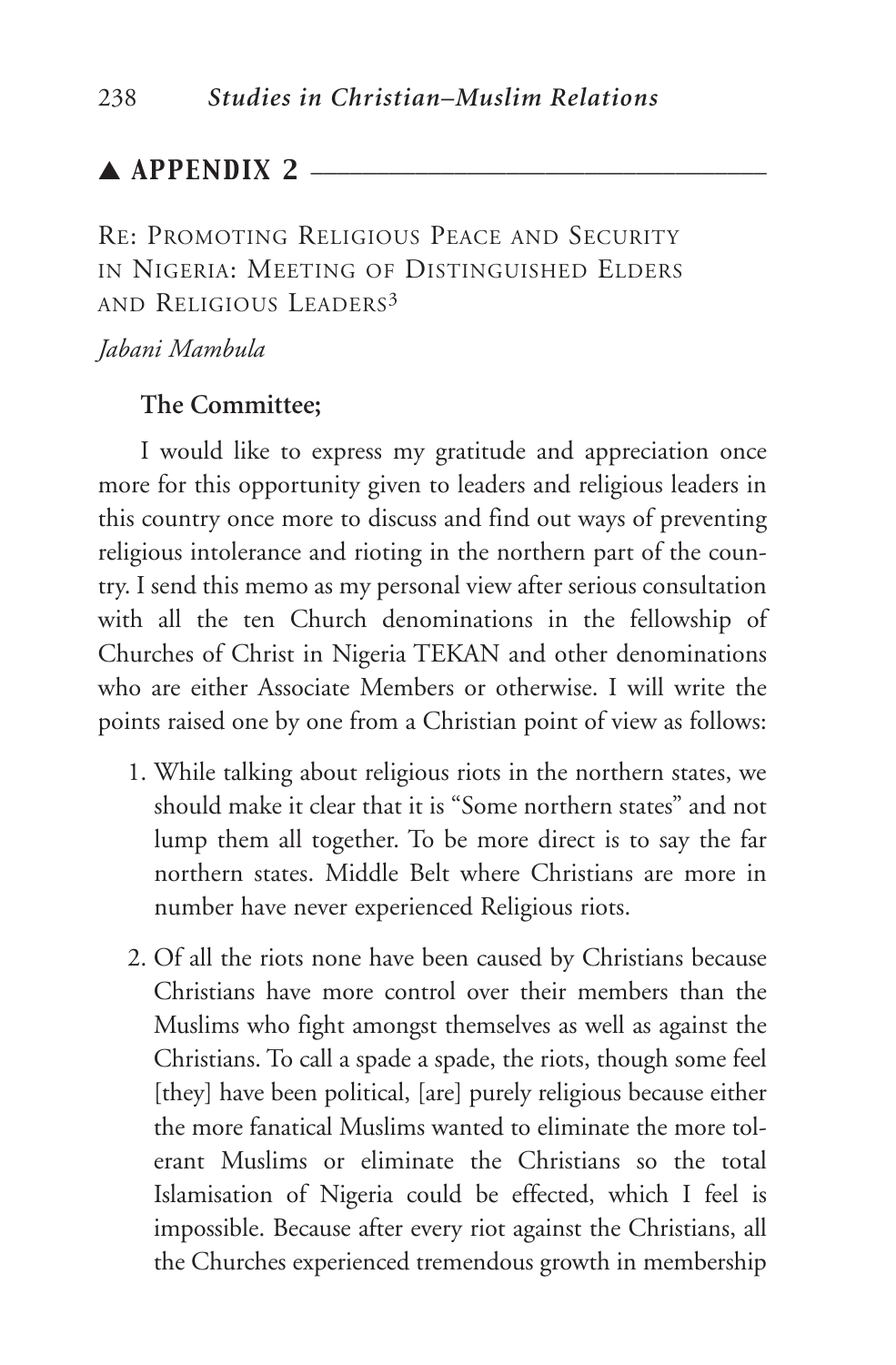# *Appendix 2* 239

from backsliders as well as new converts and are more determined to suffer for Christ as Jesus said in Matthew 5:11-12.

- 3. The late Sardauna of Sokoto, though a very staunch Muslim, had never advocated Islamisation by violence. We admire him for his tolerance and Islamisation by persuasion and, in fact, he achieved more than any of the fanatical leaders in conversion to Islam. This method has been comprehensively used by Christians and is still the method in Christian evangelization. So the method of approach by the present Muslims should change, the alternative of which would be continued disturbances which will wreck this nation, especially the North.
- 4. The historical discrimination against Christians is well known as follows:
	- (a) Denial for building places of worship especially in the far northern states.
	- (b) Denial for Religious Teaching in schools for Christian pupils.
	- (c) Denial for places of burial in some far northern states.
	- (d) The recent dismissal of four highly-ranked Christian workers in NNDC because they set aside a short time to pray during office hours and are all replaced by Muslims.
	- (e) Many promotions and lucrative appointments in the Nigerian army have been done by luring Christian officers of Northern origin into Islam.
	- (f) Out of my ten Church denominations, none has got a plot in Abuja though most of their applications have been in since 1980. All these Churches are fully registered with their Certificates of Incorporation.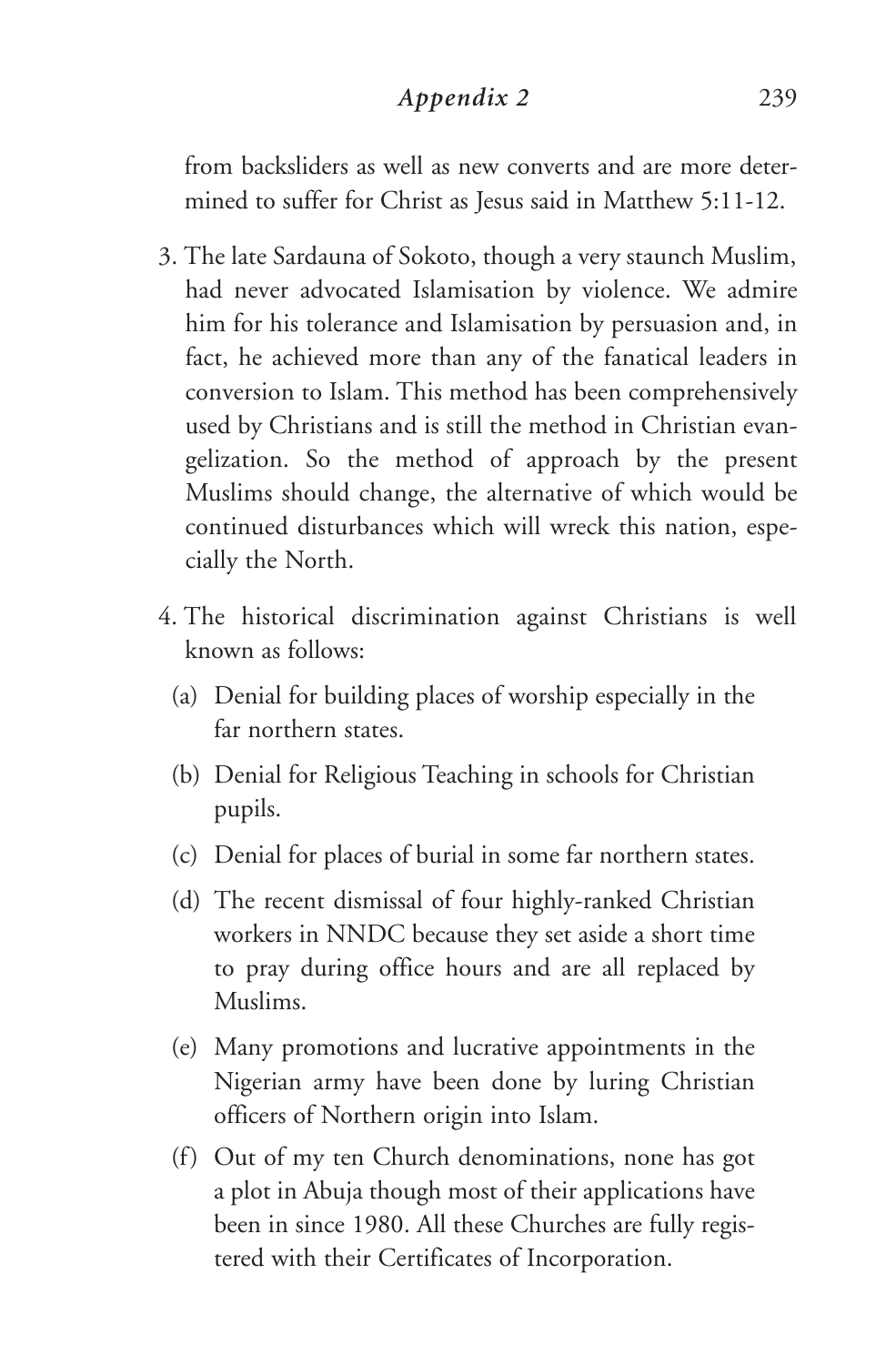## 240 *Studies in Christian–Muslim Relations*

- (g) Seizure of schools and hospitals and refusal to return them to the owners in spite of the fallen standards.
- (h) Denial of the rights of indigenes to be appointed as District Heads or Village Heads who are of Christian religion in favour of their Muslim brothers, e.g. Tafawa Balewa and Southern Zaria.
- (i) Building of Mosques in Government houses and public places like motor-park stations, etc., including the Presidential Complex at Abuja, but no provision for [a] Christian Chapel.
- (j) Non-recognition of Israel at Ambassadorial level to give a sense of security to Christian pilgrims to the Holy Land.
- (k) The continued claim by the Muslims, e.g. Gumi, that: Christianity is nothing; no Christian can become the Head of State; Christians constitute only 15% of this nation, or Jesus is a bastard. Such outrageous claims are against all reason since out of the four zones of Nigeria, only one zone is predominantly Muslim, i.e. the far northern states (Kano, Sokoto, Katsina, Borno, Bauchi); Christians are the majority in the Middle Belt, West and the East.
- (l) In the creation of Local Governments, States like Kano, Sokoto, Katsina though predominantly in the Sahel area which are thinly populated are given more Local Governments as against the thickly populated areas of savannah in the Middle Belt where Christians are the majority.
- (m) Continued claims by the Muslims that Nigeria must remain in the OIC and imposition of Sharia in the country's Constitution.
- (n) Wrong detention by the Military regime of prominent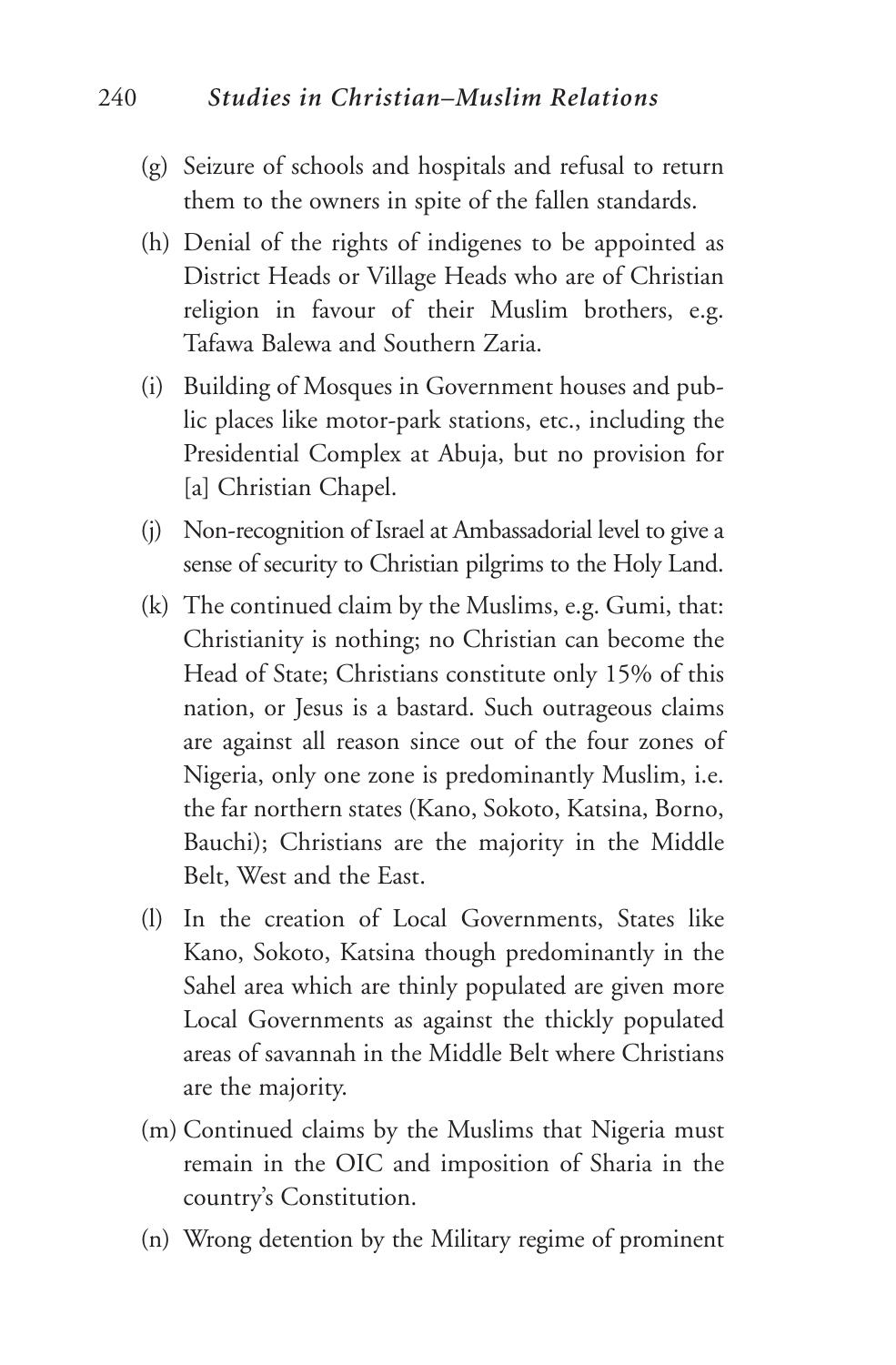# *Appendix 2* 241

Christians after the abortive coup of April 1990, but nothing has been done to Muslim fanatics who openly insulted the Government [saying] that Babangida's Government is an infidel government and his followers will not recognise it and that the battle line has been drawn (*Tell Magazine*, No. 4, May 6, 1991, p.18).

- 5. CAN (Christian Association of Nigeria) has written and warned the Government about the continued injustices under 4 a-n above but there has been no change.
- 6. Unjust removal of some development in predominantly Christian areas to predominantly Muslim areas like:
	- (a) Customs area office from Plateau to Bauchi
	- (b) Headquarters Central Bank to Bauchi
	- (c) NITEL Headquarters to Bauchi
	- (d) NEPA Headquarters to Bauchi
- 7. The future of Nigeria as far as children are concerned will be bleak in that the Government has encouraged the States to have two types of uniforms in schools—one for Muslims and one for Christians. This serves no purpose.
- 8. The Christians have never been given credit for their love for peace. And Muslim riots are blamed on both sides—it is unfair.
- 9. Christians now fear living in certain parts of northern states for their lives and properties being destroyed. In fact, foreigners from Chad, Niger and the Cameroons live more comfortably than Nigerian Christians.
- 10. The Government should strictly administer this nation as in the Constitution which guarantees freedom of religion, secularity of the State, quota system in appointment of the top posts in the Government by merit, etc.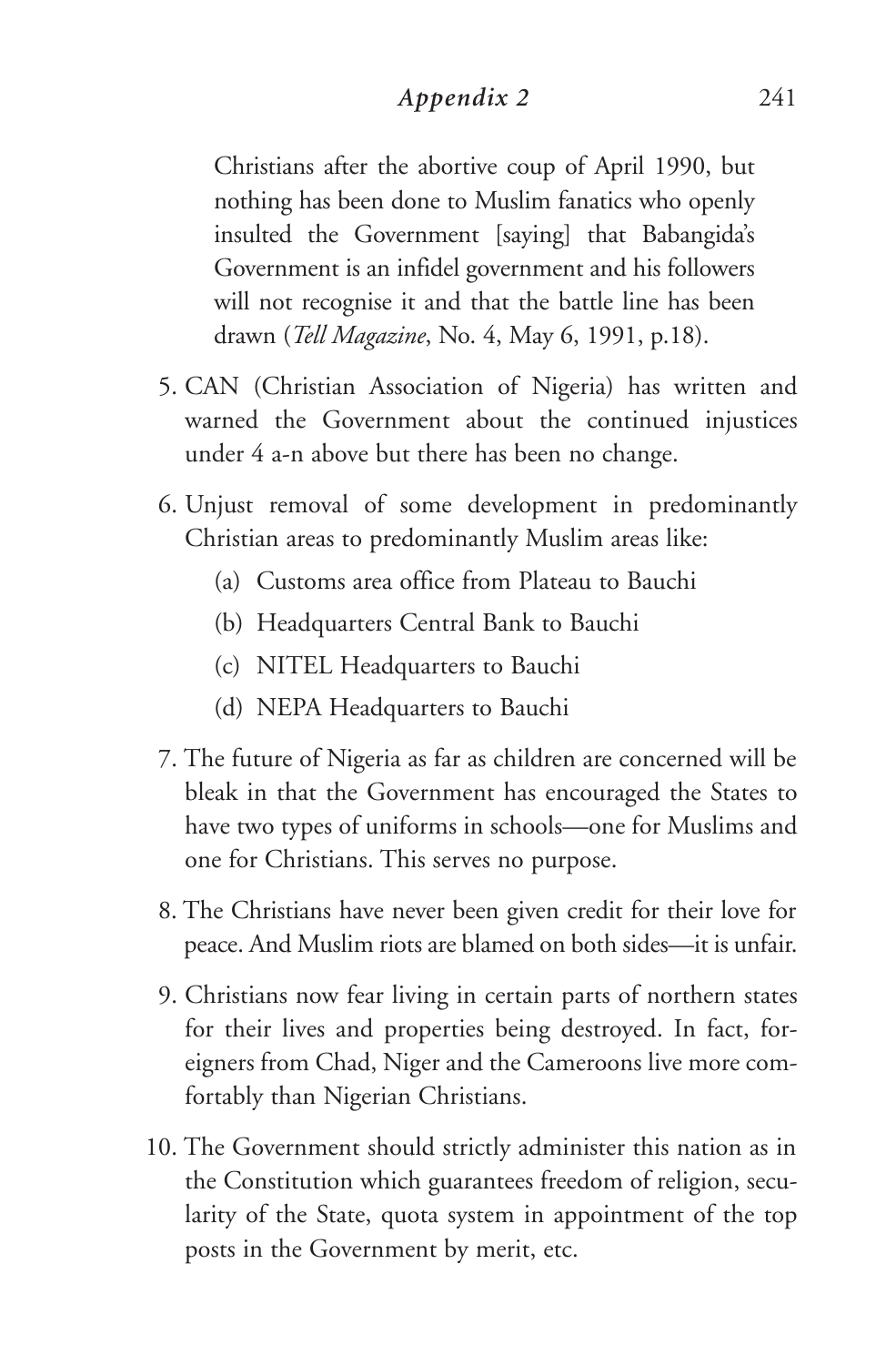# **Recommendations**

- 1. Let the Government strictly rule according to the Constitution and the secularity of the country should be religiously maintained.
- 2. Return all the Schools and Hospitals to the rightful owners under the former condition.
- 3. The historical discrimination under paragraph 4 a-n should be rectified within the life of this regime.
- 4. The Quota system should be strictly adhered to in appointments to top positions in the Military, Civil Service, Government institutions etc.
- 5. The Government should stay clear from indulging in religious affairs.
- 6. This forum created at the initiative of MAMSER should be given every encouragement and continue to advise the Government especially on Religious issues.
- 7. State appointments in key positions e.g. the Governor, the Army Commander, the Police Commissioner, and the State Director of SSS must be mixed—Christians and Muslims in each State of the Federation to avoid making biased, one sided decisions.
- 8. Northern Christians should be given their fair share in the appointments in ICCA and Federal Parastatals like NNPC, Ministers, and Bank Directors, etc.
- 9. The Muslim–Christian School Uniforms should be abolished with immediate effect so the Northern people could feel once more together.
- 10. The far north Muslims should not frown whenever Middle Belt is mentioned.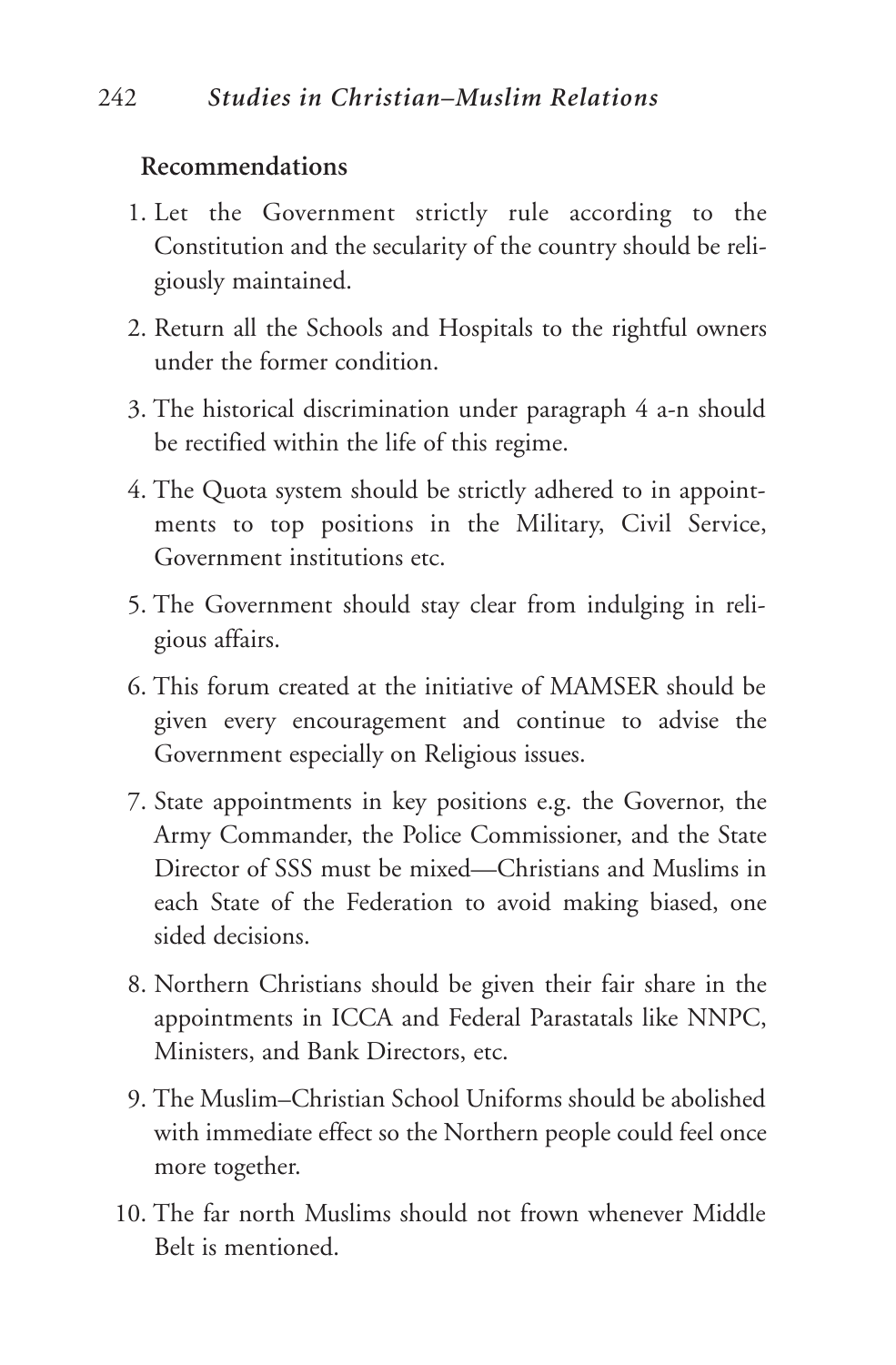- 11. Relationship with the State of Israel should be normalised to avoid discrimination especially against the Christian pilgrims who have to go through other countries to obtain their visas and for the diplomatic coverage in case of trouble.
- 12. Muslims should stop building Mosques in public places like the Government houses, motor parks, markets, etc.
- 13. Teaching of Christian Religion in some far northern states should be reintroduced.
- 14. Inflammatory utterances by key Muslim leaders against Christians should be stopped.
- 15. The idea for Islamisation of this Nation by all means must stop.
- 16. The OIC and Sharia matter should be dropped.
- 17. Each registered Religious body with their certificate of incorporation should be given plots to build their places of worship in Abuja.
- 18. The abduction of young Christian girls must stop.
- 19. The use of the word "*arne*" for Christian believers should stop and whenever an acceptable animal is slaughtered by a Christian, it should be eaten by a Muslim and vice versa.
- 20. Whoever committed arson or murder as in the case of killing innocent school children in Bauchi should be publicly executed.

#### **Conclusion**

I would like to conclude by saying that I was very much encouraged by the successful meeting we had on the 11th July, 1991 at Kaduna. I still remember the word from one of our elders that *"Ranar wanka ba'a boya cibi"* and the startling revelations that followed, which made both the Christians and Muslims alike to speak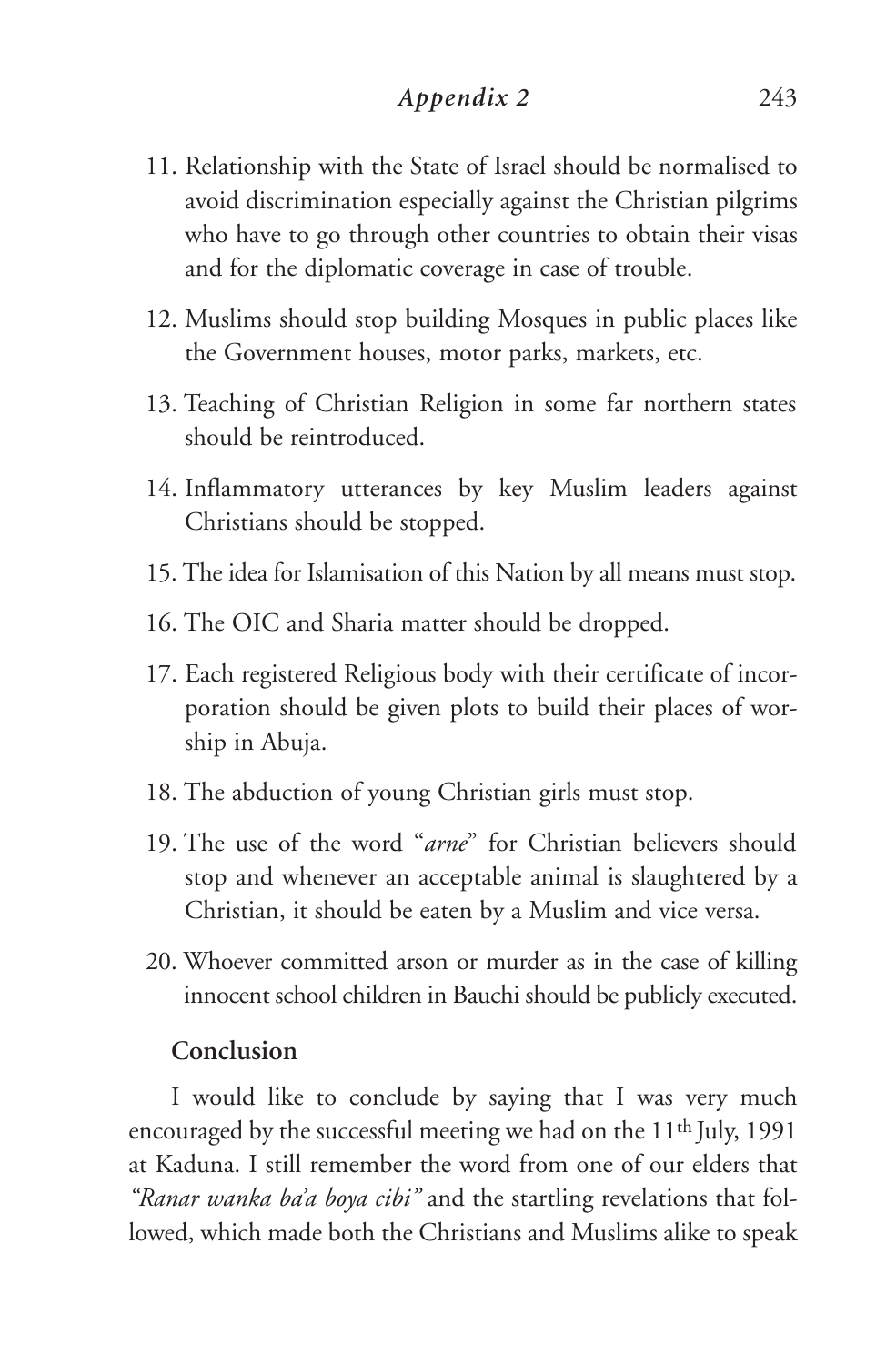frankly and honestly with each other and the genuine truth prevailed over the devilish suspicion which had been dominating similar meetings in the past. Such similar meetings as ours should be immediately held whenever there is rumour or happenings as in Bauchi and Katsina and the blame appropriately directed on the culprits with corresponding punishments. Any state Governor who has failed to maintain peace, be he a Military man or a civilian, should be removed immediately in case of a Military man, and suspension followed by election in case of a civilian Governor. Politically, there should be no discrimination—where Muslims are genuinely the majority, don't force Christians on them and vice versa. The present committee of 6 should be enlarged to 8. I wish the present committee God's guidance as they will be looking into every aspect of such submission and incorporate all the genuine ideas to bringing a lasting peace and security to this Nation especially in the troubled northern states.

Humbly submitted, Reverend J. P. Mambula General Secretary TEKAN 25/7/1991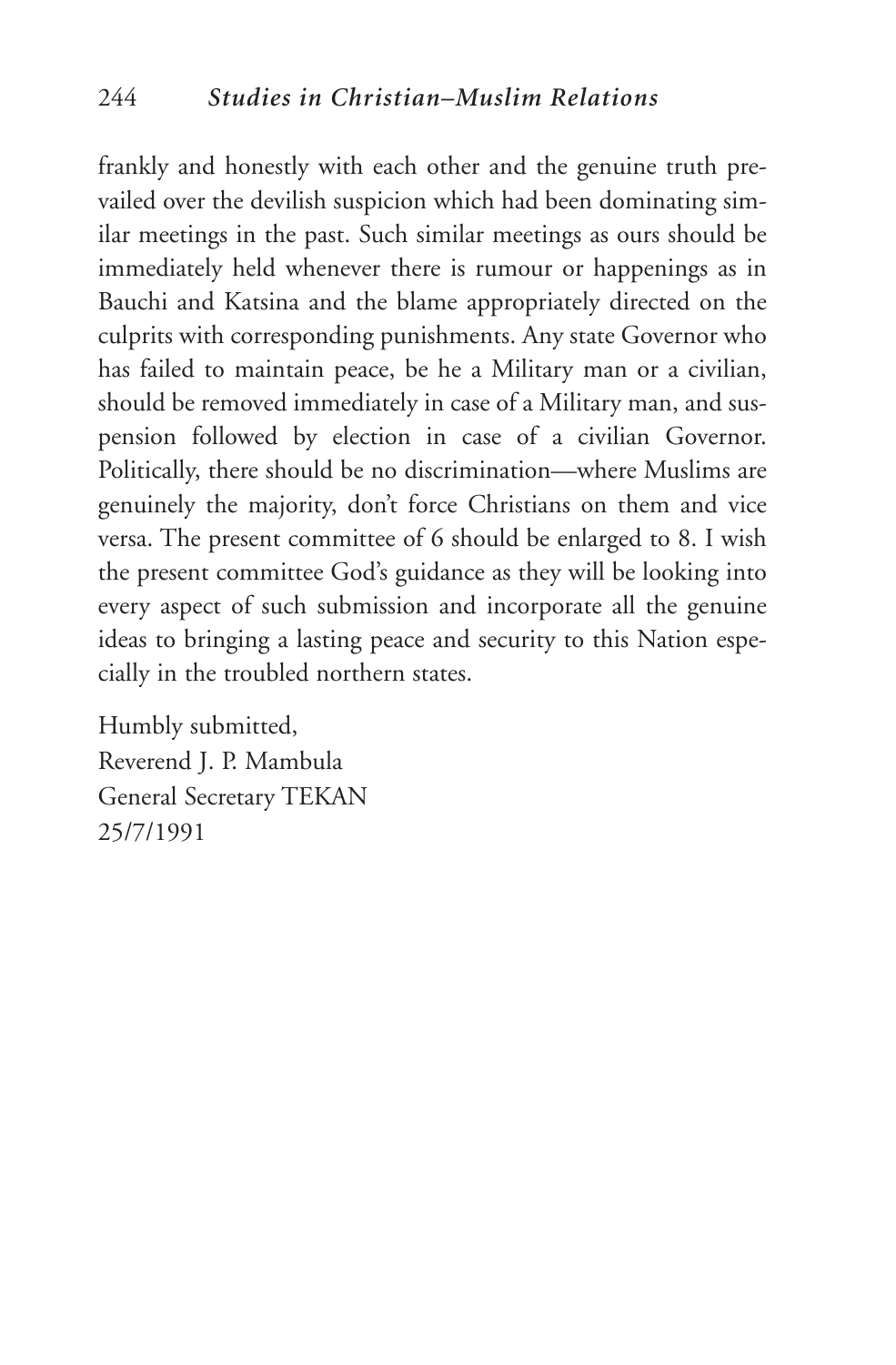# $\triangle$  APPENDIX 3

#### RECENT HAPPENINGS AND EVENTS IN THE COUNTRY:

*A submission by the TEKAN Study Group to the Panel of Investigation*<sup>4</sup>

We of the TEKAN Study Group abhor and condemn in no uncertain terms the mayhem, violence, arson and unprovoked wanton destruction of churches and personal houses and property of Christians, and the unjustifiable infliction of injuries and heartless manhandling of Christians. We heartily condole and sympathise with the victims of this savage behaviour and destruction.

We also want to thank the government for the appointment of a panel to look into the matter. However, we wish to make it known that we object to the composition of the panel. In the interests of impartiality, and to inspire confidence in the panel, the federal government should include three members from CAN on this panel. The behaviour of the Kaduna state government and its agencies has left much to be desired. There seems to have been tacit support for the riots through deliberate non-intervention in them. Because the state government's impartiality is questionable, a neutral body should have been appointed.

## **Religious War**

The dangers that would result from a religious war erupting in the country cannot be overemphasised. It is a war that nobody wins. Examples abound—Northern Ireland, Lebanon, Sudan, Chad, etc…. We must therefore do everything in our power to prevent a religious war in this country. We must show, by the just trial and punishment of the instigators of these riots, that we will not sanction such a war.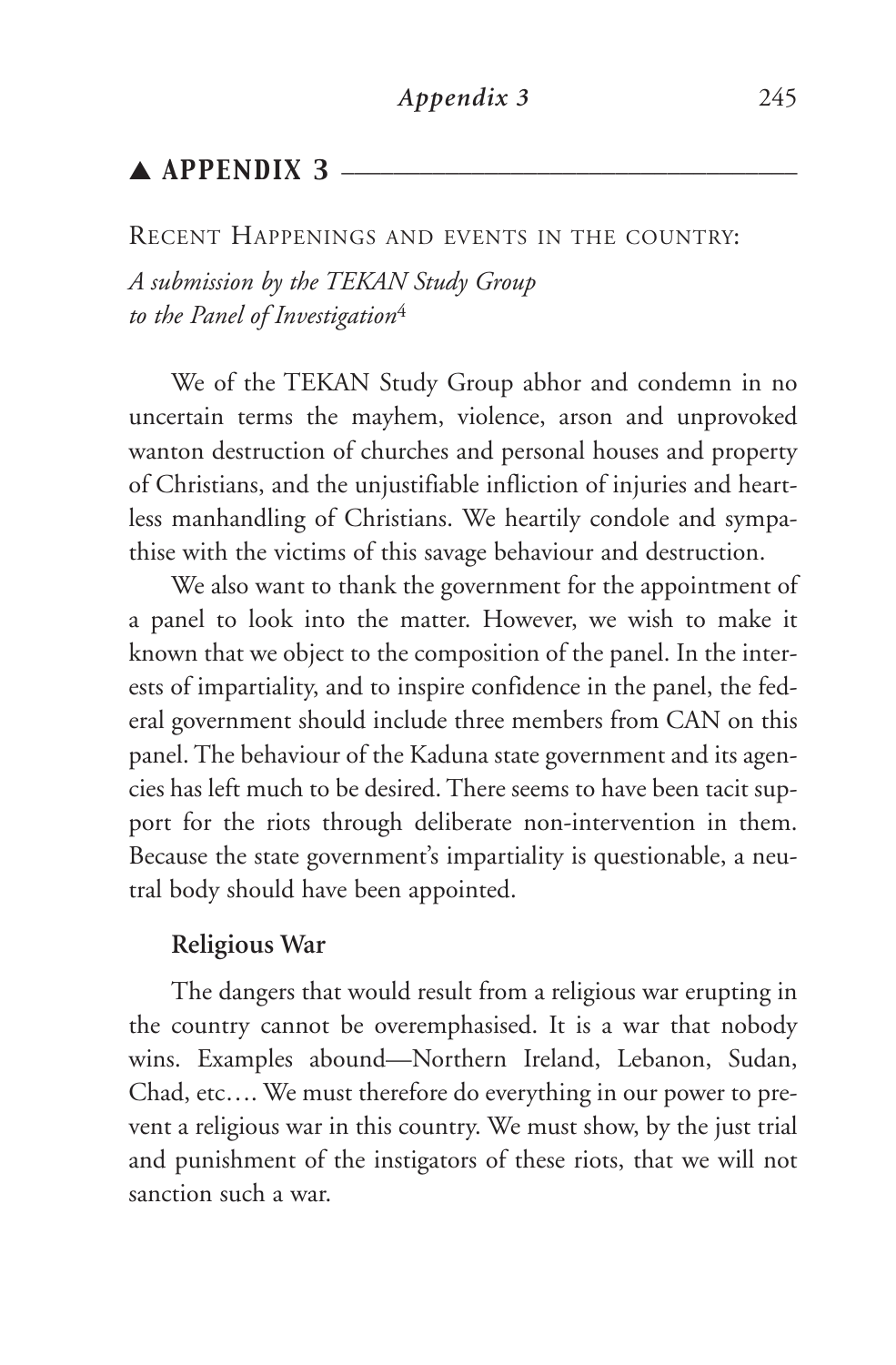#### **Provocation**

We totally disagree with the contention that the events in Kafanchan were provoked by Reverend Abubakar Bako quoting from the Qur'an. Knowledge of the Qur'an is not the exclusive preserve of Muslims. Just as Muslims use the Holy Bible to attempt to prove that Muhammed is the last Prophet, so Christians quote the Qur'an to prove that Jesus is the Word of God and that He was conceived by the Holy Spirit. Books written by Muslims quote the Holy Bible profusely; so, too, books written by Christians frequently refer to the Qur'an. There are books written comparing the Holy Bible and the Qur'an. Indeed, universities and colleges offer courses on the comparative study of religions.

Nor are we aware of any quoting of the Qur'an in order to disparage Islam or show disrespect for Muhammed, the Prophet of Islam. Reverend Bako quoted the Qur'an to demonstrate the superiority of Jesus Christ as testified to even in the Qur'an, not to cast aspersions on Muhammed or Islam.

The claim of provocation is therefore hollow and empty. Moreover, Islamic preachers (e.g. Sheikh Gumi and many others) quote from the Holy Bible. Does this give Christians the right to go and assault such Muslim preachers? Of course not! The MSS must not be allowed to escape with such a hollow argument. The governor himself, in an appeal for peace, quoted from both the Bible and the Qur'an. There is no exclusive ownership of religious books; if they are truly from God, and not merely a production of the opinions of human beings, they are for all people.

## **The Security Forces**

It is very important and pertinent that the non-intervention of the security forces and the state government be investigated. For the rioters to have had a free hand to ravage and destroy for at least 18 hours, unrestrained by the presence of any of the armed forces, is utterly baffling. It is an absolute indictment of the Governor, the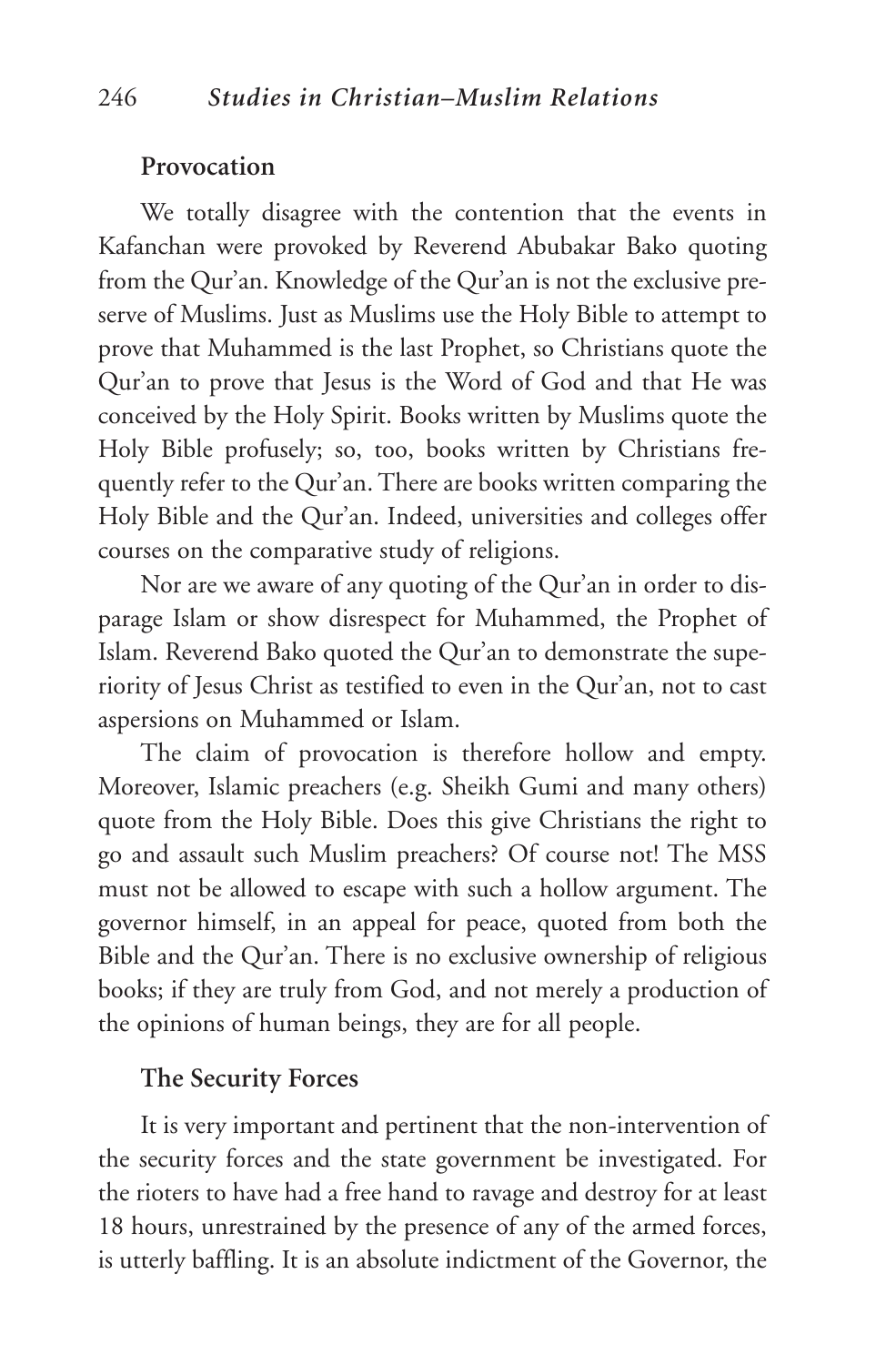## *Appendix 3* 247

Commissioner of Police, the Army Commander and the Director of the State Secret Service, and is sufficient justification for their removal from office. We call for the removal of these… authorities, for as long as they hold their positions, the investigation will not be able to come out with the truth of their behaviour, to expose their role in the events, and to determine how far the non-interference by the security forces encouraged the rioters. For a section of the citizenry to have been exposed, without protection, to destruction, violence and arson for 18-24 hours is very serious. It is therefore very important that the mystery surrounding the inaction of the authorities be unravelled. The truth cannot be found out with the authorities remaining in office. It will give them the opportunity to cover up. What is more suspicious is that even the traditional rulers who are the fathers of the nation also failed to act. All these inactions point, we feel, to a hidden conspiracy.

## **Students' Society**

It is becoming more and more obvious that students at the institutions of higher learning are being used by certain groups of powerful individuals for personal ends. We call on the government to examine carefully the involvement of students with the Society while at these institutions. Our institutions of higher learning should not become a military reserve camp to recruit rioters to perpetrate violence against society by the enemies of society. We cannot build a stable and peaceful egalitarian society if our institutions of higher learning are converted to centres for breeding riots and violence to be used by people whose sole aim is to get the country to serve their evil designs.

#### **Rumours**

It is very necessary that we carefully check some false pronouncements, capable of encouraging violence, which have been made by certain religious leaders. For example, we are not sur-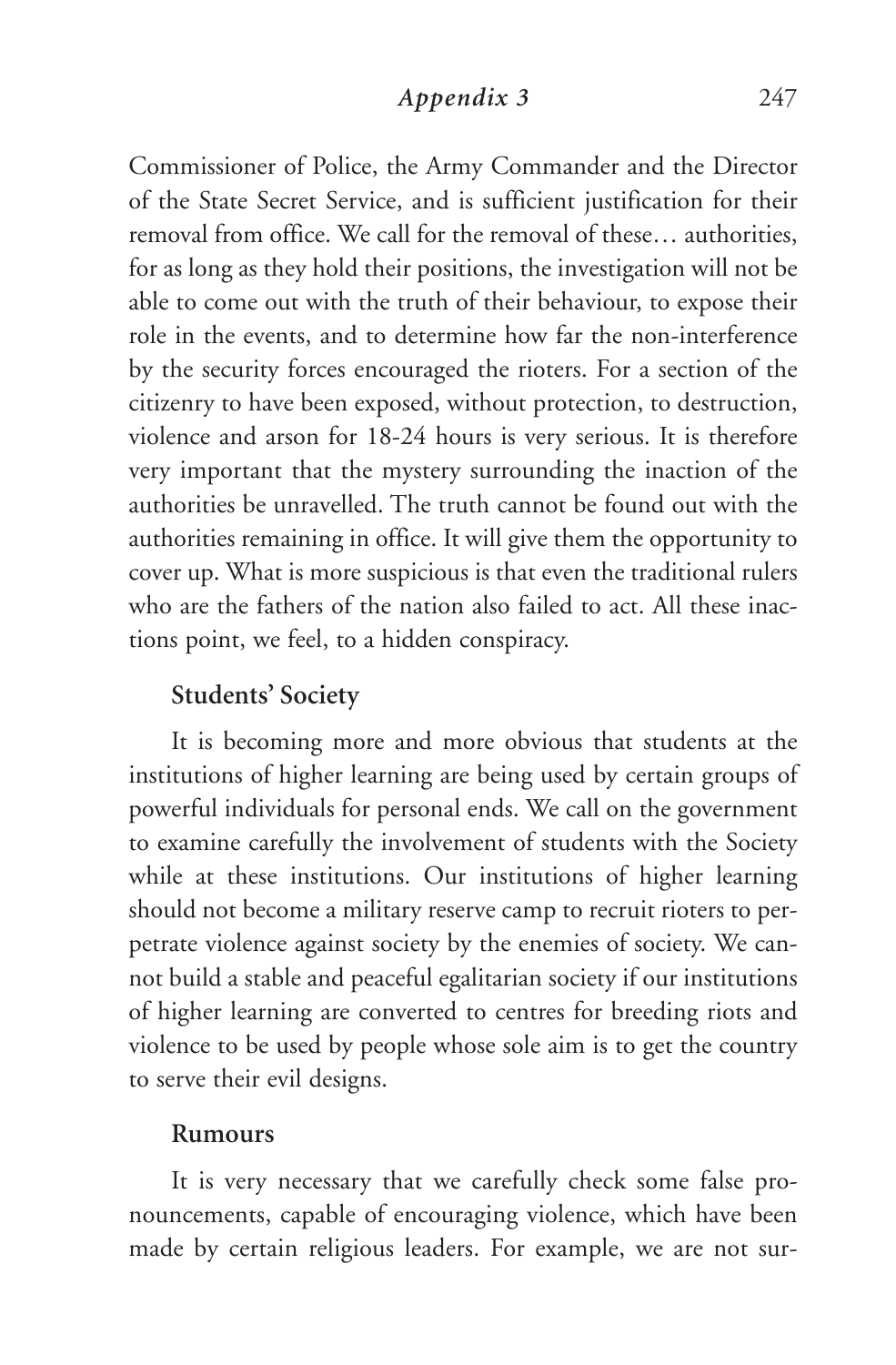prised that these riots came at a time when certain powerful religious leaders were showing great interest in the religious composition of the country. Only last year, a respected Muslim religious leader claimed that 85% of Nigerians are Muslims. He later changed that claim to 80% and finally this year reduced it to 70%. Evidently, Islam is losing ground fast and therefore is in need of a *jihad* to reverse the trend. Christians naturally become the victims of such a *jihad*, for the Islamic losses are considered to be the result of conversions to Christianity.

#### **The Soul That Sins, It Shall Die**

It is a deliberately false and misleading excuse to claim that the riot at Kafanchan caused the riots at Kaduna and Kano. What has the quarrel at Kafanchan to do with an innocent soul in Kaduna or Kano? If we are to adopt a system of vicarious guilt, Nigeria will cease to be a nation. Any person using the riot at Kafanchan as an excuse for his violence elsewhere must be punished severely. The government must come out clearly on this issue. Innocent people should not be made to suffer because of violence unconnected with them. If we say that a crime by a Muslim in Sokoto or Maiduguri is a crime by all Muslims in Nigeria, or that a crime committed by a Christian in Gongola or Abeokuta is a crime by all Christians, then where are we heading as a nation? Surely to self-destruction and total chaos! How can an innocent person be declared a criminal from crimes to which he was not privy? We are becoming a haven for religious fanatics and a gilded cage for innocent and lawabiding citizens. We urge the government to check this dangerous trend before it is too late.

## **Injustice Is License for Criminals**

Systematic injustice towards Christians has become a licence for Islamic religious fanatics to constantly commit arson and violence against Christians. [These fanatics] have also found out that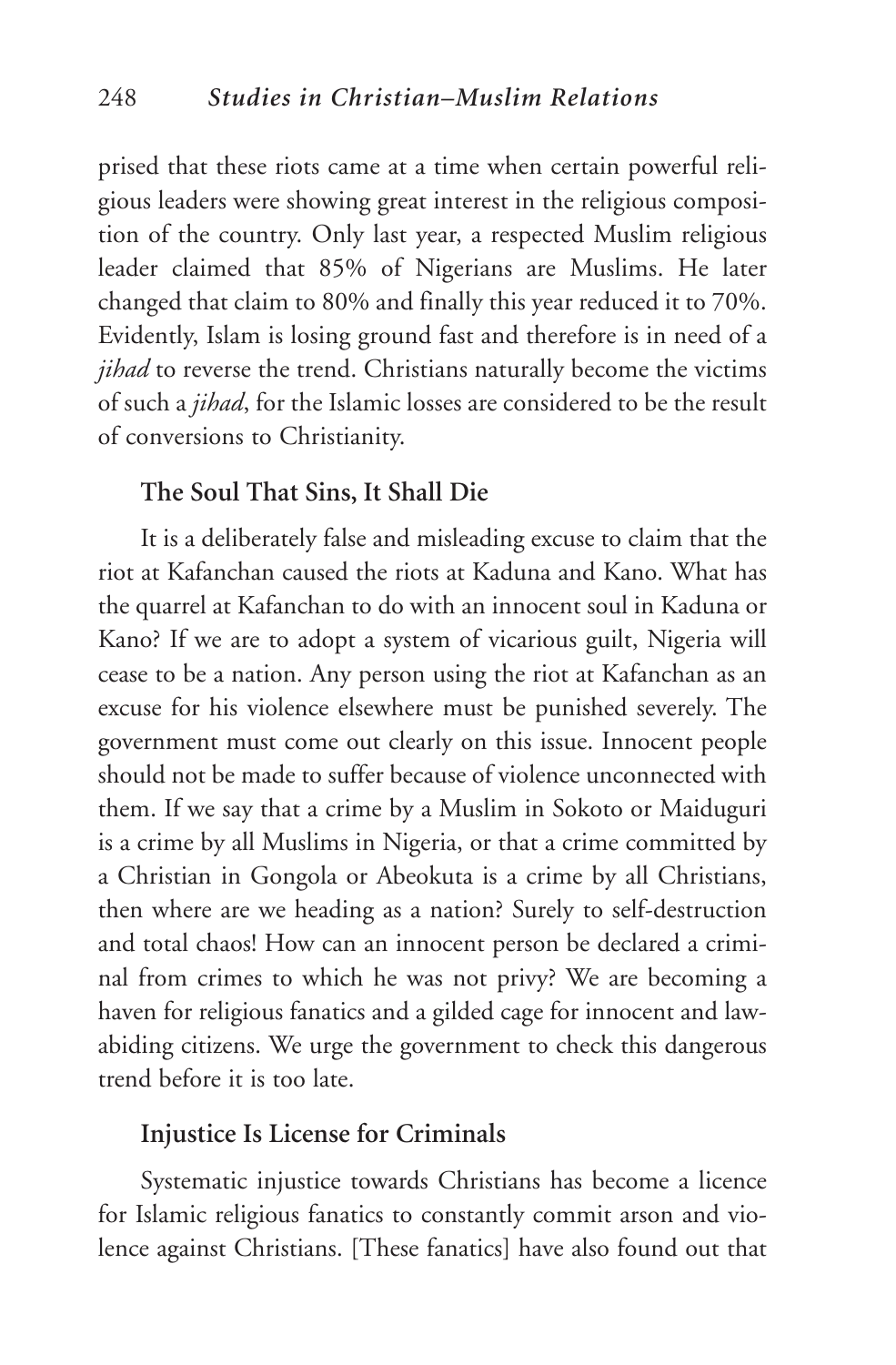## *Appendix 3* 249

no matter what they do against Christians, Christians do not retaliate and the government and law enforcement agencies do not punish them, contrary to… the Penal Code Law which states:

*Whoever destroys, damages or defiles any object of worship or any object held sacred by any class of persons with the intention of thereby insulting the religion of any class of persons with knowledge that any class of persons is likely to consider such destruction, damage or defilement as an insult to their religion, shall be punished with imprisonment for a term which may extend to two years or with a fine or with both.*

How many times have churches been set ablaze and how many times has an object like a cross, which is sacred to Christians, been destroyed or damaged? How many times have Christian places of worship been defiled? How many times have Christians and their religion been insulted? Who among the perpetrators of such crimes has been imprisoned or fined? Thus, through acts of commission and omission, action and inaction, has the government not only encouraged but aided and abetted such actions against Christians.

In the same manner, section 213 [of the Code]: "Whoever voluntarily causes disturbance to any assembly lawfully engaged in the performance of religious worship or religious ceremonies shall be punished with imprisonment for a term which may extend to one year, or with a fine or with both."

How many times have Christian religious processions been stoned? How many times have Christians assembled for religious worship been stoned and…beaten up? How many among the perpetrators of such acts have been jailed? To the best of our knowledge, [no one] has been punished. The government and law enforcement agencies are thus accomplices in these crimes against Christians. They have in effect declared Christians persona non grata in the land and thereby have exposed them to all manner of evil treatment.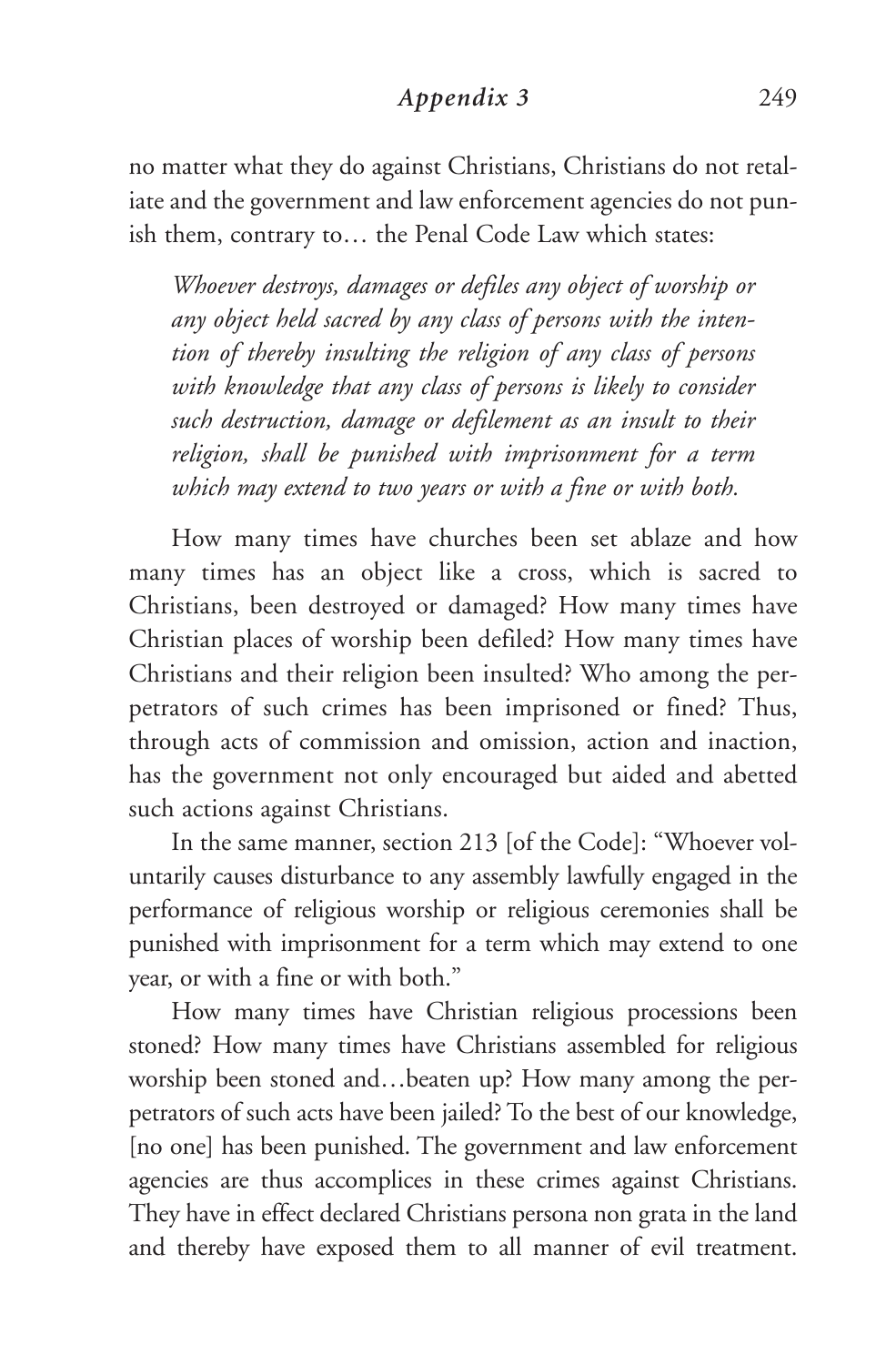250 *Studies in Christian–Muslim Relations*

Religious fanatics have taken this as a licence to become lawless and to consider their religion the religion of the government.

Other injustices also contribute to the impression that Islam is the religion of the government. Appointments and promotions seem to have religious undertones. Through discriminatory appointments and promotions the impression is created that we are an Islamic state and that the land belongs to Muslims. For example, the army has thrown out the seniority principle to bring about religious bias among its leadership. Senior officers who are Christians have either been retired or made to serve in the government under their juniors who were given leadership positions because they are Muslims.

Thus, today we have leadership as follows:…5

In addition, most policy-making positions are reserved for Muslims. Such biased appointments therefore are a psychological booster for crimes against Christians.

## **Citizens' Rights**

The Constitution guarantees the fundamental rights of every citizen. However, the following rights are denied to Christians:

- 1. The right to plots to build places of worship in some states.
- 2. The right to religious education for their children in states like Kano, Sokoto, Borno and others.
- 3. The right to freedom of religion. Schools which the government took over from the churches have been given Islamic names and now operate as Islamiya schools.

## **Ban on Public Preaching**

The ban placed on public preaching is meant to cater to the wishes of the Islamic fanatics. With the possible exception of the events at Kafanchan, we are not aware of any riot which resulted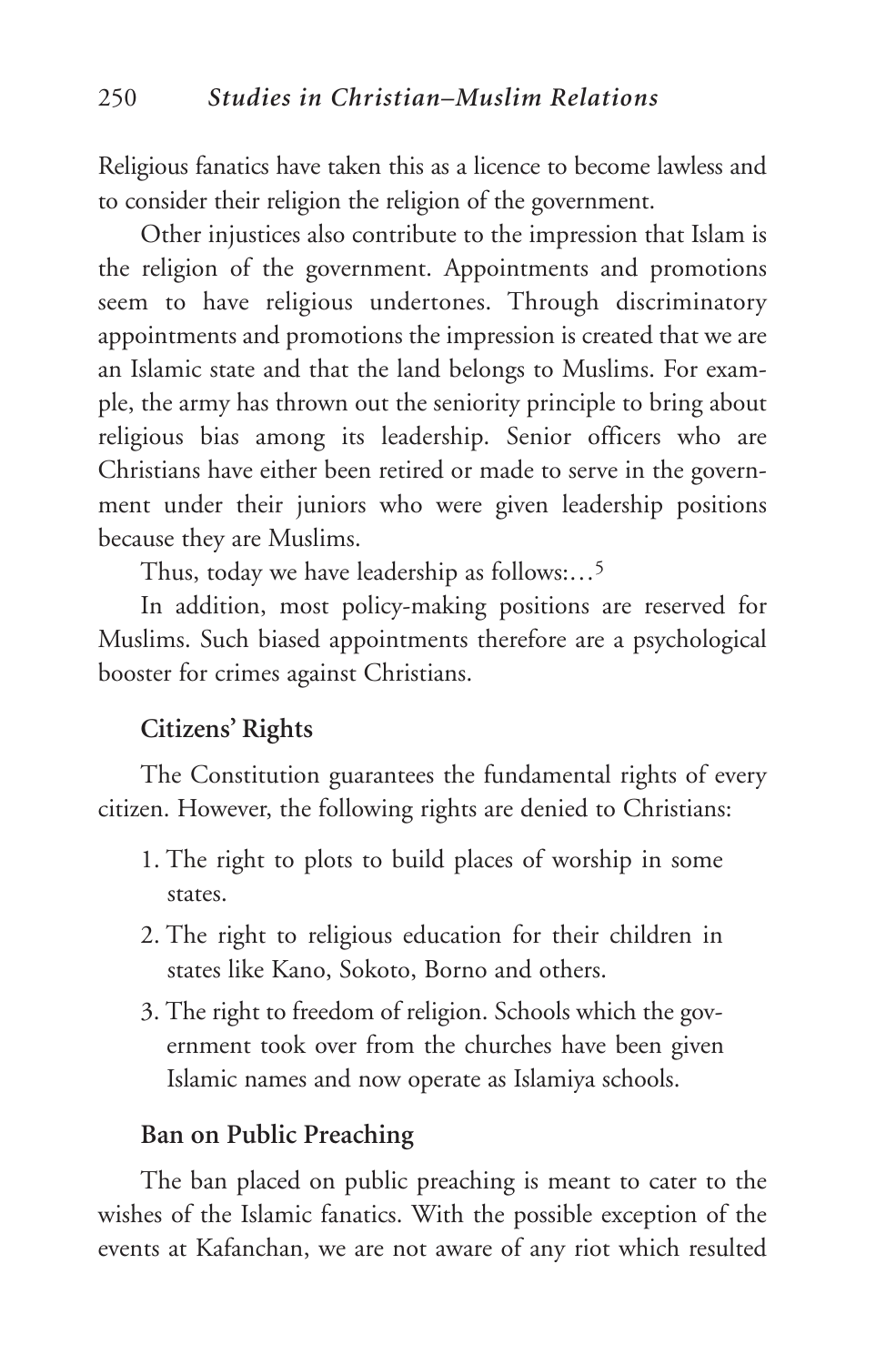from public preaching. There was none. The ban placed on public preaching and procession is therefore meant to prevent Christians from performing the duties required by their religion, and to curtail Christian growth. It is strictly against Christians because through such preaching Christianity has been growing by leaps and bounds. Moreover, while the ban is placed on Christian activity, Muslims continue to block major streets, roads and highways every Friday to perform public worship. Every Friday, Christians tolerate the curtailing of their freedom of movement, but Muslims refuse to tolerate a Palm Sunday procession or an Easter Monday public worship assembly, which occurs only once a year. The government, to protect the feelings of the Muslims, bans such acts and becomes insensitive to the feelings of Christians.

All these acts by the government have created the impression that Christians are aliens in the country. Christians are clearly treated as being inferior to the Muslims. Muslims do not even need a certificate of occupancy to build a mosque. Mosques… have proliferated in government ministries and parastatals. Schools and government institutions of learning have mosques but no chapels. Laws which are made to be obeyed are flagrantly violated. We are becoming a lawless nation to accommodate Islamic religious fanaticism.

#### **The Current Crisis**

While we agree with President Babangida that the present rampage was meant to lead to the overthrow of his government, it is nevertheless based on religion. According to an investigation of those arrested in Gongola, the Commissioner of Police of Gongola State found that

*These young men… would appear to belong to an organization whose objective is to destroy the secular government and entrench a pro-Iranian Islamic government. According to them, this is a long-term effort which has already been set in*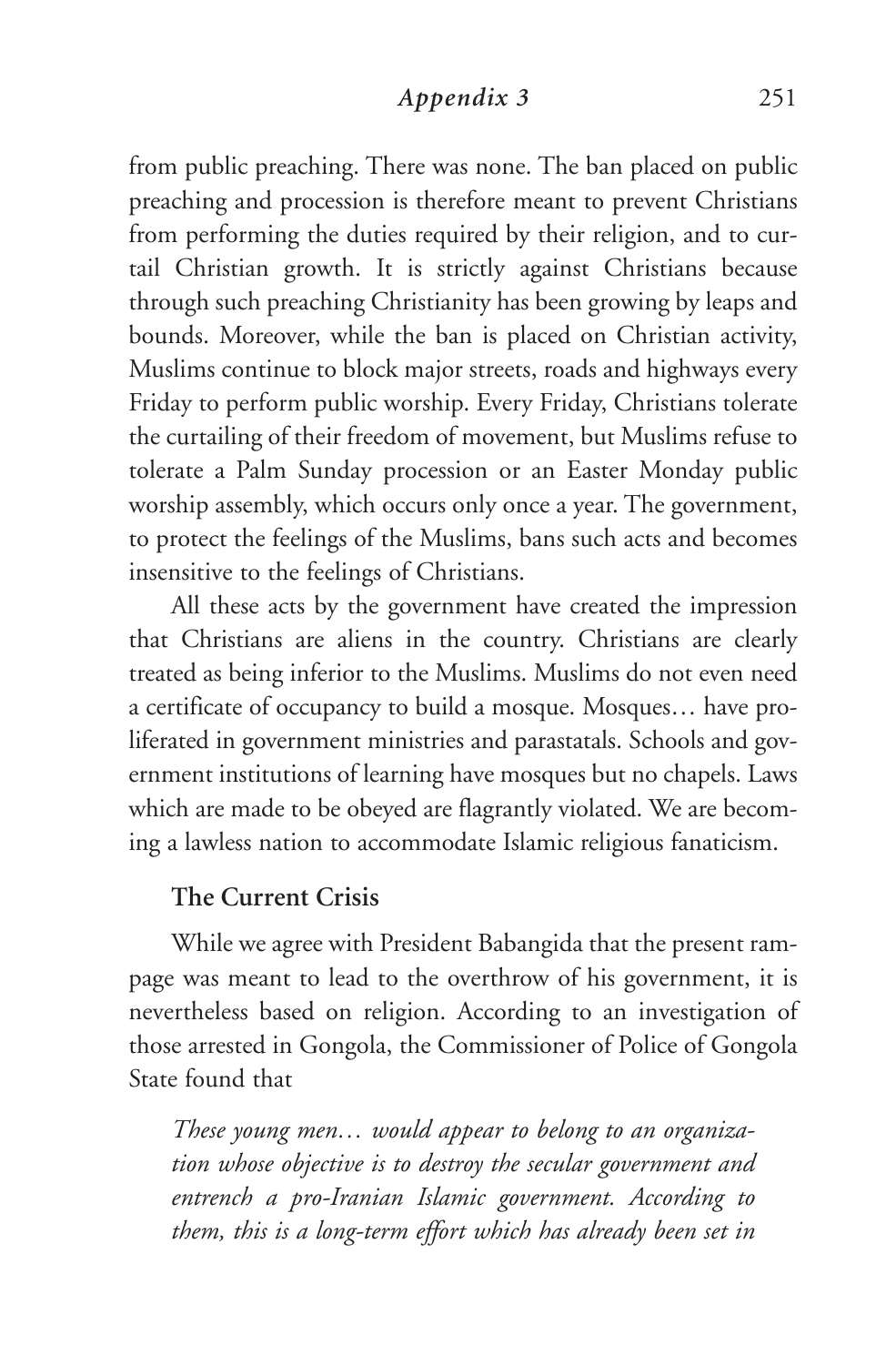#### 252 *Studies in Christian–Muslim Relations*

*motion. The young men are members of a larger organization existing in all parts of the country. This and the act of the young men are not capable of causing a breach of the peace, but constitute a threat to the security of the nation.*

Since the revolution "has already been set in motion" and particularly since it is "a larger organization existing in all parts of the country," we have clearly not yet seen the end of the matter. It is very necessary that the security forces perform the duties which are expected of them. It is our prayer that the government will fully implement the provisions of the Constitution. The government that fails to implement the Constitution and to enforce obedience to the law of the land is calling for disaster and chaos.

We of the TEKAN churches and indeed all Christians pray that the day will never come when our turning the other cheek reaches 70 times seven. If the government allows the provocation of Christians to reach 70 times seven, she will have only herself to blame.

Mr. Chairman and members of the panel, we are praying for you earnestly. We pray that God will guide and give you wisdom to get to the root of the problem and to be able to discover the true causes of the riots. We hope that those involved, no matter how powerful, will be brought to justice. Let us save our country from never-ending bloodshed.

May God bless.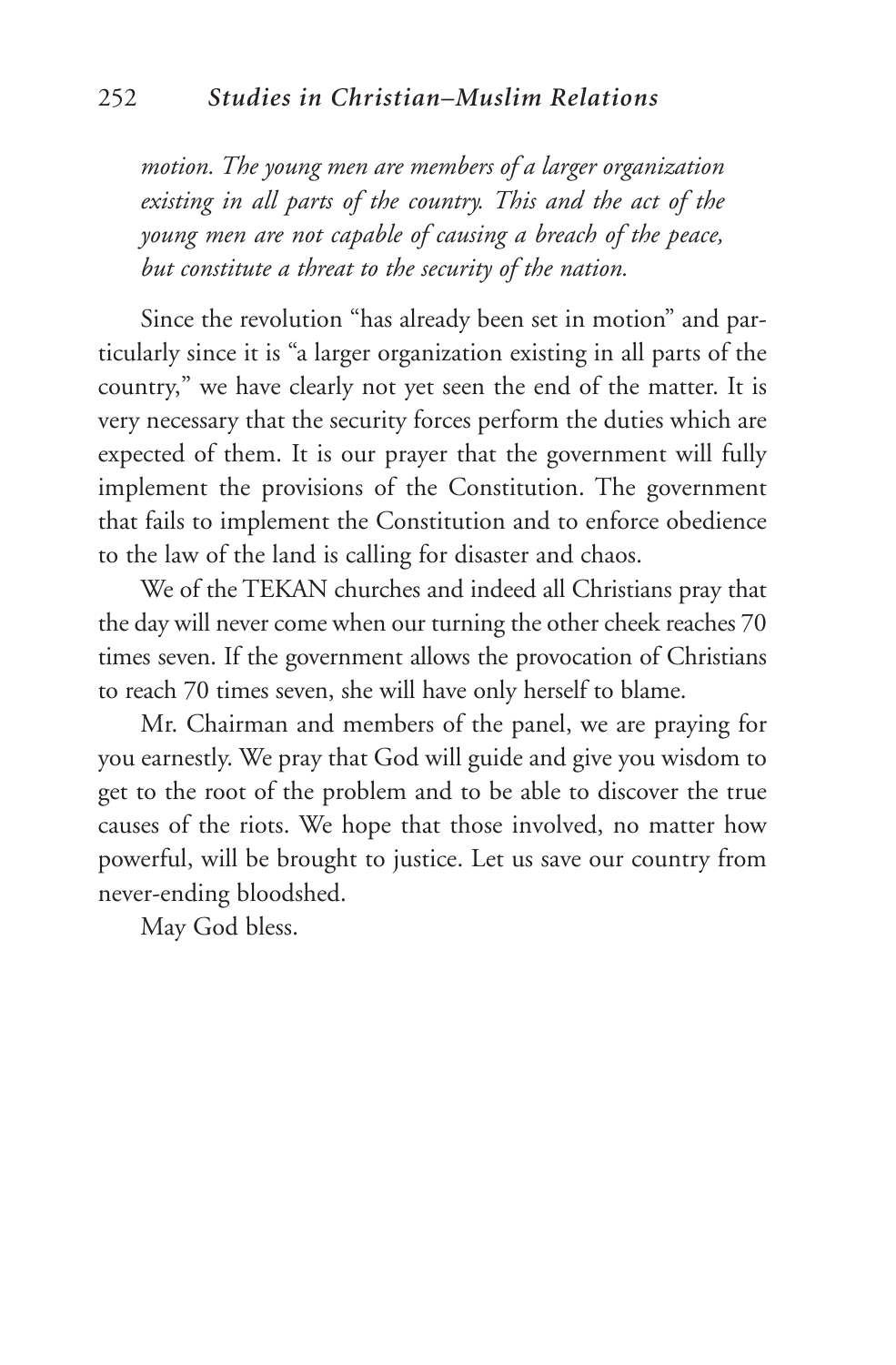# $\blacktriangle$  APPENDIX 4  $\equiv$

# THE VIOLENT POLITICS OF RELIGION AND THE SURVIVAL OF NIGERIA6

#### *Press Statement by ABU Lecturers*

Since last Friday, 6th March, 1987, violent attacks have been launched against life, property and places of worship in most of the major cities and towns of Kaduna State. Churches and mosques; hotels and cinemas; businesses and vehicles; private homes and persons have been attacked, smashed up and systematically set on fire in an unprecedented campaign of violent religious politics clearly aimed against the survival of our country.

In these seven days many people have been killed and wounded. Many more have been harassed, molested, completely frightened and made totally insecure. Over a hundred churches and a few mosques have been burnt down completely. Right now in Zaria, almost all economic, educational and other activities have stopped. Hundreds of people are on the roads and motor parks and railway stations looking for transport to travel back to their hometowns for safety and security. The basis of normal life has been severely shaken. In spite of reports and warnings from concerned individuals and organisations, three days after the start of the violence, police and security forces were completely absent from the scene. Citizens were left completely at the mercy of the violent mobs. This apparent abdication of responsibility by the Government must be taken very seriously.

This type of violent campaign of Muslims against Christians is unprecedented in the history of our country. It directly threatens her continued survival as a single entity.

We, the undersigned citizens of Nigeria, who have no other country but this one, have witnessed and personally experienced this violent attack against one of the foundations on which our country exists, namely the *secular nature of the Nigerian State* and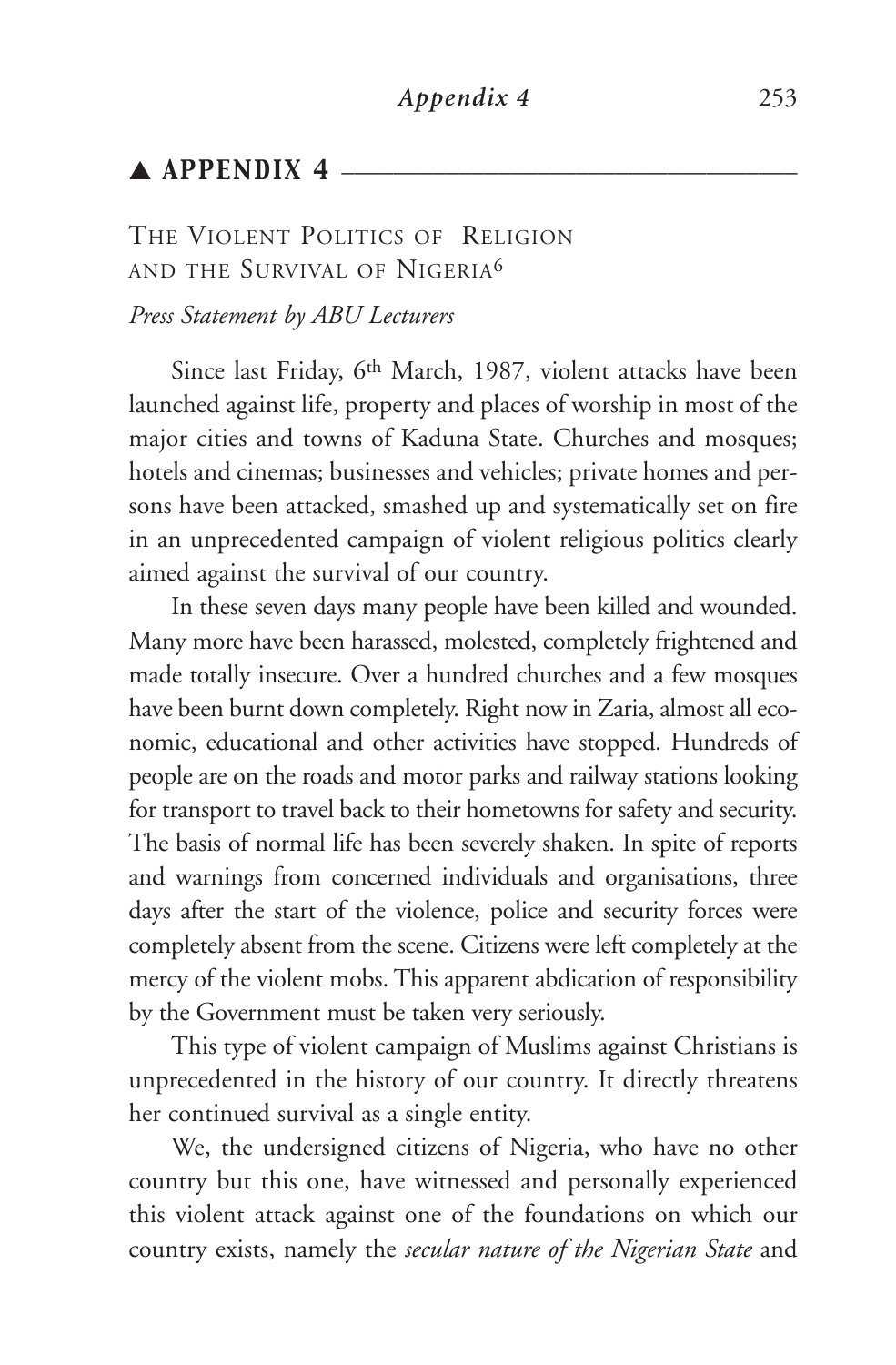its duty to protect the rights of everyone to practise his/her own religion without any hindrance.

In January 1986, some of us were forced to issue a signed statement warning over the handling of Nigeria's relations with the Organization of Islamic Conference, and the way Israel and the Vatican were being used by sinister and reactionary forces to undermine the unity of our people and the sovereignty and integrity of our nation. In that statement, entitled *"*Nigerian Foreign Policy Should Actively Foster Nigerian Unity Based on Our African Identity and Destiny,*"* it was pointed out that this campaign of systematic manipulation of religious sentiments is being conducted for the sinister and reactionary purpose of diverting the attention of the people of this country from the urgent tasks of economic reconstruction and the working out of…[Next few words illegible.]

In the long term, the purpose of this campaign of political manipulation of religious sentiments is to entrench religious conflicts in all facets of our national life, so that the Nigerian agents of imperialism, working under the cover of Christianity and Islam, financed by Zionism and Arab reactionaries, can always hold the unity of this country to ransom, build up the forces for its destruction, and ultimately break it up so as to give a serious blow to the movements for democracy, social and national liberation, which are now making great advances all over Africa. The individuals, groups and organisations waging this campaign against the unity of the people of this country are particularly afraid of and very hostile to popular mobilization and debate, at the grassroots level, over who and what is responsible for what has gone wrong with this country in the last 25 years, and how these retrograde and backward forces and elements can be overcome for genuine economic, social and political progress. They therefore wear the cloak of religion in order to confuse and divert the attention of our people from their harsh conditions of existence, and from how to positively transform these conditions in a permanent and systematic fashion.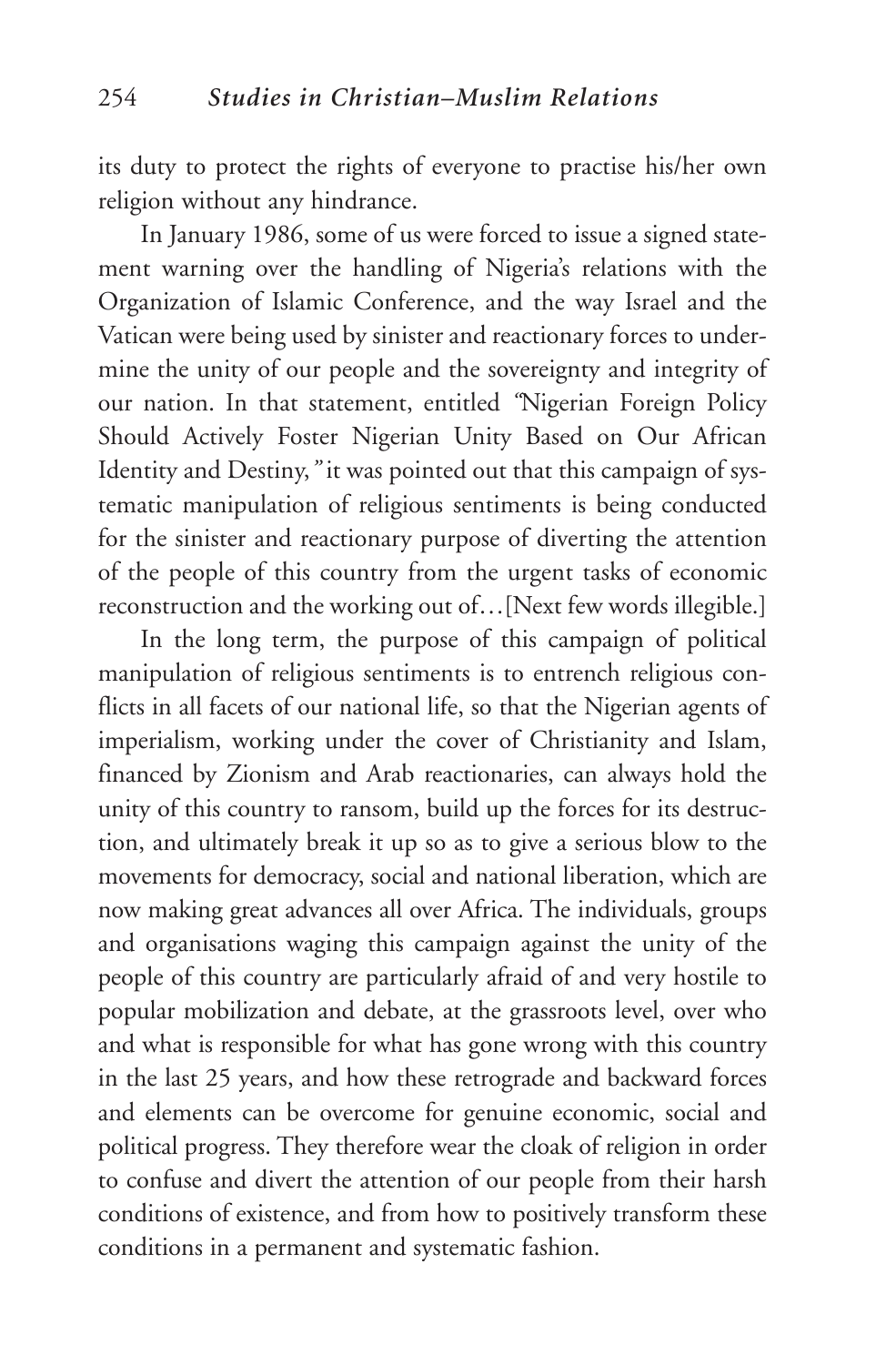*Appendix 4* 255

Our experience of the current events and all evidence available to us have convinced us that the violence and arson of the last seven days was not the brain work of hooligans. It is believed to be the latest stage of a campaign which started about ten years ago in the so-called "Sharia Debate"7 in 1976–77.

At that time it was aimed at creating political constituencies for political leadership, whose records showed that they had nothing to offer our people. This strategy failed and therefore they now turn again to the manipulation of religious sentiments and religious symbolism to cover up their complete bankruptcy and failures.

Right now we can see behind the killing, maiming and arson a return to the 1976–77 scenario. Only this time the level of violence and the threat to national security and survival is much higher. But just as 1976–77 was only two to three years away from a return to civilian democracy, so 1986–87 is also only two to three years away from a return to civilian democracy in 1990. The basic difference, however, is that progressive development among the people of Nigeria and the rest of Africa over the last ten years has made these backward and reactionary forces more determined to entrench religious conflict in Nigeria… and to ultimately wreck it….

… this campaign has reached this totally unacceptable and very dangerous level because successive federal governments have toyed with one of the foundations on which Nigerian unity exists, namely the secular nature of the Nigerian State and its sacred… [not legible]. A strong impression has been created that some organisations and individuals can, with arrogance and impunity, incite and threaten people of other religious beliefs and will get away with, at most, only verbal reprimands or appeals to be tolerant.

… this campaign of violent religious politics has reached the very dangerous levels it has because several powerful media organs, particularly the Federal Radio Corporation of Nigeria, Kaduna, have been allowed to be used by a tiny backward oligarchy which survives on inciting one section of Nigeria against another.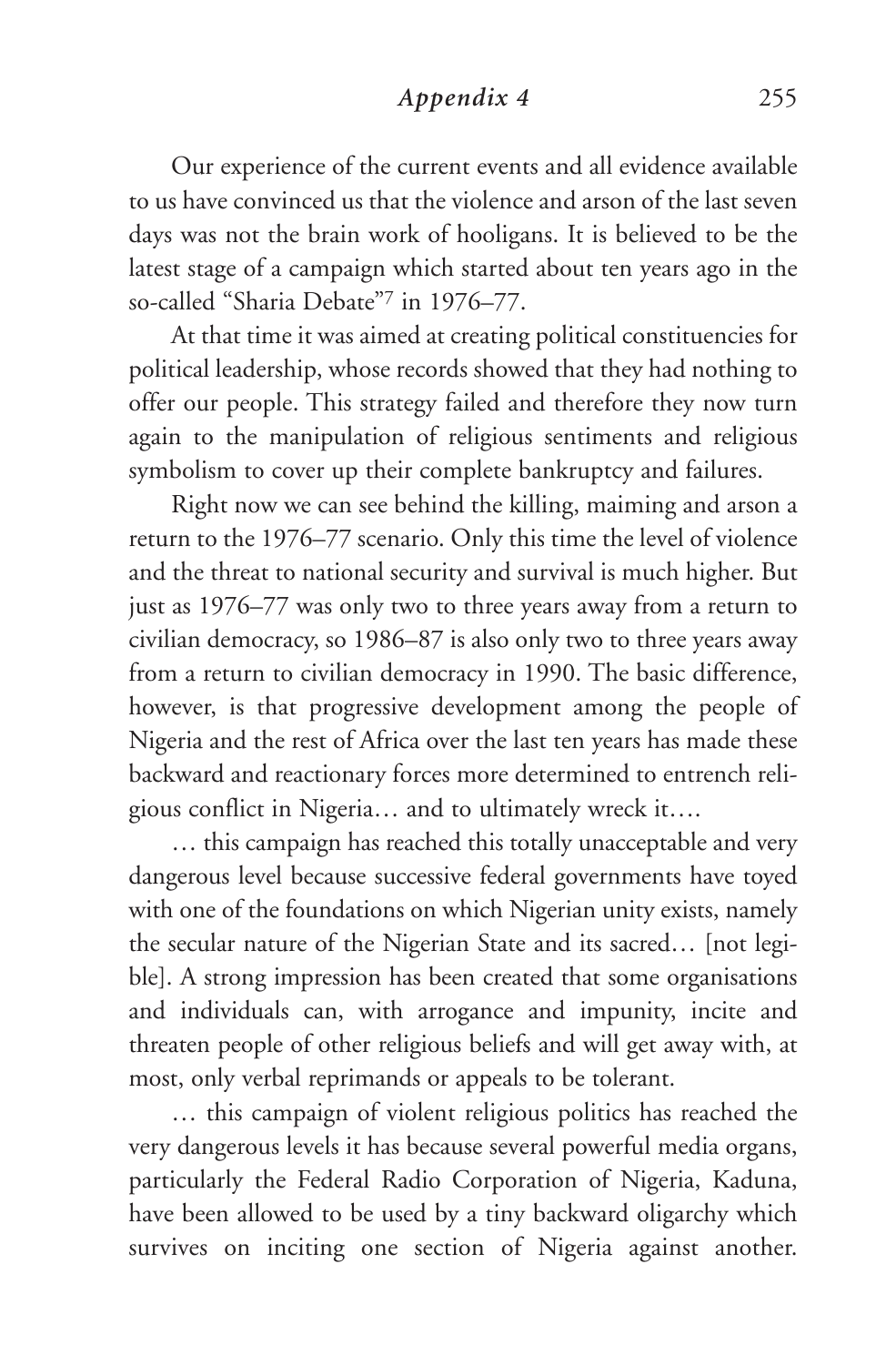Anybody who listens … since January 1986 and particularly since Monday, March 9, 1987, knows that something sinister and violent was being systematically planned against the unity of… Nigeria and against the peace and stability of the country.

We, the undersigned, therefore want to warn, in a very solemn way, all our brothers and sisters… that we are fast coming to the brink of catastrophe. The events of the last seven days are very serious and very dangerous for our individual and collective survival. All those citizens committed to the unity of this country, for which so much blood has been shed, have to stand up and make a choice between fear, timidity and inertia in the face of systematic destruction of the foundation of our nation, and a determined struggle to crush these forces of destruction and save our country and our future.

We call on the Federal Military Government (FMG) to shed all ambiguities and hesitation, and to declare and reaffirm that the Nigerian State is SECULAR and one of its most fundamental responsibilities is to *protect the right of every citizen and resident to practice the religion of their choice.* We call on the FMG to implement this decisively and clearly in practice by identifying publicly and punishing according to the law all the rich and powerful individuals who are known to be behind this campaign of violent religious politics aimed at destroying our country.

We call on the FMG to ensure, in all parts of the country, the security of life and property and places and of freedom of belief and worship of everyone.

We call on the FMG to affirm and promote the exercise of the fundamental human rights of individuals and the collective selfdefence of all the people against any form of aggression, be it external or internal.

We call on the FMG to make, as a matter of utmost urgency, full reparations to all those who have suffered damages. In particular, we ask… [not legible] that the right of facilities for worship by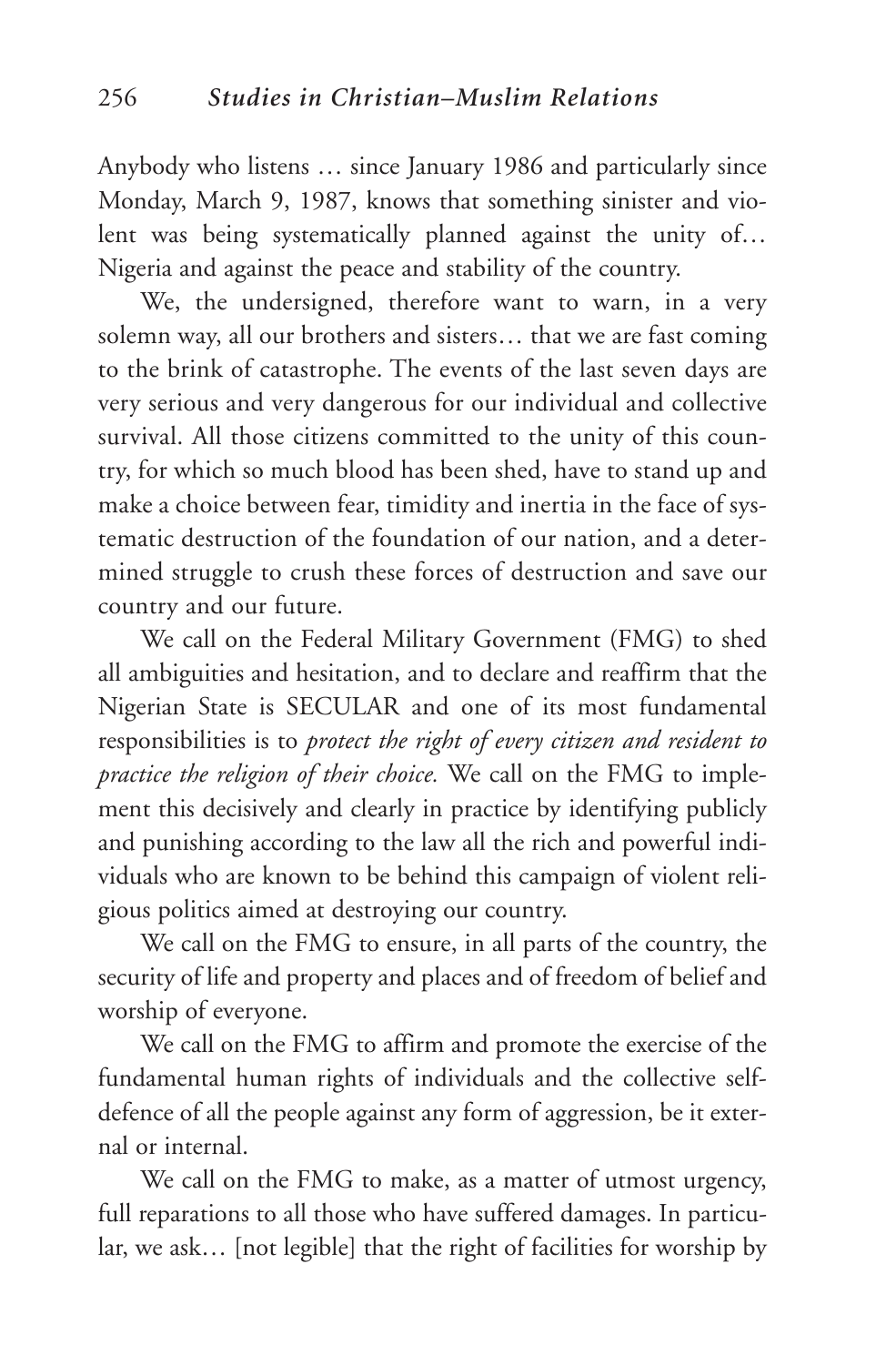*Appendix 4* 257

all religious groups is restored and guaranteed in all places where they have been destroyed.

We are convinced that the sinister and utterly reactionary forces behind this campaign of violent religious politics with the aim of destroying our country are made up of a tiny oligarchy determined to maintain its power, wealth and privileges at all costs, including violent and well-organised mobs in the name of religion. We are also convinced that the majority of the people of this country and the popular organisations are capable of being mobilised to overcome them and defend the unity of our people and the integrity of our country. We therefore call upon the Nigerian Labour Congress to mobilise all the workers of this country around a campaign against religious and all sectional politics.

LONG LIVE THE FEDERAL REPUBLIC OF NIGERIA8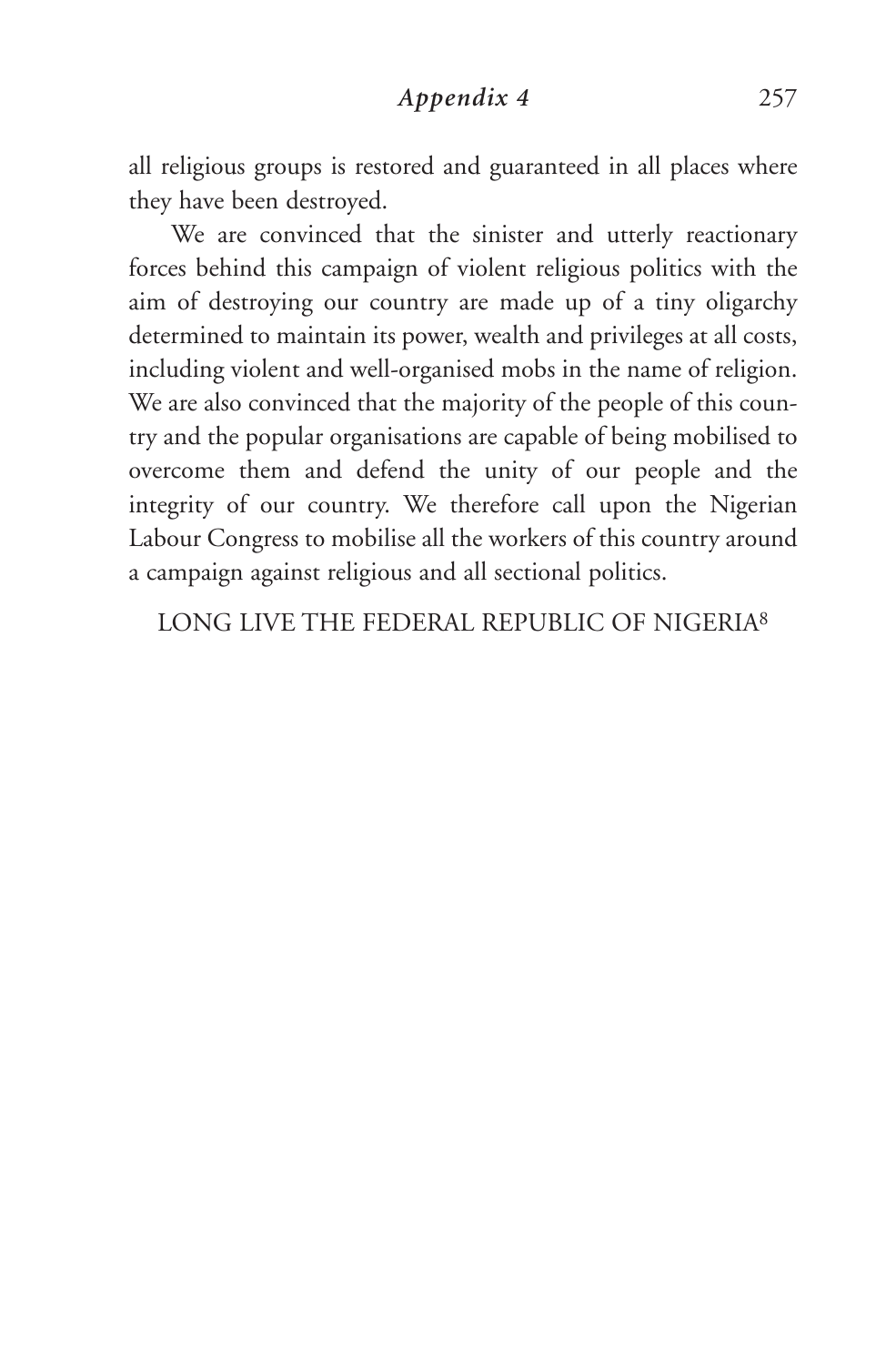# $\blacktriangle$  APPENDIX 5A  $\equiv$

INTERNATIONAL COMMISSION OF CHRISTIANS, JEWS & MONOTHEISTS

> Corporate Headquarters 5HR, 1211 Geneva 1 Switzerland

> > 15th February, 1990

*Proposals for Restoration of Religious Peace and Harmony to Nigeria to Prevent Continued Oppression of Christians, Ahmadiyyas and Other Religious Groups by Moslem Fanatics and Fundamentalists9*

Dear Sirs and Madams:

For a start, it is necessary to inform you that our agents stumbled upon by chance, copies of strategic documents here unto attached. On a closer perusal, you'll agree with us that it is imperative that all hands must be on deck to ensure that Nigerian Moslem Fanatics and Fundamentalists do not have their way to Islamise Nigeria.

We have now seen an urgent need for all Christians irrespective of their denominations to rise up as one and support the Ahmadiyyas in fighting the Moslem Fanatics and Fundamentalists to a standstill. There is no sacrifice too great to make; you should all be ready to demonstrate to the world that you are strongly against the Islamisation of Nigeria.

All efforts and activities geared towards achievement of this objective should start now, any demonstrations or dissent by Christians and Ahmadiyyas after 15th March, 1990 may be too late. May God bless you all.

Very Sincerely Yours, Adam Townsend General Secretary, ICCJM.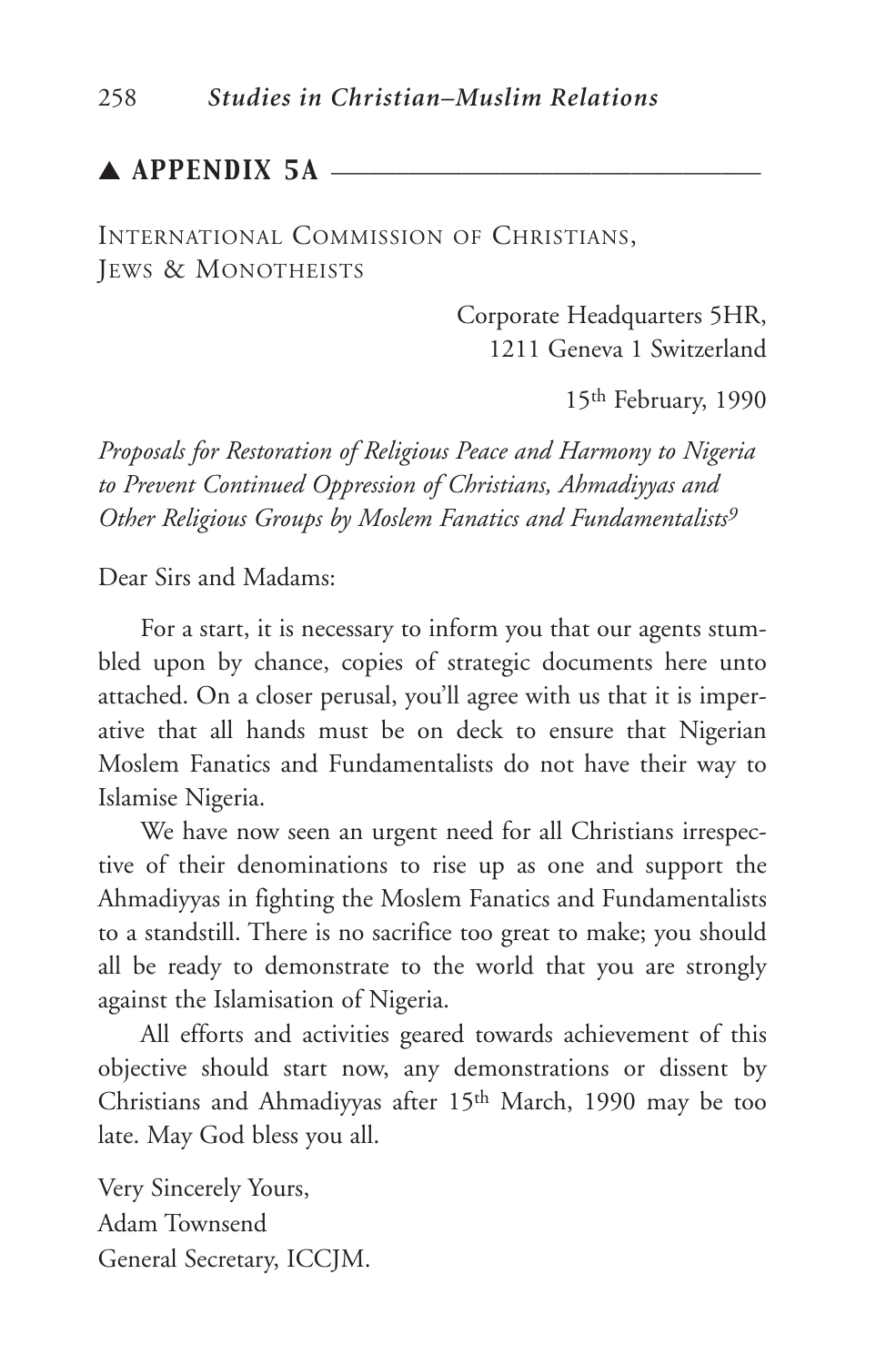# *Appendix 5A* 259

P.S. *As a result of the very short time left for execution of projects, and the most strategic nature of attached information and documents, it was decided that one of our trusted agents should personally deliver documents as appropriate to you in Nigeria.*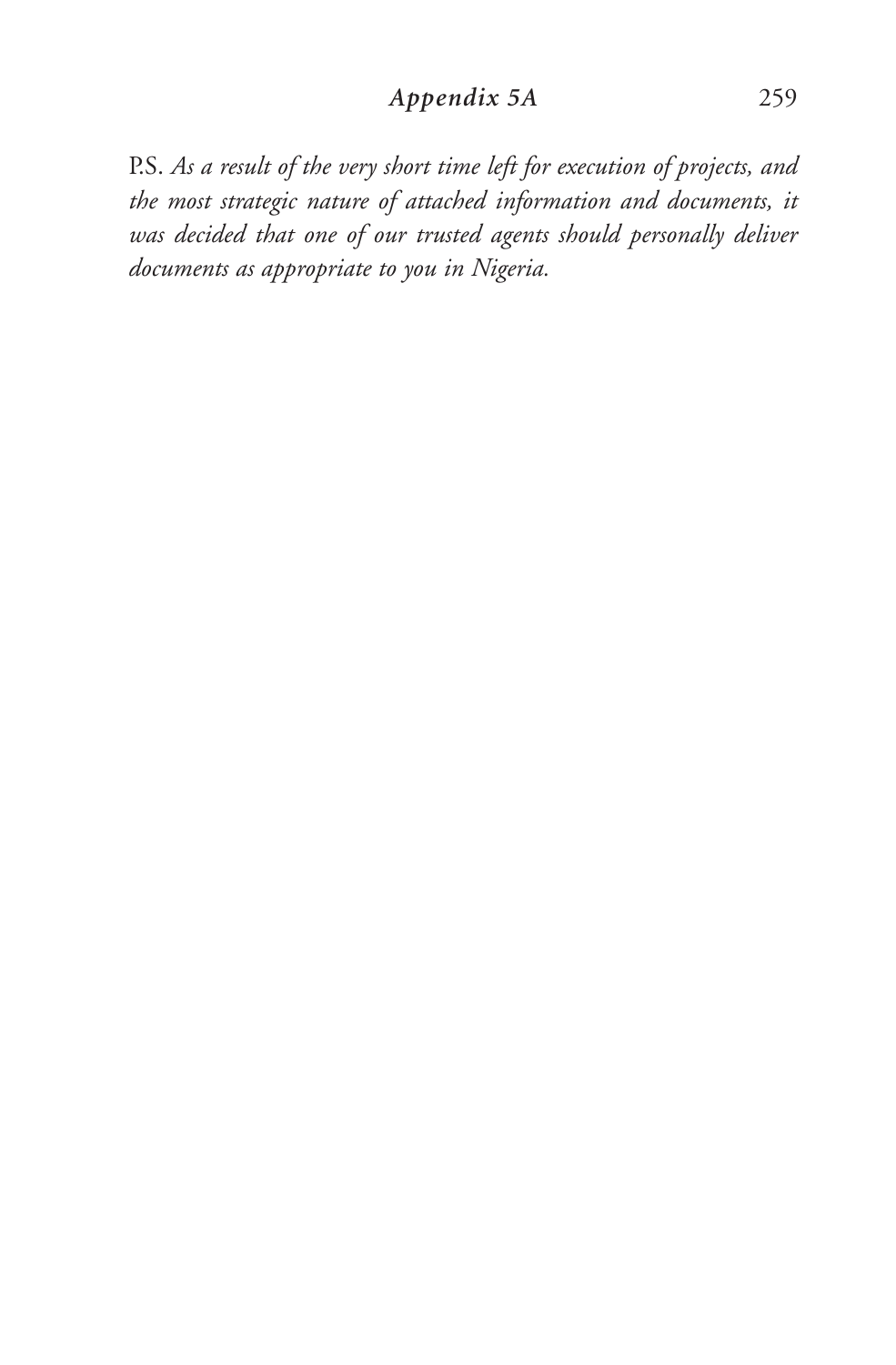# $\blacktriangle$  APPENDIX 5B  $\equiv$

ARAB AFRICAN INTERNATIONAL BANK10

International Head Office: 5 Midan Al Saray, Al Koubra Garden City, Cairo Telephone: 25094 - 25095 - 25096 Telex: ARBFR 92071 - AAIB 93531

SPAC 22 TSQ/AAIB 3rd August, 1989

The General Secretary The Islamic Council London, SWIX 8BX

Dear Sir,

Re: Enquiries Concerning Identification of Operators of "Special Secret Deposit Account Nos: …

Thank you for your enquiries conveyed per letter IC/8HOS/4 dated 8th June, 1989. Our inability to make an immediate response as requested for was occasioned by a policy known to you, which requires us to first clear such issues and requests with the Executive Council of the OIC, and the Governing Board of our bank; it is now our immense pleasure to inform you that we have been fully authorised to answer questions raised by you as follows:

- (i) Special Secret Deposit Account No. … Is operated by General Ibrahim B. Babangida of Nigeria, status of the account as at 30/6/89 is US\$57.48 billion.
- (ii) Special Secret Deposit Account No. … Is operated by Lieut-General Sani Abachi of Nigeria, status of the account as at 30/6/89 is US\$15.2 billion.
- (iii) Special Secret Deposit Account No. … Is operated by Alhaji Abubakar Alhaji of Nigeria, status of the account as at 30/6/89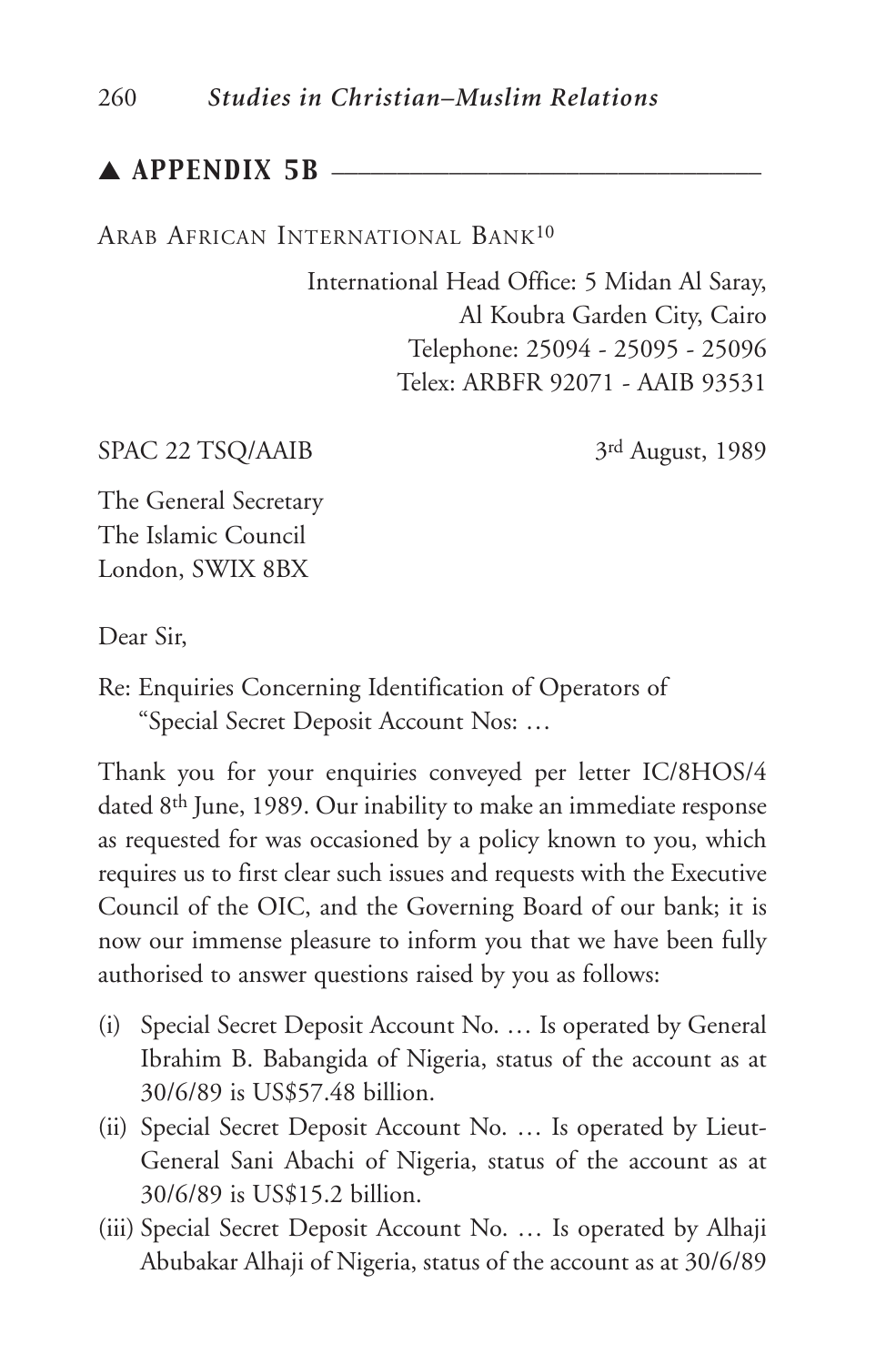is US\$17.8 billion, and

(iv) Special Secret Deposit Account No. … Is operated by Alhaji (Dr.) Rilwanu Lukman of Nigeria, status of the account as at 30/6/89 is US\$24.9 billion.

Also, we confirm that the sum of US\$21.0 billion was transferred through us by three Swiss banks as federal Government of Nigeria's special donation to the Islamic Development Fund of the OIC for the total Islamisation of Nigeria in particular and Africa in general.

Finally, we make bold to state that from the foregoing, you'll see at a glance that Nigeria's "major billionaires" are powerful Muslims.

It is hoped we have been of service to you.

May the Almighty Allah bless you abundantly.

Yours faithfully, For: Arab African International Bank

Ahmad S. Kareem General Manager (International Operations)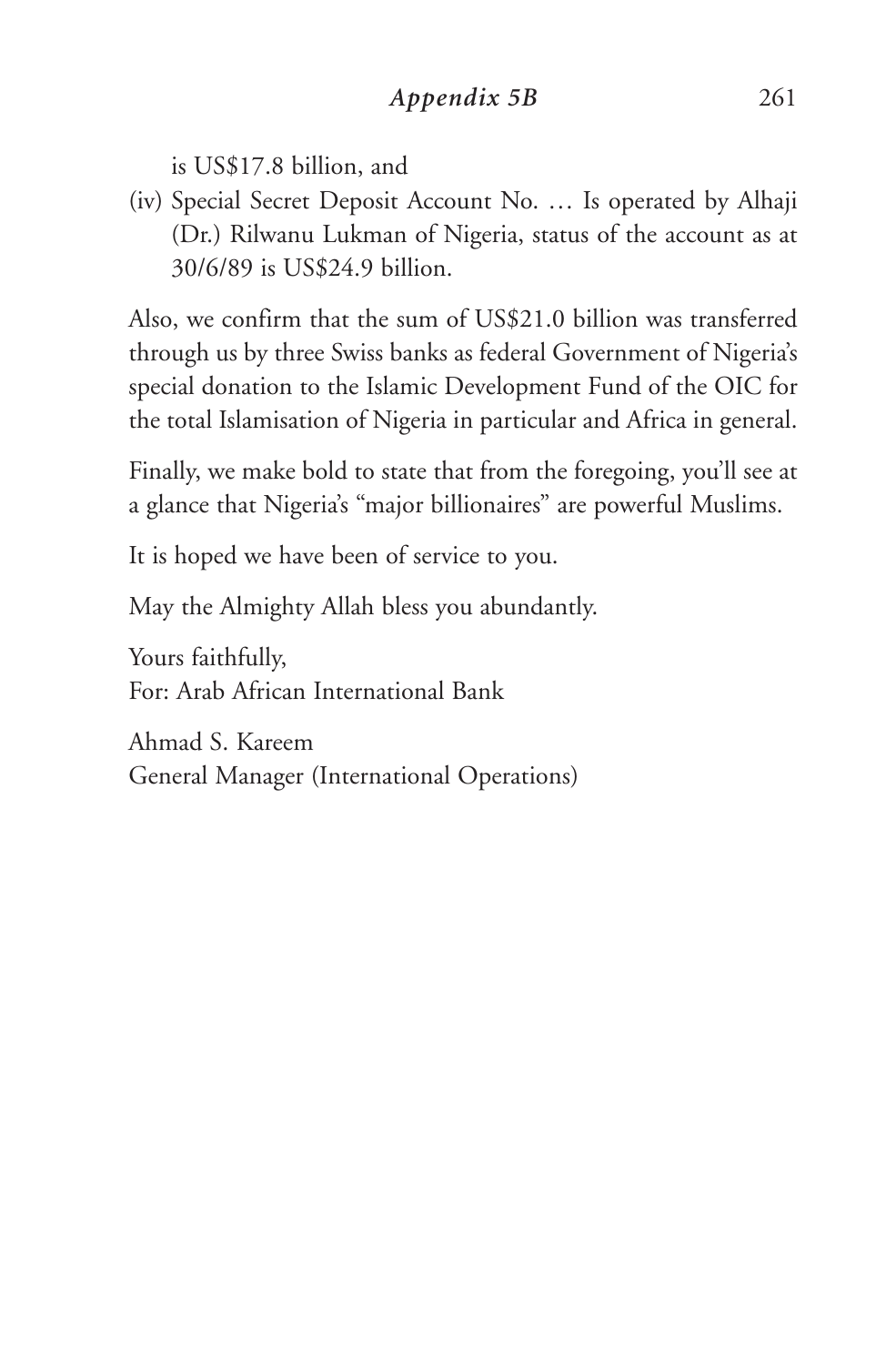# $\blacktriangle$  APPENDIX 6  $\equiv$

#### THE CHRISTIAN AND THE OIC<sup>11</sup>

*Produced by:*

The United Christian Association of Oyo State (An Affiliate of CAN)  $c/\alpha$  P.O. Box 4011 or SW9/6234, Ring Road, P.M.B. 5671, Ibadan. Tel. 022-341147

## **Do You Know**

- (i) That OIC's first main Objective is "to promote Islamic solidarity among member states" (Article II Section A (I)?
- (ii) That Article VI section 5 states "That headquarters or Secretariat-General shall be in Jeddah pending the liberation of "Bait UI Magdis" (Jerusalem)? It is therefore set to fight Israel by any means. Nigeria is therefore being made an enemy of Israel by its membership of OIC. Is this why we are yet to renew diplomatic relations with her?
- (iii) That the OIC by Article of its charter on membership presumes that all member-States are Moslem States (Islamic States)?
- (iv) That the Islamic summit conference, i.e., conference of Kings and Heads of States apart from its periodic meetings are "…also held whenever the interest of Moslem nations warrants it to consider issues of vital concern to the Moslem and to coordinate the policy of the organisation accordingly" (Article IV)? It is therefore basically religious and discriminatory. Nigeria as a secular state cannot be party to such discriminatory policies.
- (v) That by virtue of Article IV future Nigerian Heads of State and Ministers for External Affairs can only be Moslems if we main-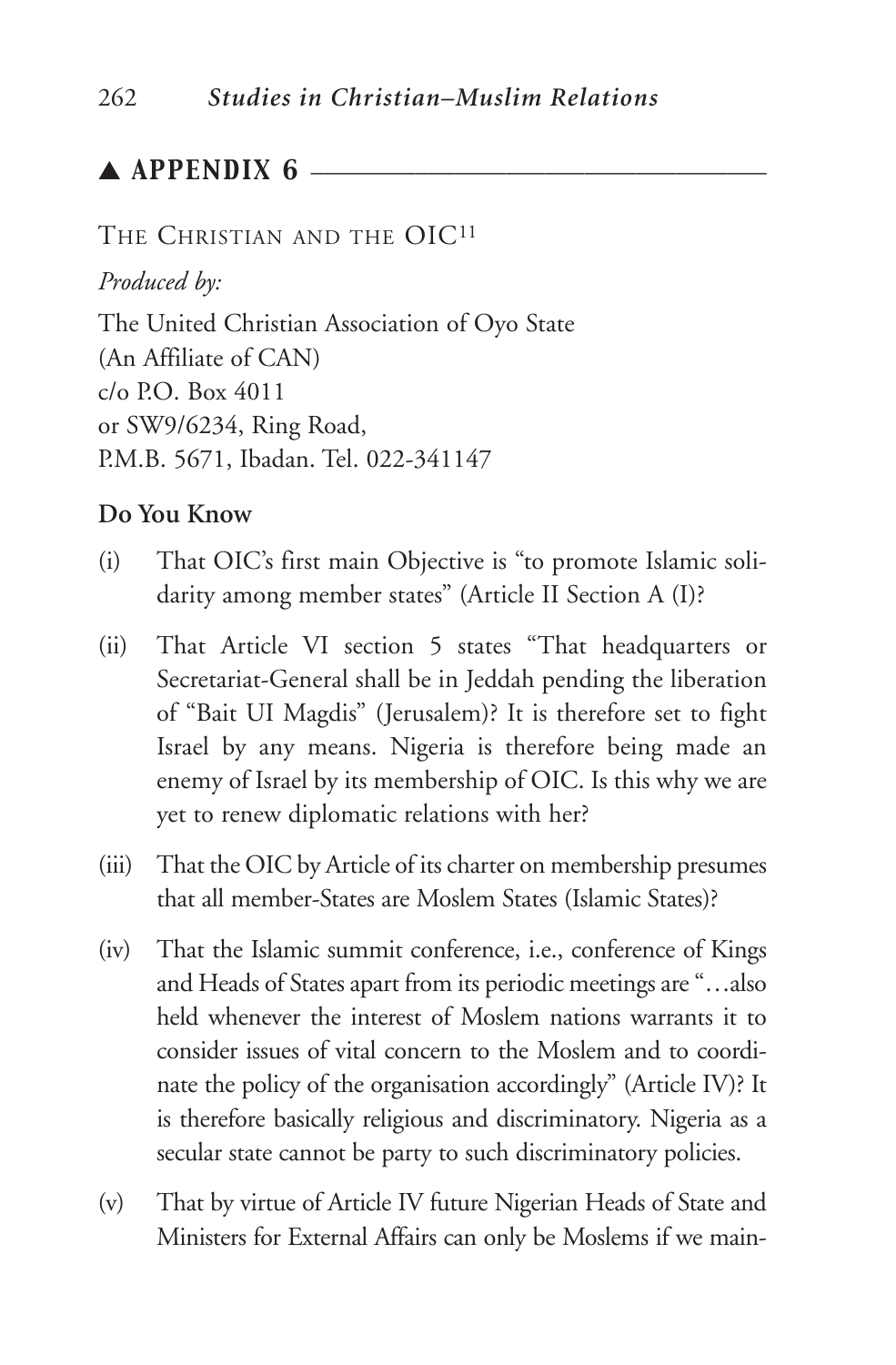# *Appendix 6* 263

tain our membership of the OIC, thereby mortgaging our future and subjugating the teeming Christian masses perpetually?

- (vi) That Article VII (I) states that "All expenses on the administration and activities of the secretariat shall be borne by member states according to their national incomes"?
- (vii) That activities of the OIC through its Islamic solidarity funds include helping in establishing Islamic Universities as has been done in Niger, Uganda and Malaysia, building of mosques, organising seminars on various aspects of Islam giving support to publications of Islam both in Moslem and other countries?
- (viii) That the above, i.e. (vii), implies that Nigeria's resources belonging to all and sundry will be used to propagate the course of Islam?
- (ix) That the decision to join the OIC was not done by the AFRC or the Executive Council, but possibly by a faceless Moslem mafia?
- (x) [Here outdated census statistics are presented, the projected status in 1986 being Christians 51% and Muslims 45% of the population.]
- (xi) That a conference of World Islamic Organisation took place in Mecca in 1974, and that the following measures were outlined to be pursued vigorously as the operation-win-world-for-Islam?
	- (a) Moslem Organisations should set up centres to resist Christian Missionary activities.
	- (b) Islamic Radio and Television stations should be established.
	- (c) All Christian activities no matter the secular expression should be stopped.
	- (d) Christian Hospitals, orphanages, schools and Universities should be taken over.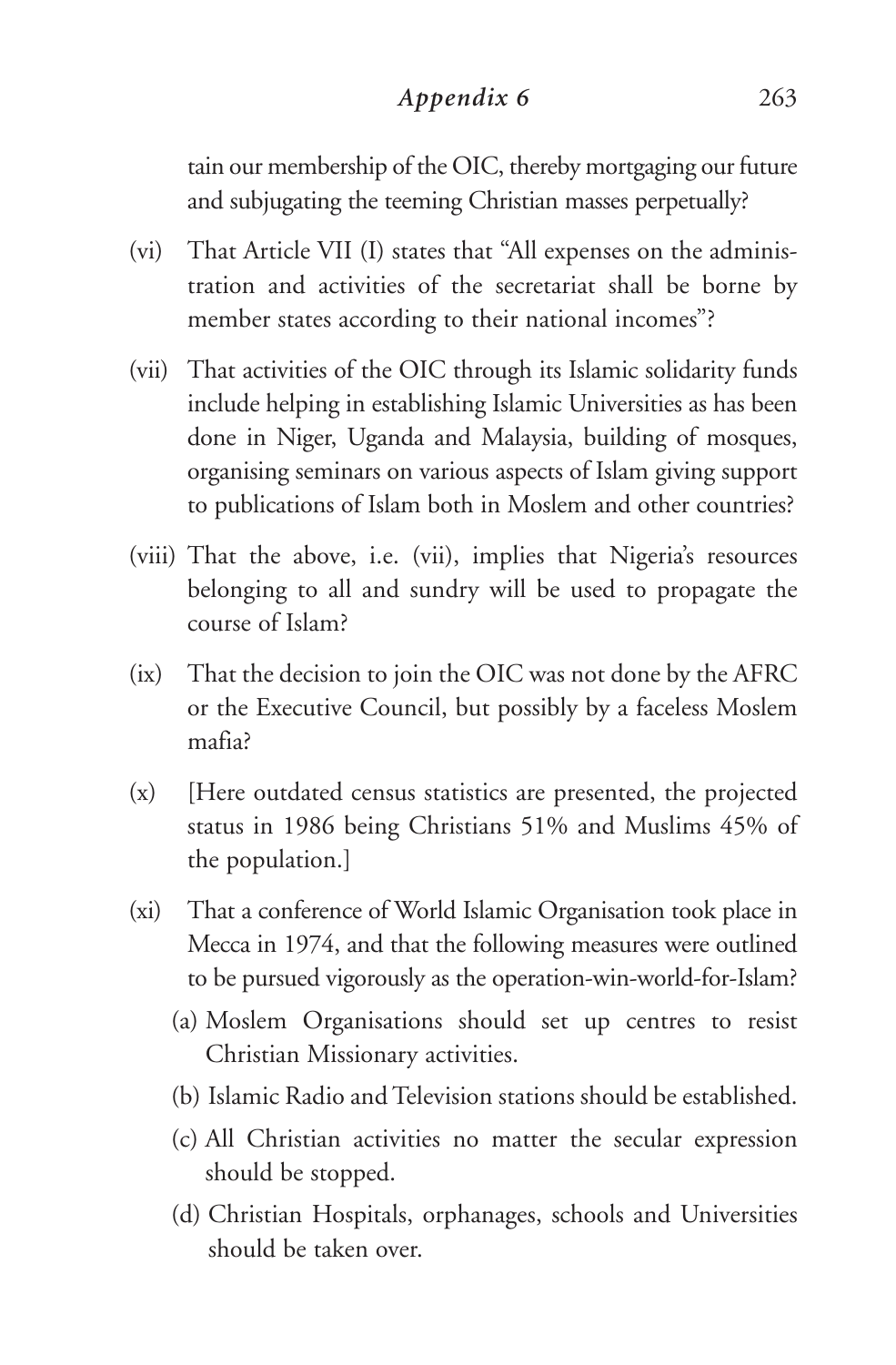#### 264 *Studies in Christian–Muslim Relations*

- (e) Moslem organisations should set up intelligence centres about Christian activities.
- (f) All Christian literature should be banned in Moslem countries.
- (xii) That the above measures, that is (xi) are being systematically carried out in Nigeria to the letter, using the vehicle of Government machinery in most instances viz.
	- (a) In some states, deletion of the names given to Christian schools by their previous founders and sometimes the substitution of Muslim names for Christian names.
	- (b) Taking over of Christian schools and hospitals.
	- (c) Arabic inscriptions and emblems on Nigeria's currency notes and some items of the Nigerian Armed Forces.
	- (d) Refusal to grant Certificate of Occupancy for church buildings in some parts of the northern states.
	- (e) Unprovoked attacks launched by Moslems against Christian groups with burning and destruction of churches in the North.
	- (f) Large sums of Arab money unlawfully entered into this country to propagate Islam and to make Moslem proselytes.
	- (g) Setting up Islamic Affairs Department in the Office of the President during the Shagari regime.
	- (h) In almost all regimes, Moslem ministers have always been put in positions that are crucial to economic distribution of the country, while the Christian ones are put only where brainwork is needed.
	- (i) Relegation or retirement of Christians in places of authority in the public service during Shagari and Buhari regimes with the substitution or supercession by lesser experienced and lesser qualified. Muslims even in economically vital areas of the administrations.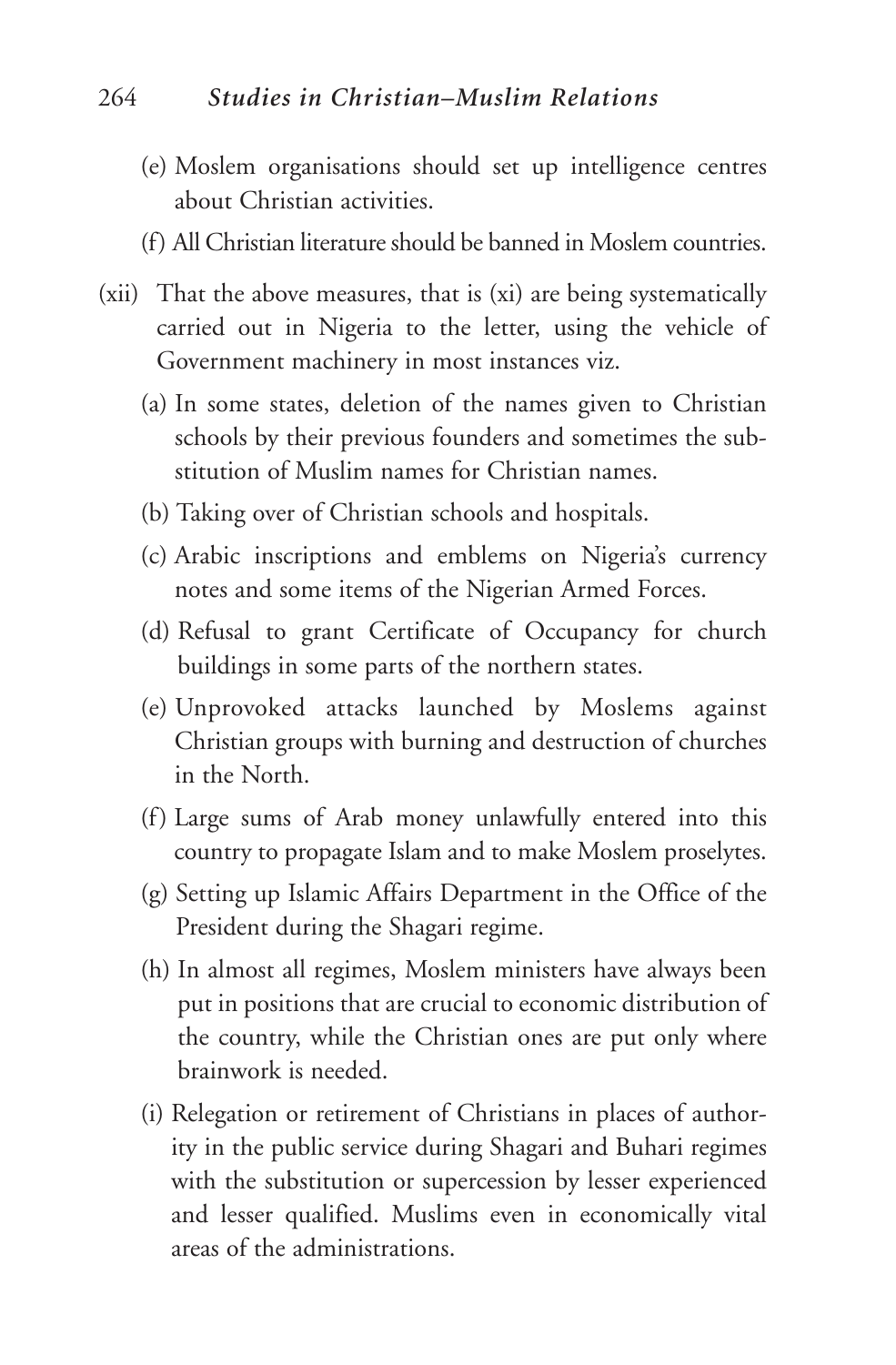- (j) Various edicts in States banning public preaching and the registration of churches and organisations.
- (k) Importation of very large quantities of the Koran into the country and the contrasting difficulty in importing the Bible and Christian religious materials by Christians.
- (l) Substitution in some hotels of the Koran for Bibles in each of the rooms.
- (m) The plan for the introduction of Sharia legal system in the southern states of Nigeria.
- (n) Appointment of the Grand Khadi (a custodian of Islamic Law) for Abuja, the Federal Capital Territory belonging to all and sundry and not Moslems only.
- (o) Grand Khadis, Khadis and Alkhalis who are custodians of Islamic law are given the status of government representatives and officials and maintained at government expense while there are no ecclesiastical courts for Christians.
- (p) Training of Moslem revolutionaries in Libya and other Arab countries either directly or indirectly as University & College students.
- (q) Granting of tacit ambassadorial status to the Palestinian Liberation Organisation (P.L.O.) while such legitimate right to Israel has been unjustifiably denied.
- (r) THE SMUGGLING OF NIGERIA INTO THE OIC THROUGH A RELIGIOUS PALACE COUP D'ETAT? The Christians shall be undaunted in the defence of their legitimate rights as citizens of their beloved country. No decrees or intimidations from government and/or Moslems shall deter us until Nigeria withdraws from the OIC. After all the blood of the matter, "JESUS, STILL LEAD ON TILL OUR REST BE WON."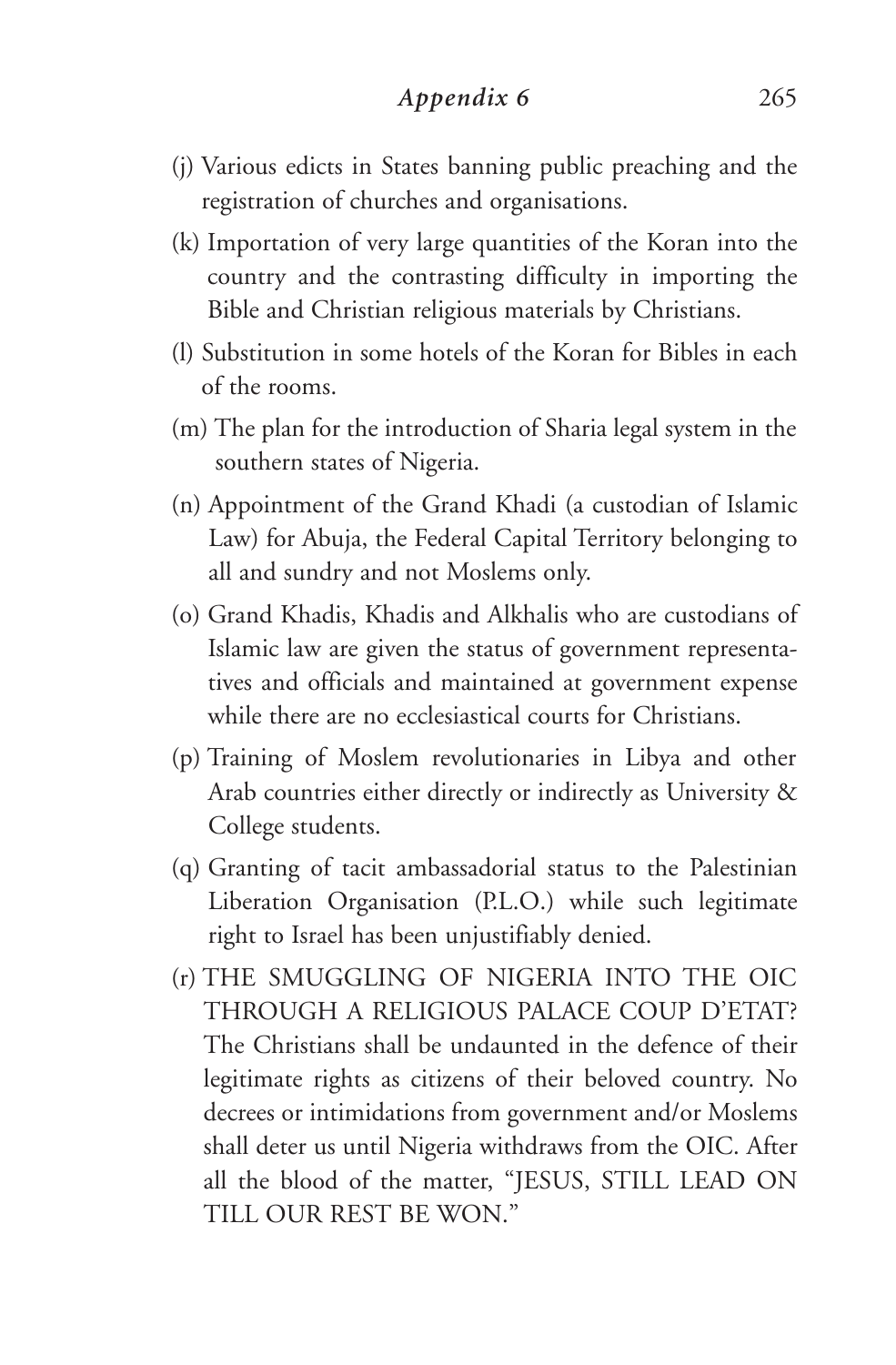# $\blacktriangle$  APPENDIX 7A  $\blacktriangle$

LETTER FROM CAN, GONGOLA STATE BRANCH TO MILITARY GOVERNOR OF GONGOLA STATE, ISA MOHAMMED12

18 October, 1988

The Military Governor Sir:

#### **Construction of Mosque at Government House**

We had hoped to have had an opportunity to welcome you to the state. But all our effort failed as we were told that you are too busy until after you have taken the rounds. Then came the Trade Fair. Despite the fact that we have not been able to pay a courtesy call on you to welcome you, we are constrained to write to you on certain developments in the state which we feel are of unpleasant taste.

Military Governor Sir, shortly after you arrived in the state you ordered the Secretary to the Government to write to the Christian Corpers Fellowship to erase a writing they have on their privately owned bus—"Gongola For Jesus." The bus does not belong to the Government. They use it to propagate their religion. Your letter was copied to the President of Christian Association of Nigeria, Gongola State Branch.

When the President of the Christian Association of Nigeria received the letter he was puzzled. The bus has been there since 1983. Governors have come and gone; no attention was paid to the writing. Why was the Governor interested in what people write on their bus immediately at his arrival? The Governor did not even take into account that there were predecessors before him. Why has the writing on the bus become a priority for the Governor? A writing that existed since 1983?

While we were still puzzled, unable to make head and tail of the issue, there was another development. The Governor ordered the construction of a mosque at Government House. The message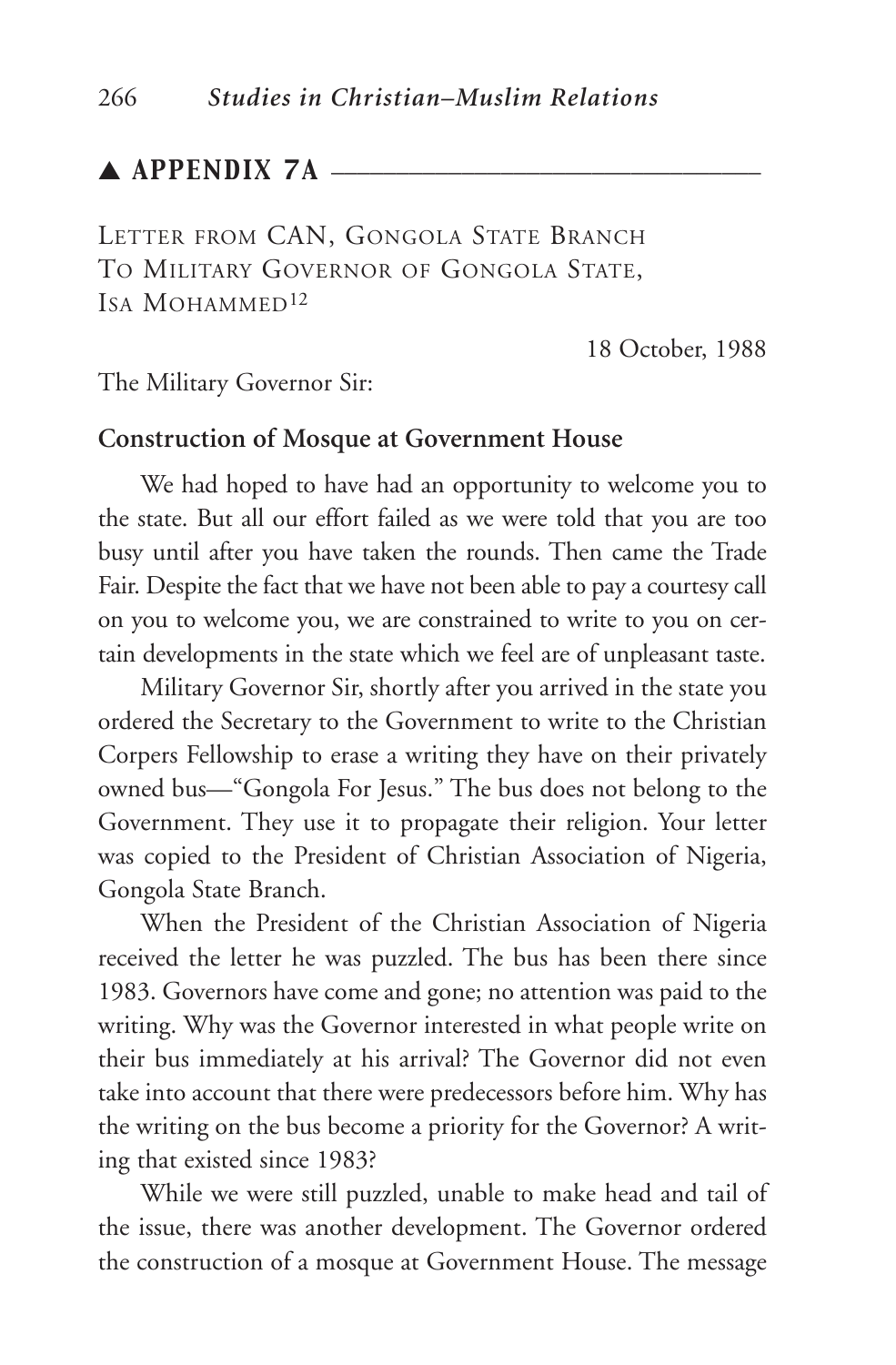## *Appendix 7A* 267

then became clear. The order to erase the writing on the private bus and copied to the President of Christian Association of Nigeria was to give Christians a signal that your Government is out to attack Christianity and to promote Islam. We know that in this country there are religious fanatics and extremists, but we have not known any Government in this country that ever assumed that posture. The impression you…created is saddening.

We do not believe a government should claim a Government House, which is meant for all, for a particular religion. Any Government that will convert a Government House to a seat of worship of a particular religion is certainly following the path of religious fanaticism and extremism. Why should a government of all people put on the gown of a particular religion?

We want to remind the Governor that we have had four Muslim Governors in Gongola: Jega (twice), Mamoud, Barde and Bamanga, and three Christian Governors: Juta, Madaki and Jang and none have displayed religious fanaticism and extremism.

We strongly object to the building of a mosque or church in the Government House especially when the rumour is that it is going to cost N340,000.00k. We hope it is untrue.

Thus we are praying the Governor to "Cancel the contract given to Alhaji Suleiman Lawan P.O. Box 7 Mubi." Government House is not for a particular religion.

We want peace and tranquility in Gongola. A religious controversy will not auger well for this country, how much more for Gongola. Why should a Government promote a religious domination?

We want also to state clearly that erasing of a writing on a *Private Bus* and building a mosque at the Government House is *not* the priority of Gongola. The Government is the Government of the citizens of Gongola, by the citizens of Gongola and for the citizens of Gongola. The Governor was not sent to Gongola to reform religion or to inflame religious passion. We want equal treatment of religion because we are a secular state, no religion has advantage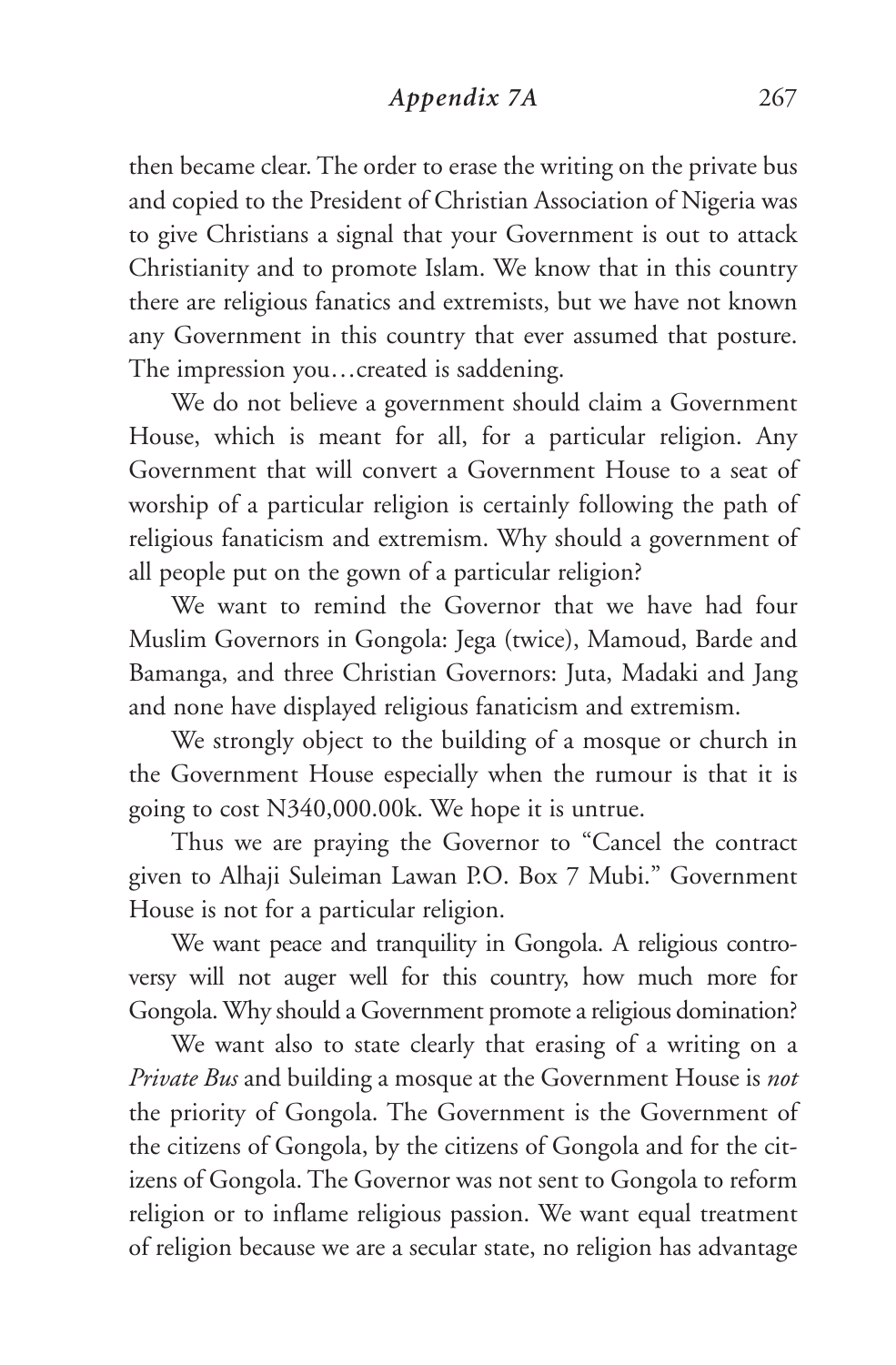over another. If the priority of your Government is to promote religion, then promote all religions.

We therefore urge the Governor to emulate his predecessors and keep off religious issues and foster unity among the people of Gongola. We need unity and not religious strife.

We therefore pray that you will continue and even improve on what your predecessors have done – promote unity, peace *and* religious harmony.

It is the issue that is creating headache at the Constituent Assembly. One therefore wonders if the whole aim is to create Gongola into an Islamic state.

Certainly to build a Christian Church at Government House is to convert the Government into a theocratic government, and thus a theocratic state.

We hope the Governor will turn his attention to weightier issues than concern himself with erasing a writing on a *Private Bus*, a very, very trivial and frivolous issue, and the building of a mosque at Government House. Honestly it is ironical that it is somebody with a name "Isa Mohammed" that will bring religious confusion. We are sick and tired of Government treating Islam as the religion of Government and treating Christianity as an alien religion to be wiped out.

Thank you.

Signed by Wilson Sabiya (Rev), President and Kenneth Eze (Rev), Secretary.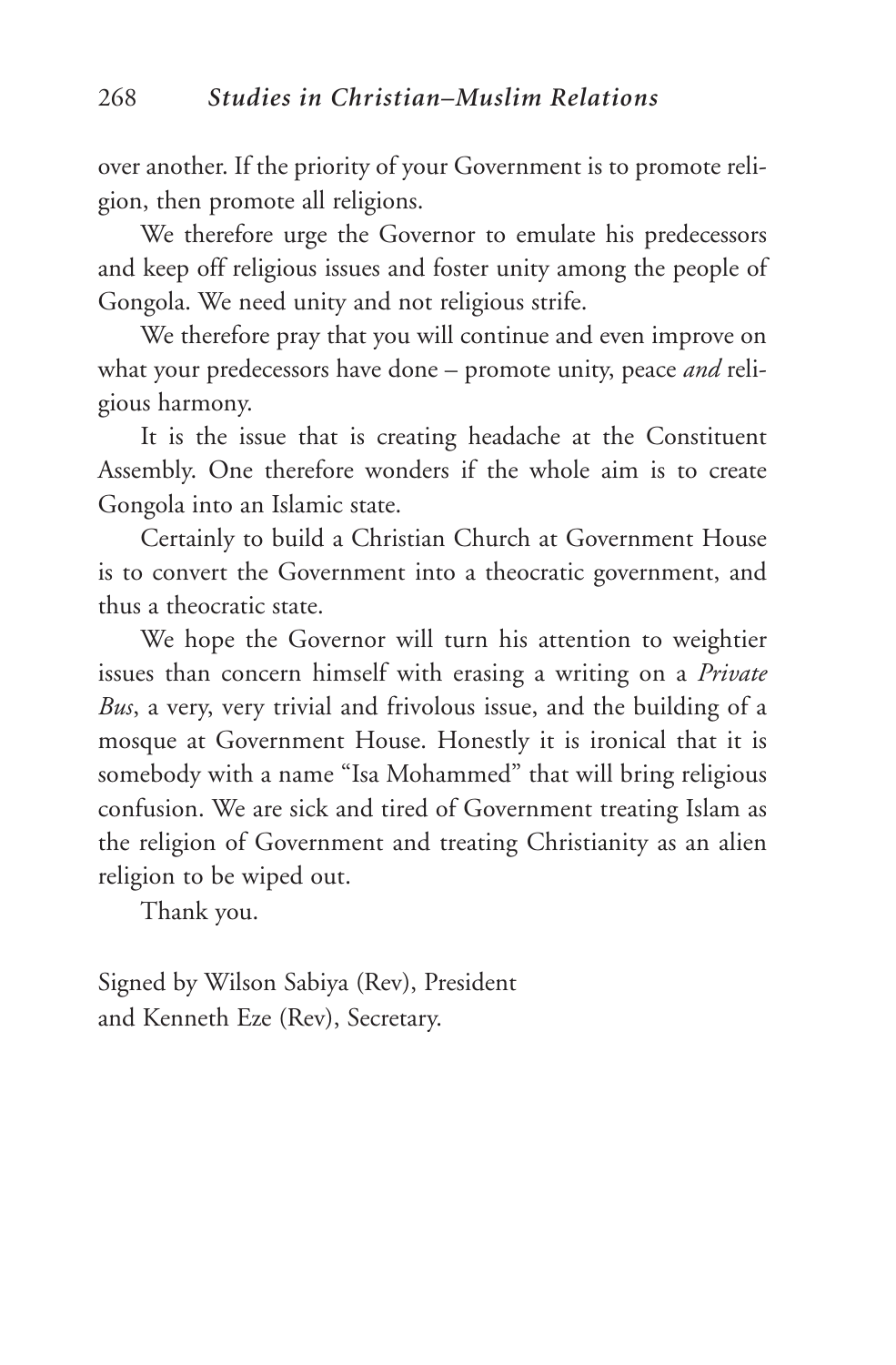# $\blacktriangle$  APPENDIX 7B  $\blacktriangle$

TO MILITARY GOVERNOR OF GONGOLA STATE, ISA MOHAMMED<sup>13</sup>

February 9, 1989

#### **Building a Church at Government House**

Sometime last year (1988) we wrote to you against building a mosque at Government House, Yola.

However, we have discovered that the mosque is complete at the cost of N75,080.60. We have hoped that, since building of worship places is the priority of your government, you would have by now started building a church at the Government House.

Since there is nothing forthcoming, we of the CAN, Gongola State Branch, demand as of right [now] an equitable amount of money for us to undertake the building of the church ourselves. The equitable amount is N165,173.10. We demand this as per our…Constitution….

The data from school enrolments and taxpayers and other reliable data show that Christians in Gongola State constitute 72% of the population. Hence the demand for the money above as the equitable share…for building a church at Government House.

It is highly unfortunate that we see your Government is deliberately out to promote Islam and to disparage Christianity. This is evident from your orders:

- 1. To erase a Christian slogan on a privately-owned bus. That was a message and signal that Christians have no right to display their religion.
- 2. The building of a mosque at government house, thus declaring Islam the religion of the state-controlling Government House.
- 3. The donation of N45,000 to an Islamiya Primary School is meant clearly to spite Christians.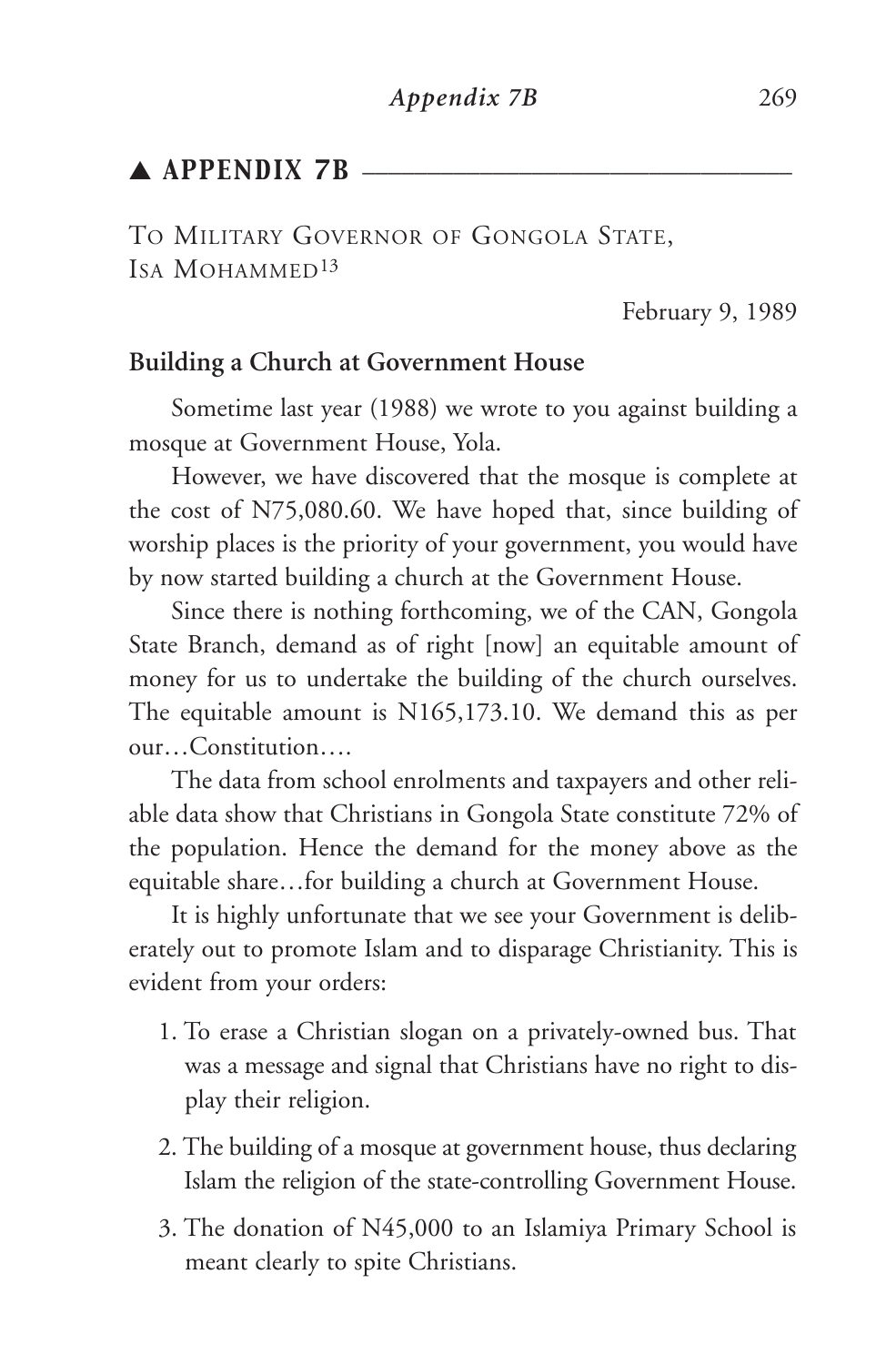# 270 *Studies in Christian–Muslim Relations*

- 4. The sponsored write-ups in the *NN* against CAN and ex-Governor David Jang.
- 5. The now perfected plan to build a mosque in each of the Local Government Secretariats. That at Mubi has reached the roofing stage.
- 6. The silence of the Government in the face of a diabolical accusation of Government and CAN; of "the outrageous and unbelievable collaboration between government and CAN to kill and maim Muslims at Tingno and Waduku."

The silence of your Government on this tells a lot about your view of your mission here. The only irony is that the Cabinet that collaborated with CAN, except the Governor, is still there. Your silence on the accusation is a tacit acceptance on your part that the Government under Governor Jang collaborated with CAN to kill and maim Muslims of Tingno and Waduku. Since the Government tacitly accepts the accusation, we have no alternative but to take an appropriate action to clear the name of CAN. CAN has never produced nor will ever produce a *maitatsine*. Violence has no place in Christianity.

Signed by Wilson Sabiya (Rev), President and Kenneth Eze (Rev), Secretary.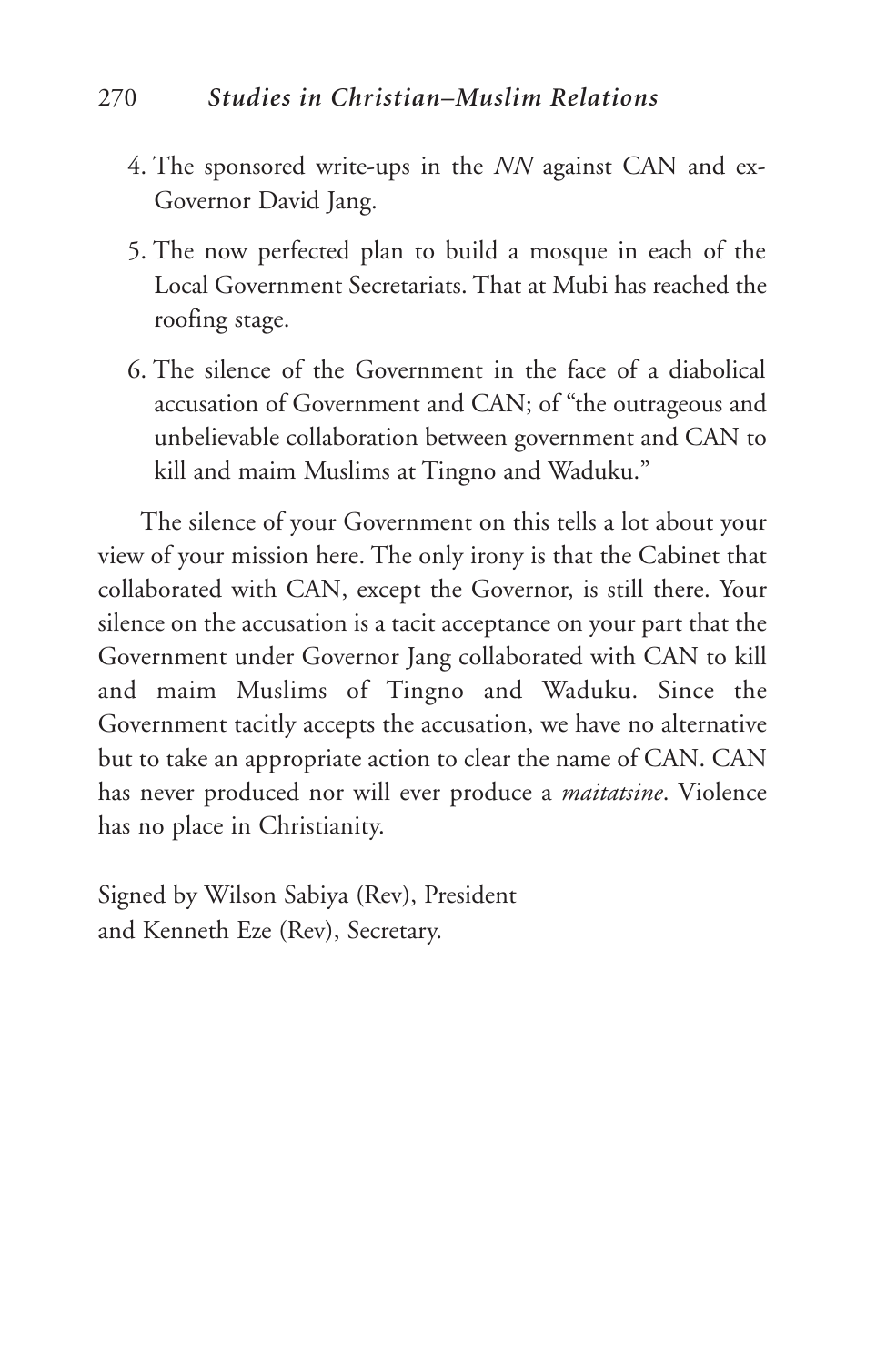# $\triangle$  APPENDIX 8  $\equiv$

## APPEAL TO COLONEL NWOSU

*Joseph Obemeata*<sup>14</sup>

The Education Committee of the Christian Association of Nigeria Youth Wing, Oyo State Branch, has sent an appeal to the Oyo State Military Administrator, Colonel Ike Nwosu. If Muslim officials who would seem to have constituted themselves into a formidable ring around the Oyo State Military Administrator have not suppressed the letter, it should have been received by now by the Oyo State Military Administrator. It can only be hoped that the Oyo State Military Administrator, Col. Ike Nwosu, would take the appeal of Oyo State Christian youths seriously. It is in the interest of peace and stability that no unjust and unfair action is taken against some government officials merely because some Muslim leaders demand it on religious grounds.

Christian youths sent a letter of appeal to the Oyo State Military Administrator because of the demand by some Muslim leaders in Oyo State that the Oyo State Government should redeploy or remove the Director-General of the Oyo State Teaching Service Commission (TESCOM) and one other Director-General against whom a petition has been written by some Muslims. The two Directors-General have been vaguely accused of being Christians who are sympathetic to the cause of Christianity.

It should be recalled that during a transfer exercise recently, TESCOM transferred two teachers from St. Patrick's Grammar School, Ibadan. One of the teachers who is a Muslim and had been in St. Patrick's Grammar school, Ibadan, for over thirteen years, petitioned that his transfer was punitive. He had had frequent troubles in the school and had been accused of inefficiency and of undertaking divination in the school during school hours for clients from outside the school.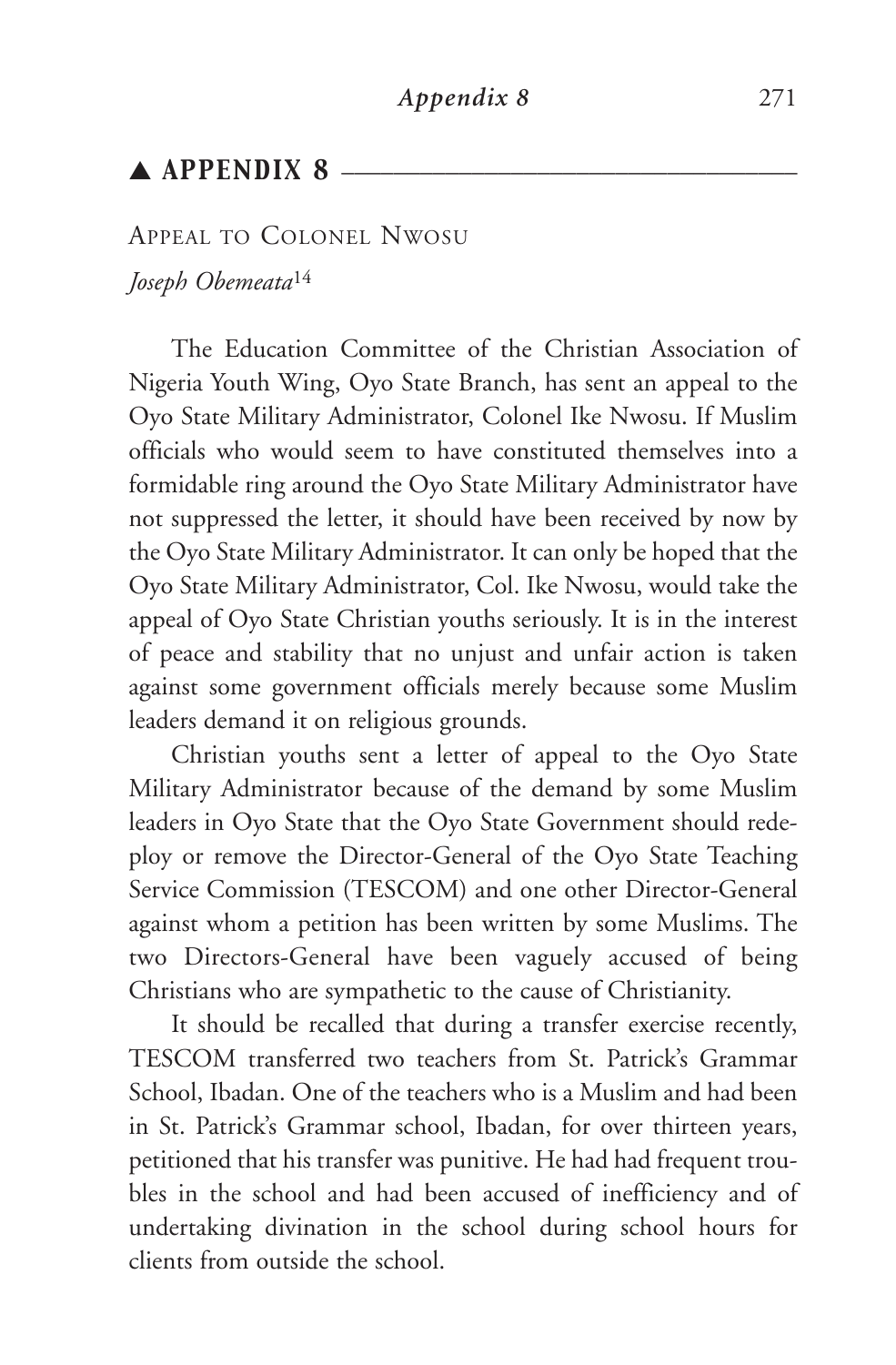The teacher mobilised influential Muslims inside and outside Oyo State Government to fight his cause. According to investigations, those who intervened on behalf of the teacher were informed that a Director General who is a Muslim had requested TESCOM to transfer a female teacher of Islamic Religious Studies who had problems in her schools to St. Patrick's Grammar School, Ibadan, which is near her home.

TESCOM obliged and the Director of Personnel who is a Muslim moved the teacher to St. Patrick's Grammar School, Ibadan. Since the school did not need two teachers of Islamic Religious Studies, the Islamic Religious Knowledge teacher who was in the school had to be moved to a school where there was vacancy. It is significant to note that all those who effected the transfer of the teacher in question are Muslims. Reports indicated that those who intervened agreed that the transfer was routine and not punitive.

Even if it were true that the two Directors-General favoured Christianity and that the teacher in question had been deliberately transferred from a Christian school where he had been a source of frequent trouble, Muslim leaders have no moral justification to complain.

At the national level, Muslims in positions of authority are known to use the facilities and resources of government to promote the cause of Islam. The officials who asked TESCOM to rescind its transfer order used their official positions to fight the cause of Islam. Only recently, a top official of the Oyo State Ministry of Education who is a Muslim, directed the principal of a Christian school to ensure that a particular Muslim was elected into the school's PTA executive committee and that he should be put in charge of the finances of the PTA of the school.

If the two Directors-General who are being opposed by some Muslim leaders are to be redeployed or removed, then, in the interest of justice and fair play, all the Oyo State officials who have used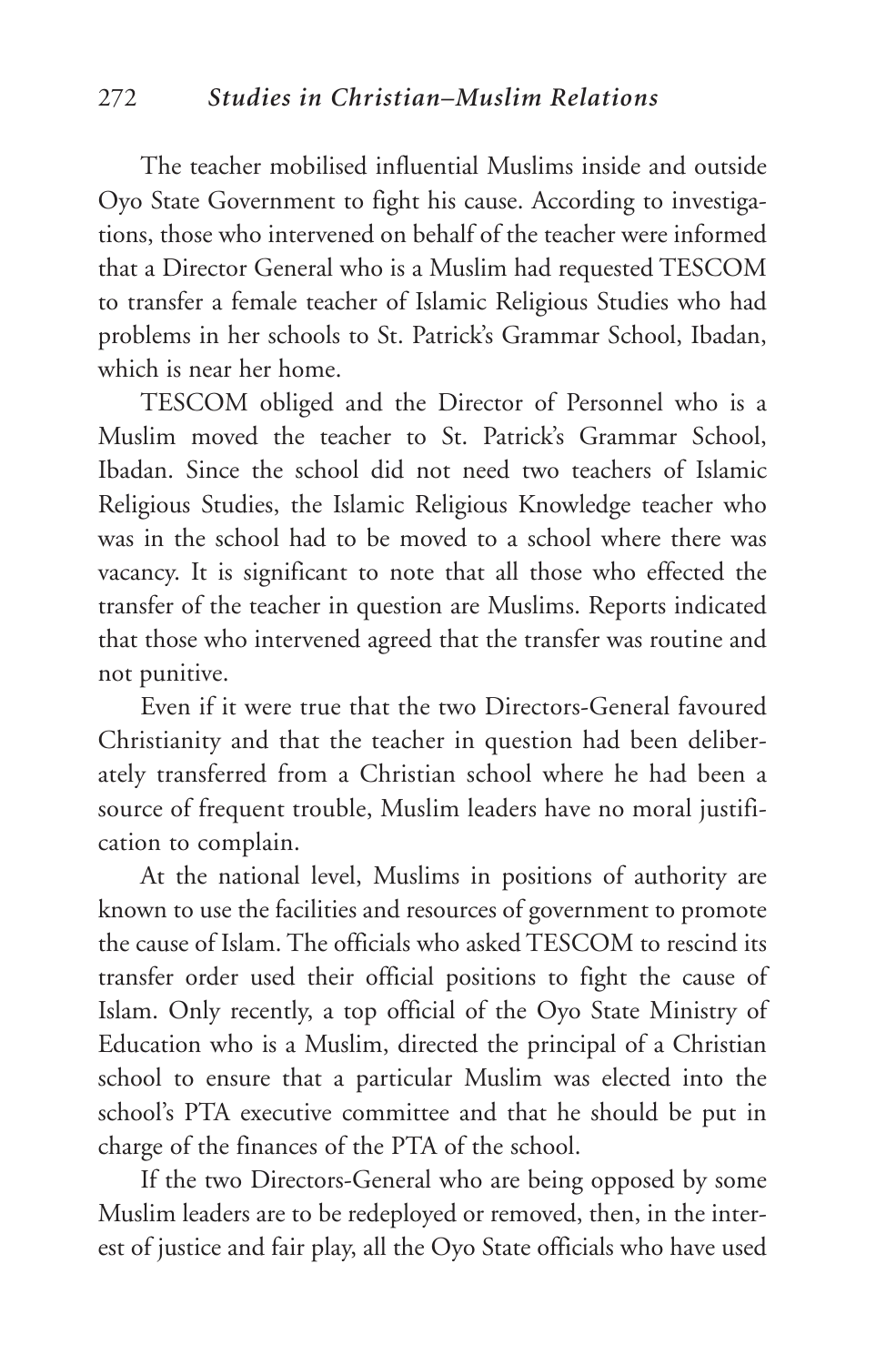*Appendix 8* 273

their official positions to promote the cause of Islam should similarly be redeployed or removed.

The impression has been created that some teachers had been planted in St. Patrick's Grammar School, Ibadan, to cause trouble in the school. Those who put them there do not want them to be moved from the school even when they have been in the school for too long and are not doing their work well.

If the Oyo State Military Administrator removes or redeploys the two Directors-General, the already deplorably low level of discipline among teachers will decline much further. Teachers, especially those of them who are Muslims, will no longer have respect for the authority of TESCOM when they realise that they can always attribute any measure by TESCOM to "religious intolerance."

It will be worse still when they realise that they can always mobilise their religious leaders to pressurize government to take action against certain officials. Furthermore, principals who are not Muslims will no longer be able to control those of their teachers who are Muslims. Whatever they do will be attributed to religion.

Col. Nwosu should realise that he would [do] an irreparable damage to the Oyo State school system if the Director-General of TESCOM, Mrs. J. Olatunji, is redeployed at this time. She has been long in education in Oyo State and she understands the Oyo State school system more than any one else that the Military Administrator may have in mind for the post.

Mrs. Olatunji has been impartial in handling the affairs of schools and teachers. Christians have had cause to accuse her of favouring Muslims, but they did not demand that she should be redeployed or removed. That some Muslim leaders are up in arms against her is clear evidence of her impartiality.

Even though some Christians may hold the view that Mrs. Olatunji has sympathy for Islam because she is married to a Muslim, she is more refined, more tactful and fairer than anyone else that could be brought to take her place. She is the only one who, for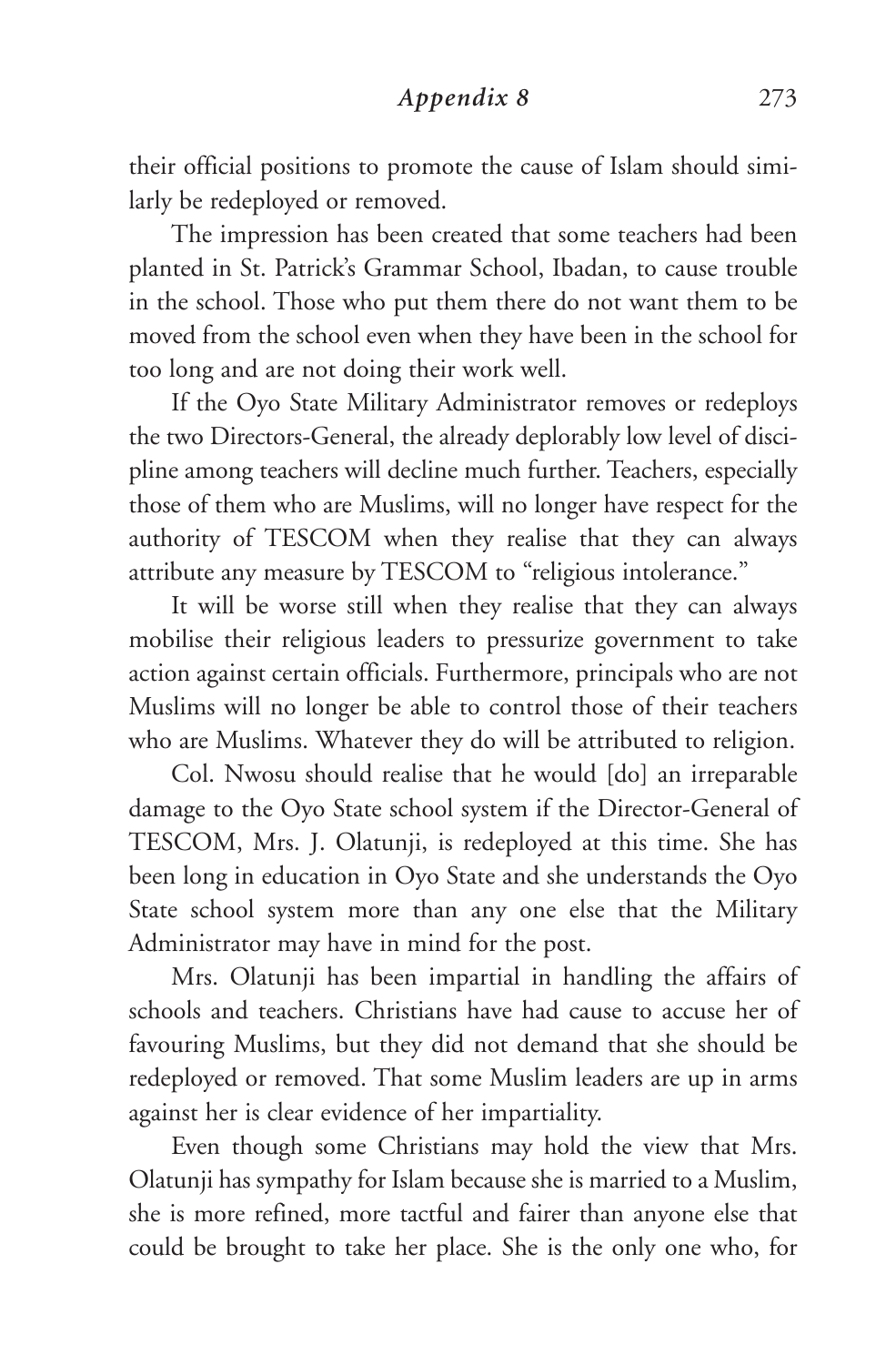now, can sustain orderliness in the Oyo State school system.

If anyone else is put in charge of TESCOM at this time, there will be a disruption of the school system of Oyo State. Col. Ike Nwosu should know that because of the rare qualities of Mrs. Olatunji, the members of the Nigeria Union of Teachers in Oyo State refer to her as a mother even when they disagree with her.

Furthermore, the Oyo State Military Administrator should realise that if he takes any action against the two Directors-General that some Muslim leaders have complained about, he would be confirming the widely held view that he has been dancing to the tune of some Muslim leaders who, conscious of their real or imaginary influence over the Oyo State Military Administrator, have become unduly pompous and their demands have increased in quantity and intensity.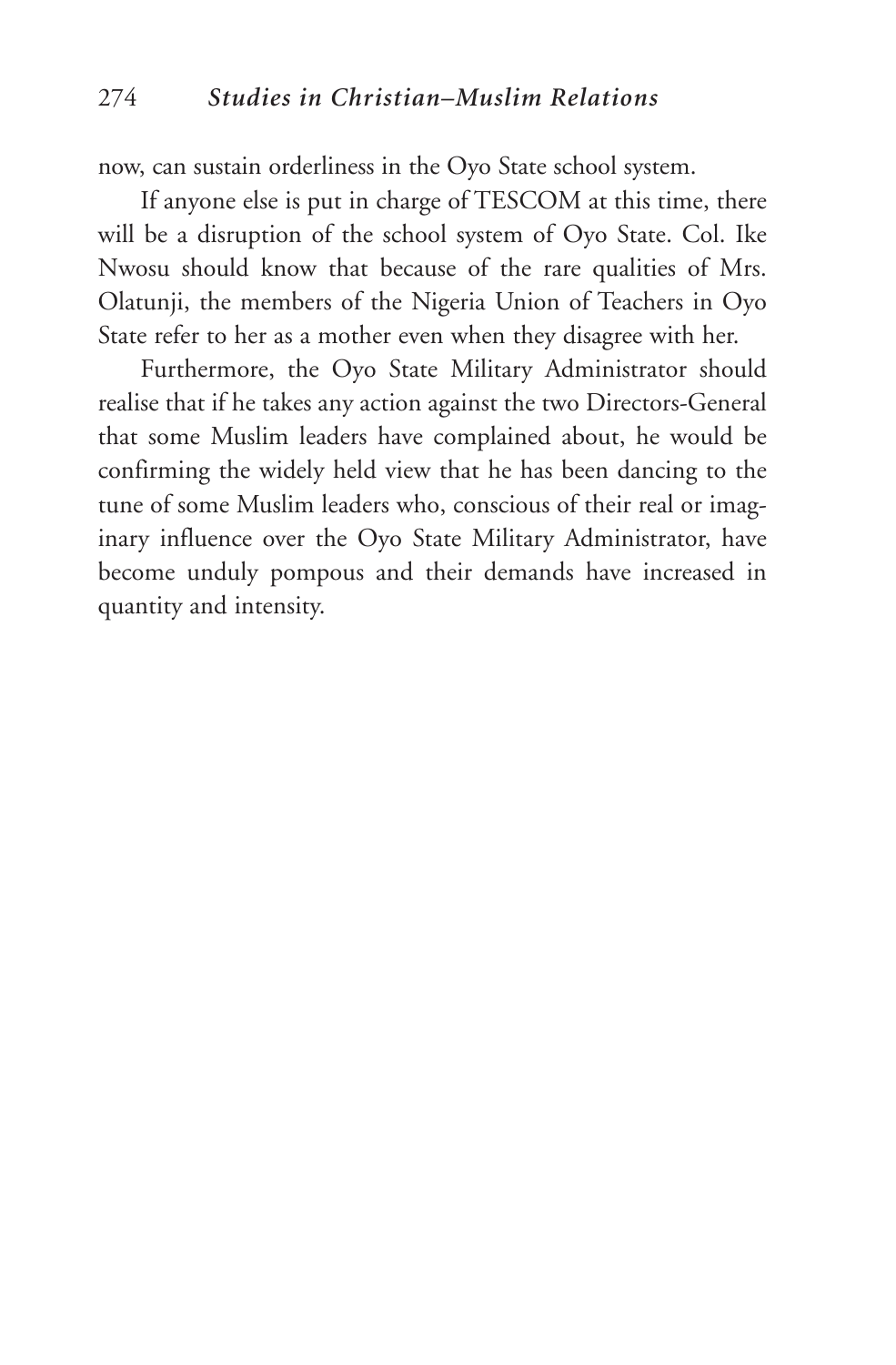# $\triangle$  APPENDIX 9  $\equiv$

A RELEASE FROM THE CHRISTIAN COMMUNITY

*Ahmadu Bello University*<sup>15</sup>

#### **1. Preamble**

In view of the gravity of the events which took place in and around Zaria on the 10th and 11th of March, 1987, involving the burning of virtually all the churches in the Zaria area, and in view of the fact that the public is not being given a correct picture of these events, we, the Christian Community at Ahmadu Bello University, Zaria, wish to place on record this brief account of what happened as well as what we feel about it. A more comprehensive report will be released at a later date.

## **2. Origin of the Crisis**

The events which finally culminated in the burning down of the Christian chapels at the College of Advanced Studies, Zaria, and those on the Kongo and Samaru campuses of the Ahmadu Bello University, Zaria, as well as virtually all the other churches in Shika, Samaru, Wusasa Tudun-Wada and Sabon-Gari, Zaria, actually have their origins in concerted attacks, over the last few months, on the fundamental basis of the Christian faith by Muslims both within and without the university campus.

Among such attacks were written and widely-publicised documents which stated that:

i. "Jesus is not the Son of God"

ii. "The Holy Bible is not the Word of God."

These were later followed up by the widespread distribution of videotapes by Ahmed Deedat of Durban, South Africa, which dwell on the above themes. These videotapes were widely publicised at the last Kaduna International Trade Fair and have been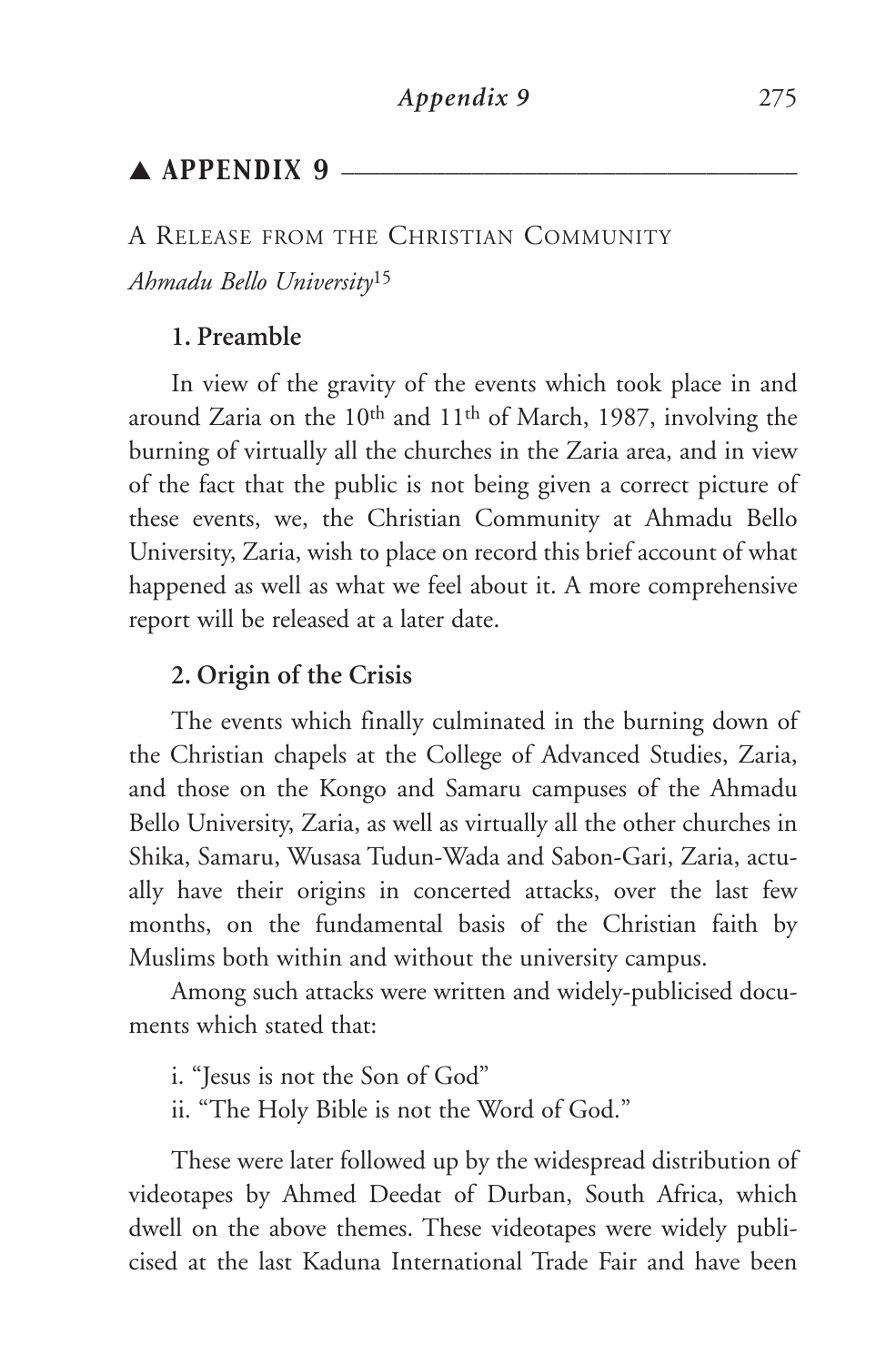broadcast repeatedly on Nigerian Television Authority, Sokoto and Kano. When these psychological and spiritual attacks by the Muslims on the Christians failed to provoke any counter-attack from the Christians, the next step taken by the Muslims was to resort to physical attacks on Christians and Christian churches.

# **3. Immediately Preceding Events**

- i.) The university community had information as early as 6:00 P.M. on 10<sup>th</sup> March that Muslims were planning to burn the Chapel at 5:00 A.M. on Wednesday, 11<sup>th</sup> March 1987. Additional reports were received that there were also plans to burn down other churches in Zaria.
- ii.) The president of the Fellowship of Christian Students (FCS) briefed the security office on the main campus on the situation about 9:00 P.M. on 10<sup>th</sup> March 1987.
- iii.) On receiving these reports, Christian students gathered in the Chapel to pray all night (Tuesday 10<sup>th</sup> to Wednesday 11<sup>th</sup> March).
- iv.) Immediate moves were made on the part of Christian leaders to convene an emergency meeting of the Religious Affairs Committee of the university with a view to working out ways of stopping the Muslims from carrying out their plans which they feared would jeopardise peace and orderliness of both the university campus and the entire nation.
- v.) These moves were not received with the urgency and sense of concern they deserved on the part of the Muslim members of the committee. While the Christians were pressing for an immediate meeting aimed at a peaceful dismantling of the state of alarm, the Muslim members would prefer to meet at 8:00 A.M., after the Chapel and churches would have been burnt.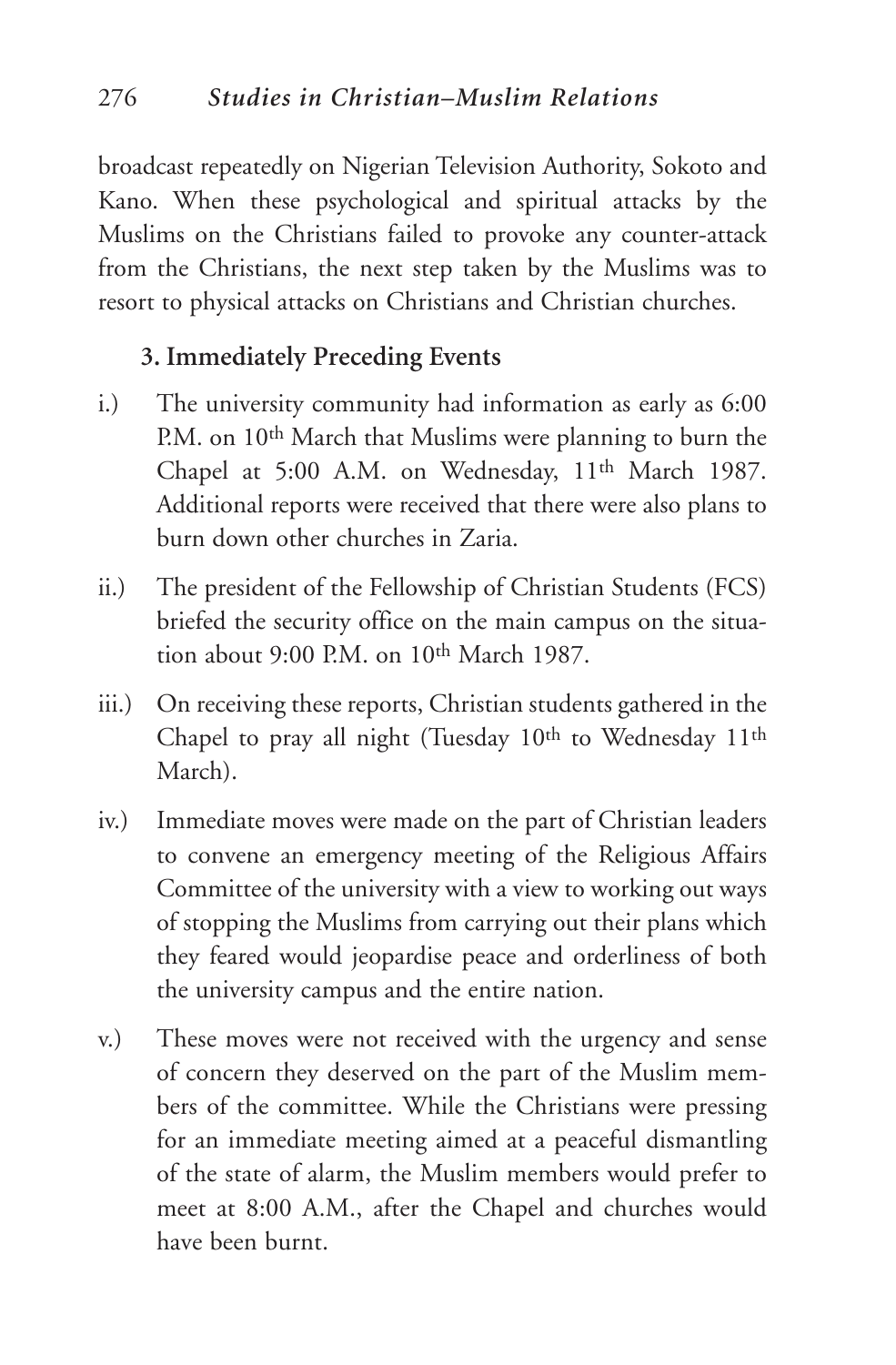- vi.) The Christian leaders were rather taken back to note that even though Muslim leaders had prior information on these plans, they had made no effort to convene a meeting of the Religious Affairs Committee of which they are the Muslim representatives, or at least inform their Christian counterparts. This becomes more disturbing when one calls to mind that the rationale for setting up the committee was to prevent religious disorder on the campuses.
- vii.) News also reached the Christian leaders late on Tuesday night that the Christian chapels at the College of Advanced Studies Kongo, Advanced Teachers College and Women Teachers College campuses had been burnt down and Christians seriously injured.
- viii.) About 2:00 A.M. the Christian leaders persuaded their students to leave the Chapel building and premises so as to avert any confrontation and possible loss of lives, in the event of the Muslims arriving to burn the Chapel as they had planned. Even though greatly upset and in a state of anger which could have evoked retaliation when pushed to the wall, as in this case, these Christian students exercised Christian civility and left the Chapel.
- ix.) When at 6:30 A.M. over two hundred (200) Muslims armed with swords, clubs and other instruments of arson arrived at the Chapel to carry out their plans, the Christian leaders promptly went to the Vice-Chancellor's house to request… [that he] take immediate steps to contain the situation. The Vice-Chancellor said that he was aware that the Chapel was being burnt by the Muslims, but appeared either unable or unwilling to effect any action that would contain the situation.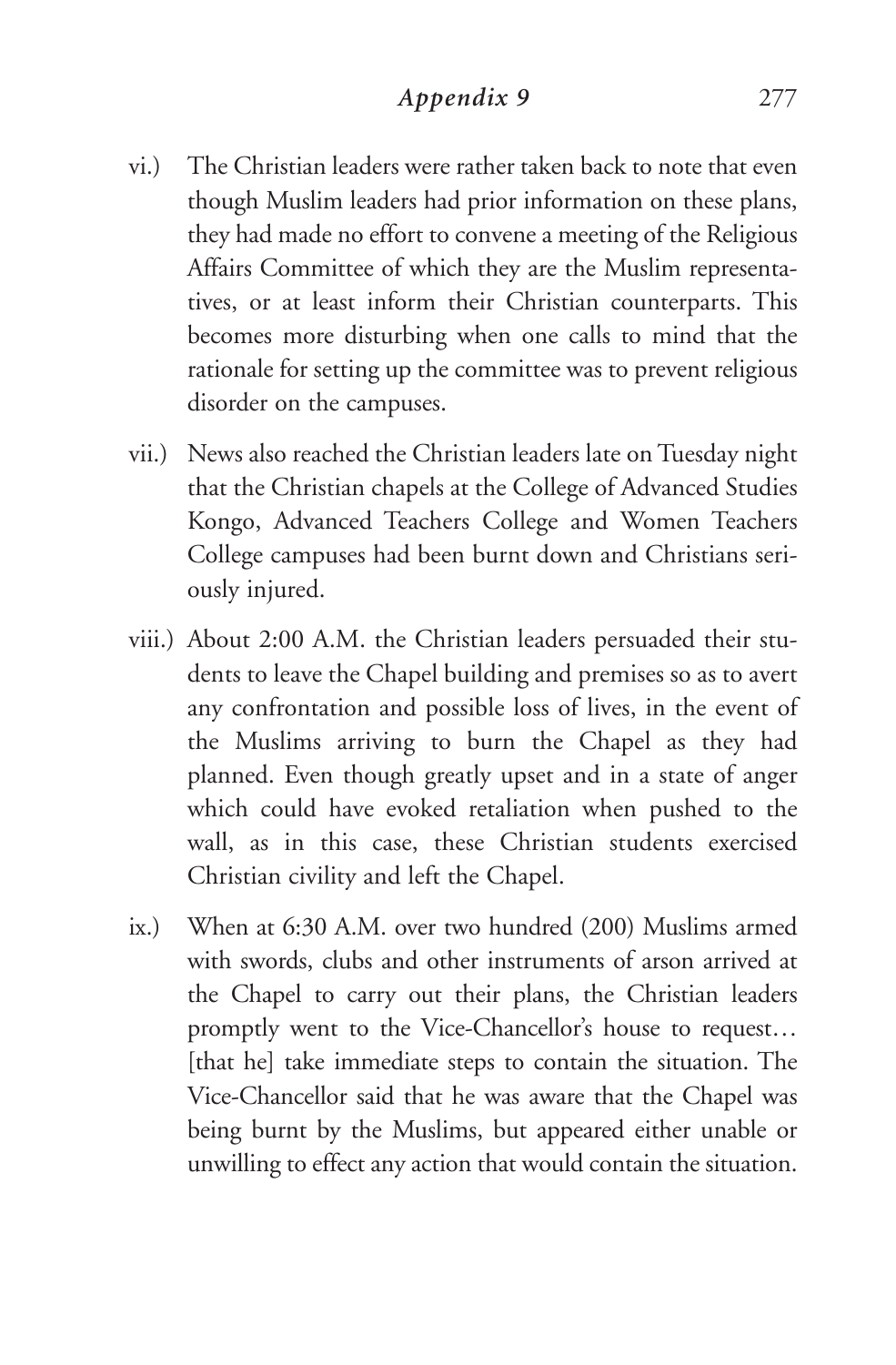# **4. Steps Taken by the Christian Community**

*4.1 Before the Burning of the Churches*

After getting wind of the plan by the Muslims against the Christian community on the evening of Tuesday, 10<sup>th</sup> of March, 1987, the Christian community met in their various churches to:

- i.) Pray for the peace of Nigeria
- ii.) [Illegible]
- iii.) Pray for the peace of Kaduna State, Zaria, and the campuses of Ahmadu Bello University, Zaria.
- iv.) Appeal to fellow Christians not to take the law into their own hands because JESUS CHRIST preaches peace, love, and compassion to both Christians and non-Christians.
- v.) Urge members to stay away from places of worship if these places were eventually attacked.

# *4.2. After the Burning of the Churches.*

When the churches were finally being burnt down by the Muslims, the Christian community:

- i.) Attempted to evacuate pastors and chaplains of the churches and chapels together with their families to safety but discovered that some of them had already been physically attacked and seriously injured while their houses had been burnt with all their personal belongings.
- ii.) While the burning of churches by the Muslims was going on the Christian community leaders made many desperate attempts to get the Divisional Police Office in Samaru and in Sabon-Gari, Zaria, to take appropriate measures to arrest the situation. However, the church leaders were told by the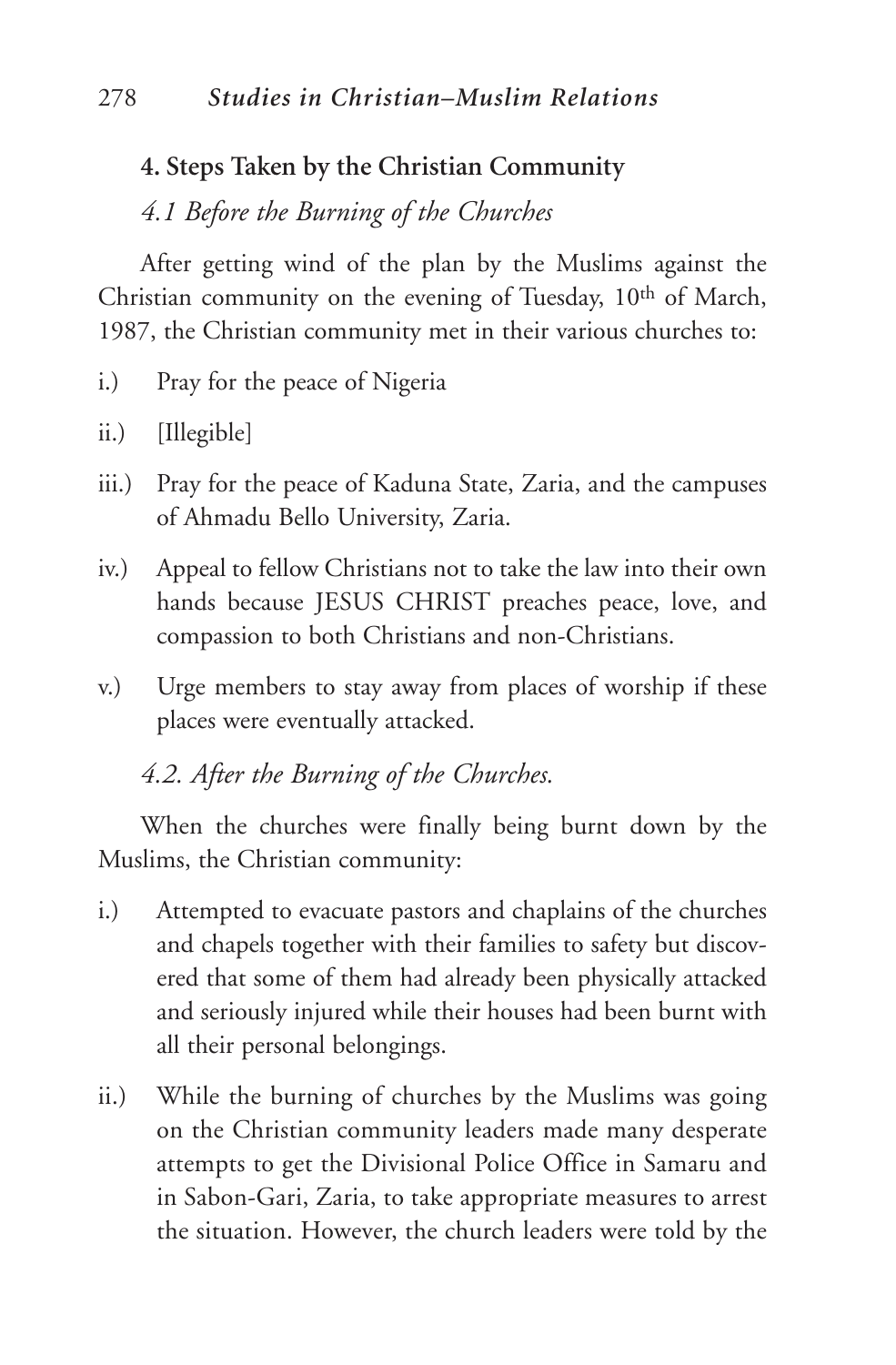# *Appendix 9* 279

police officers on duty that they had no order from above to intervene.

- iii.) The leaders of the Christian community appealed to their members to keep calm and not to retaliate but to show the love of JESUS CHRIST towards the Muslims.
- iv.) At about 1:00 P.M. the Christian community on the Samaru campus sent a delegation to the Vice-Chancellor to request for security coverage.
- v.) When, after a period of about four hours, there were no signs of either police or soldiers on campus, the community went en masse peacefully to the Vice-Chancellor's lodge. The Vice-Chancellor gave assurances that the Military Governor of Kaduna State had visited the campus and had promised to send police and military patrols.
- vi.) On Thursday, the 12th of March, 1987, the entire Christian community on campus met to appraise the security situation on campus. The gathering was informed that only nine (9) policemen, some of whom were unarmed, had been sent to patrol the far-flung campuses of the university located at Shika, Samaru, Kongo, Gyellesu and the Teaching Hospital.
- vii.) The final step taken by the Christian community was to meet on Thursday 12th March, 1987, to issue a release on the religious crisis on campus.

# **5. Extent of Physical Damage**

[The first line is illegible.]… a number of fellowship centres, a Christian Children's Centre and Christian Nursery Schools. In addition, private houses and personal belongings of some Christian members of the community were burnt down. So also were restaurants, poultry houses, automobile workshops, boutiques, vehicles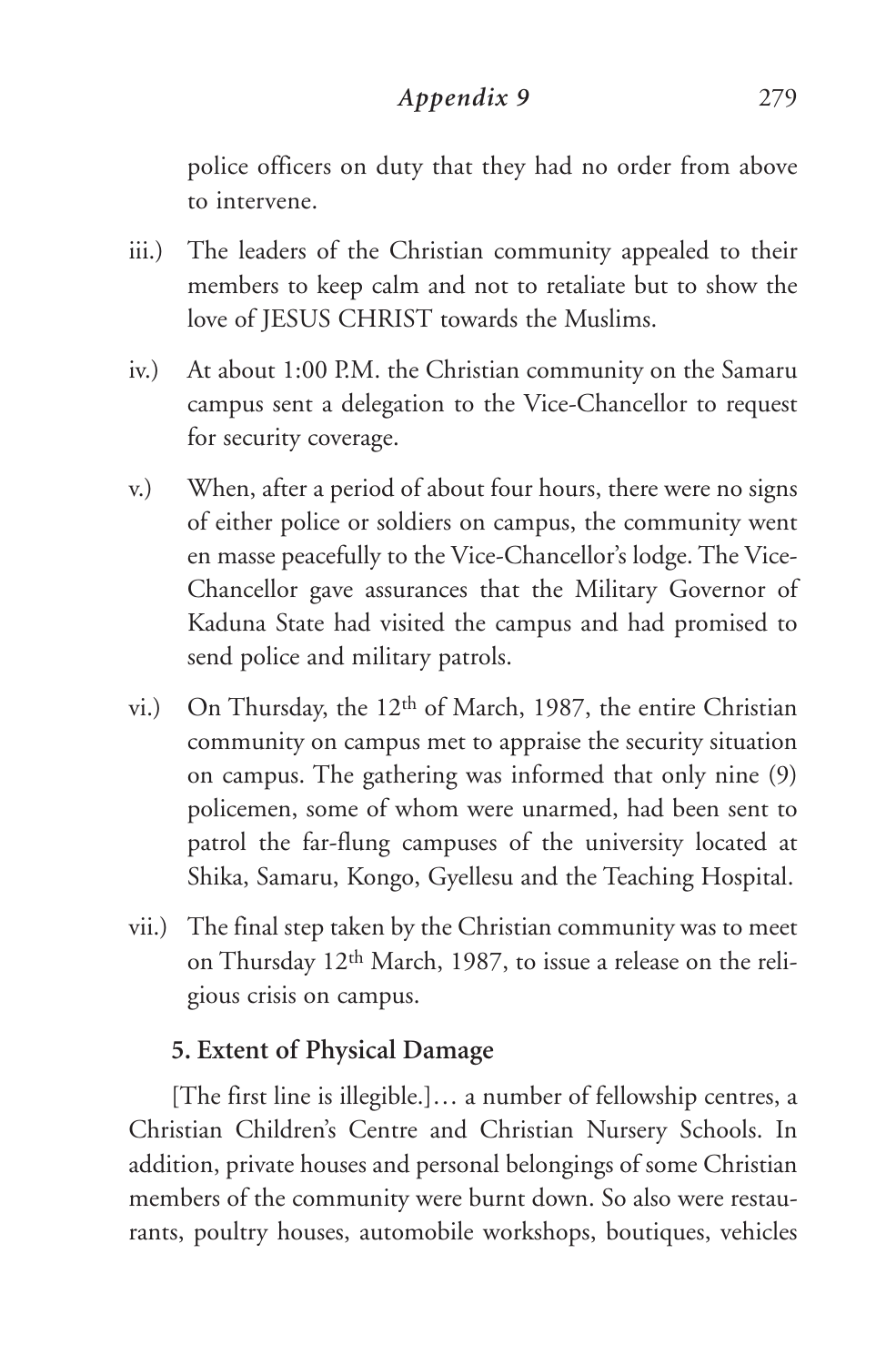and commercial houses known to belong to Christians. Along with these, there was massive destruction of hotels and cinema houses. To cap it all, many Christians were accosted and physically attacked for refusing to denounce their faith. One of the worst cases of this brutality was meted out on the Reverend Dr. Benjamin Orumah, the Chaplain of the Chapel of Salvation, Kongo Campus. He received several bodily wounds, his head was broken and he was left for dead. In all these, the Christians remained calm.

#### **6. The Role of the Authorities**

#### *6.1 The University Administration*

Despite the fact that the university authorities knew well ahead of time of the plans by the Muslims to burn down the Chapel and other places of worship in Zaria, they took no effective precautionary measures. Further, when it was known that the actual destruction had commenced in the College of Advanced Studies (CAS), the Kongo Campus, the Advanced Teachers College (ATC) and the Women's Teachers College (WTC), no serious attempts were made to limit the damage and prevent its spread to other campuses of the university. In addition, at no time was the Fire Brigade called in. When the arson finally started on the main campus in Samaru, the university authorities made no effort to control it.

# *6.2 The Religious Affairs Committee*

It is pertinent to note that although there is a Religious Affairs Committee in the university, properly constituted by the university authorities, all efforts by the Christian members of that committee to convene a meeting before the crisis began failed. The major factor responsible for this failure was the lukewarm attitude of the two Muslim members of the committee.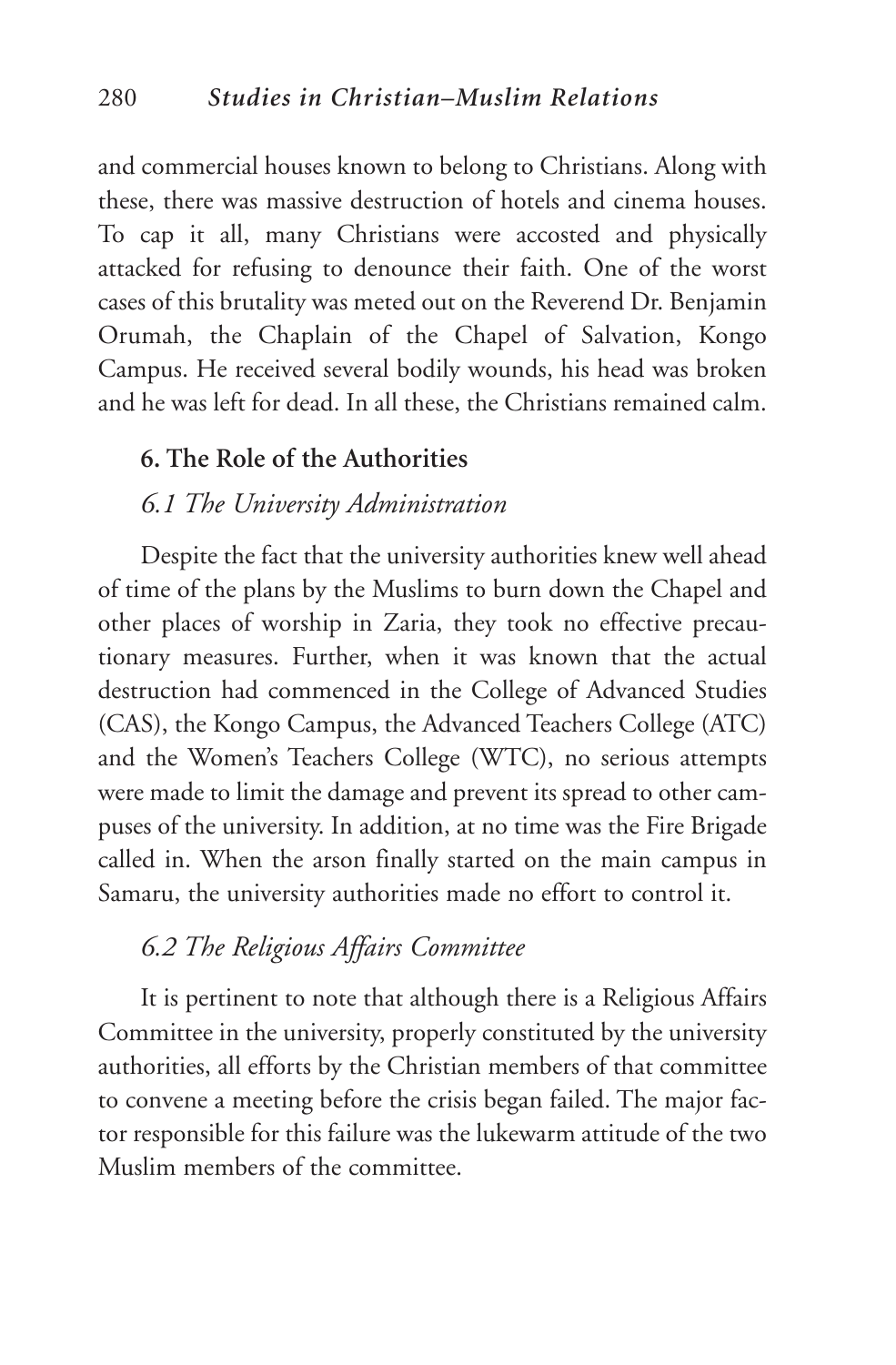## *Appendix 9* 281

# *6.3 The Law Enforcement Agents*

Intelligence reports of the impending crisis were relayed to the police authorities by several members of the Christian community well before the crisis started but they did nothing. Even after the crisis had blown open and the law enforcement agents were informed by individuals and the university authorities, the police and all the other security agents made no move to stop the arson.

# *6.4 The Emir of Zaria*

From the information available to us, supported by the Vice-Chancellor's [the line is illegible] impending crisis and was being briefed of developments as they occurred. The impression was that the Emir was in control and yet the arson was not contained until it engulfed the entire town and its environs.

# **7. Official Statements**

# *7.1 The Vice-Chancellor*

The first official release by the Vice-Chancellor was signed at 12:50 P.M. on 11th March, 1987, more than eighteen (18) hours after the Chapel of Salvation was burnt at the Kongo Campus. In the said release a deliberate attempt was made to exonerate the Muslim community on the campus and lay the blame on "an influx of intruders from the Samaru village" and a nebulous group of "people" who, for no reason whatsoever, just "went and set the Chapel ablaze."

## *7.2 The Government*

Even though the broadcast of the Governor of Kaduna State in the afternoon and evening of the 11th of March was apparently well directed, it came too late to be effective and therefore gave the impression that it was intended mainly to prevent reprisals, especially as the security promised the Christians did not materialise.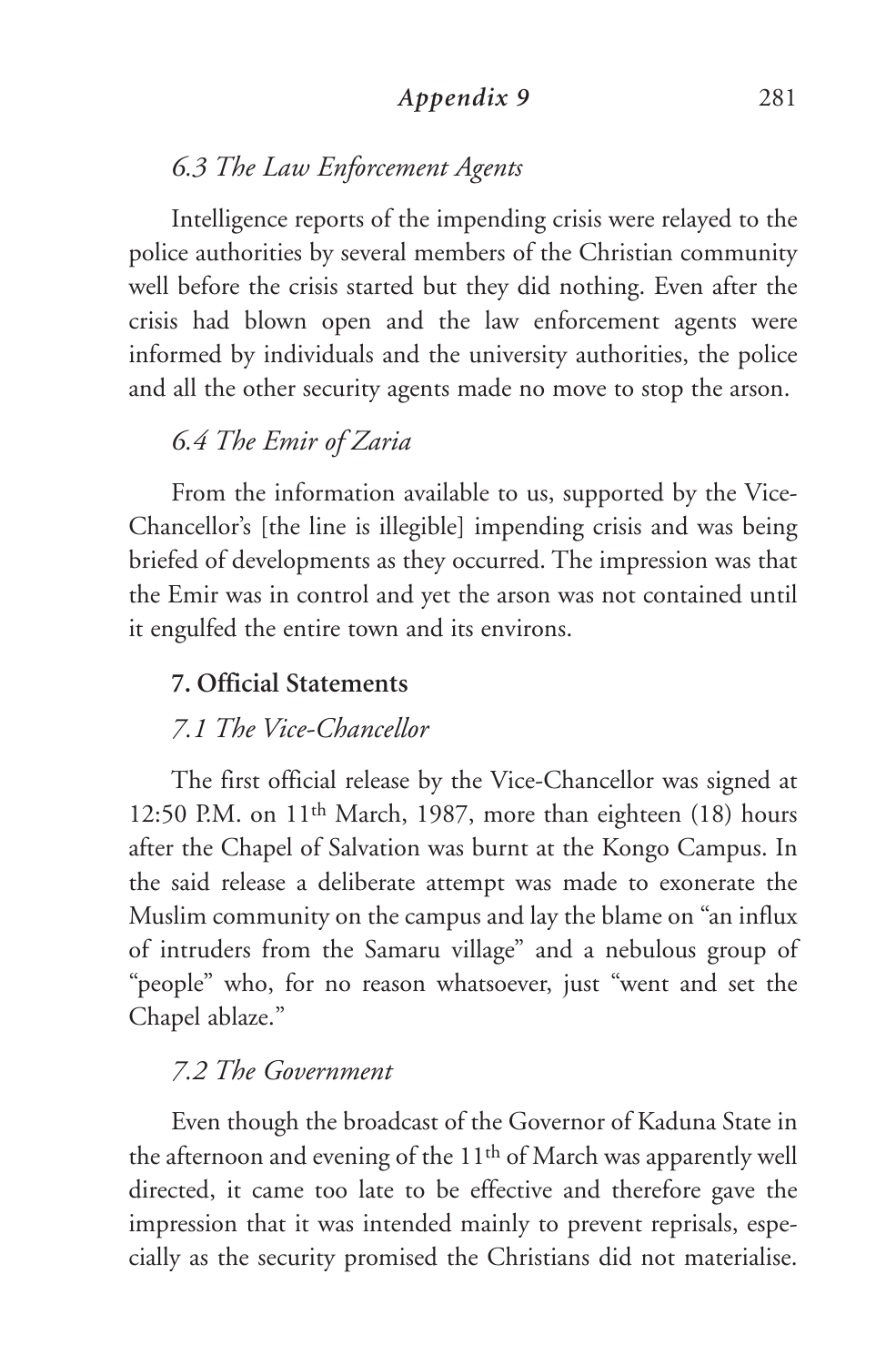The statement of the Chief of General Staff as relayed by the FRCN Network News at 5:00 P.M. on the 11<sup>th</sup> of March seemed overly concerned with preventing the Press from carrying out its bounden duty of reporting the truth. The statement also deliberately played down the widespread nature of the crisis and the extent of the damage incurred. These observations are most disconcerting.

## **8. The Media**

# *8.1 Newspapers*

The reports ensuing immediately after the crisis made no mention of churches, and the number of affected buildings was grossly understated: a clear attempt to downplay the scope and conceal the religious nature of the crisis.

# *8.2 Radio*

Despite the massive loss of property involved in the actions, the radio carried no reports of the incidences until the official broadcast of the Governor at 3:00 P.M. on the 11th of March.

#### *8.3 N.T.A.*

The television reports in the evening of the 11<sup>th</sup> were a deliberate attempt to suppress information about the crisis while the news report of the 12th March was a gross misrepresentation of the facts. The filming was directed away from the scenes of the damage and focussed most unprofessionally on the Governor and his entourage, suggesting that the spectators were the actual news items. [another illegible line]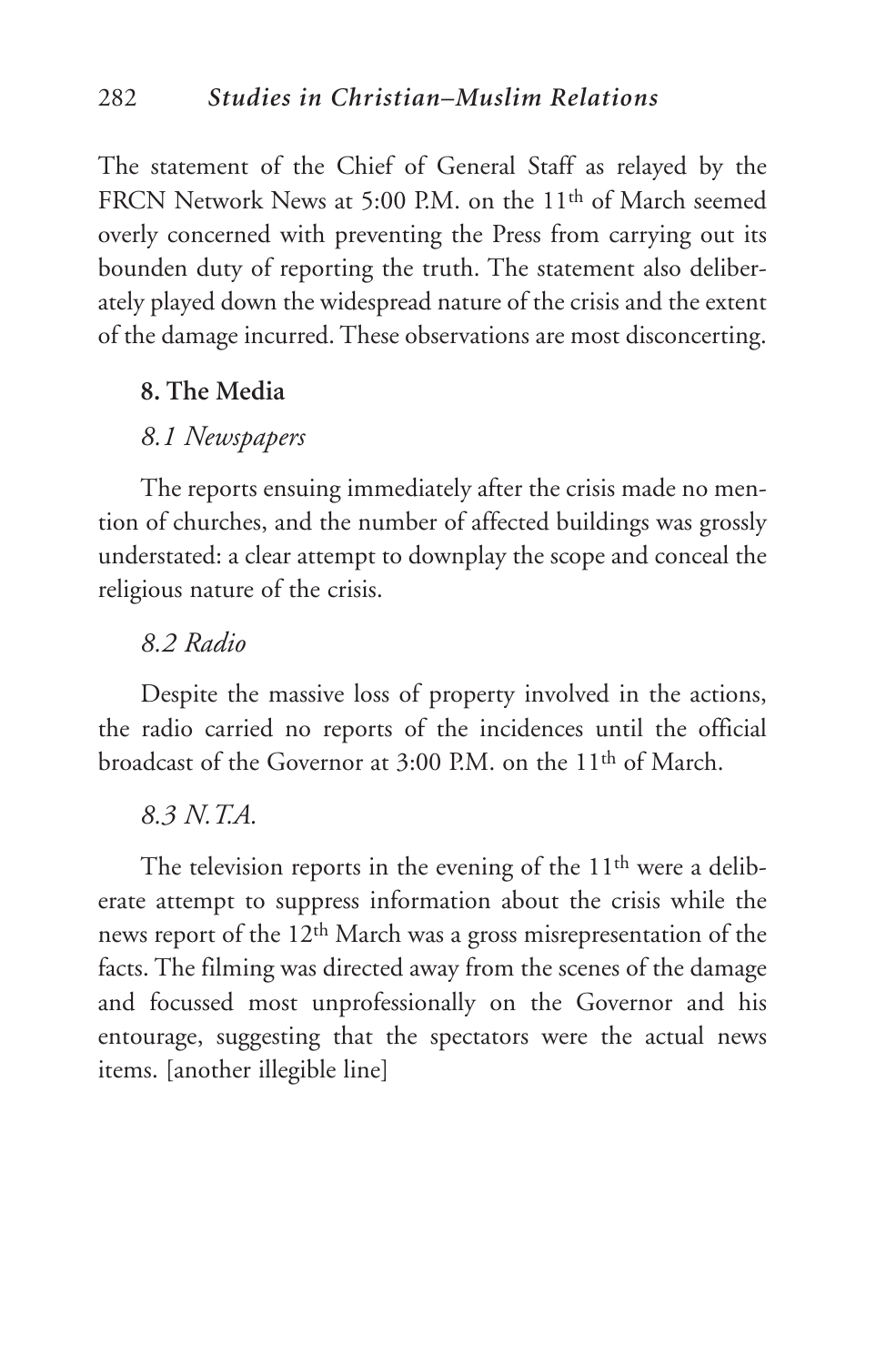# *Appendix 9* 283

# **In view of the foregoing, the Christian community at Ahmadu Bello University, Zaria and environs hereby resolve that:**

- 1. In order to guarantee the continued existence of Nigeria as a united nation, every citizen of the country must be guaranteed freedom of religion and religious expression.
- 2. Since the Christians have never been known to start any religious riots, the Government should check the excesses of the Muslim rioters.
- 3. If the University authorities and the state and federal governments are serious about protecting the lives and property of the individual citizens of this country, they must immediately provide effective security measures on the A.B.U. campuses and in their environs.
- 4. The Probe Panel set up to investigate the crisis is not adequate and, therefore, a Judicial Commission of Inquiry should be set up immediately to identify the culprits and bring them promptly to book.
- 5. The federal government, if it is serious about getting to the roots of the religious disturbances in the country, should publish immediately the reports of all the Commissions of Inquiry on previous religious crises and the views of Government thereon.
- 6. The News Media have not been allowed to adequately report the events. Therefore, the Government should allow the press to carry out responsible and accurate reporting of the crisis.
- 7. The Government should make deliberate efforts to restore the confidence of the Christians of Nigeria, especially those in the northern states, on its ability and willingness to pro-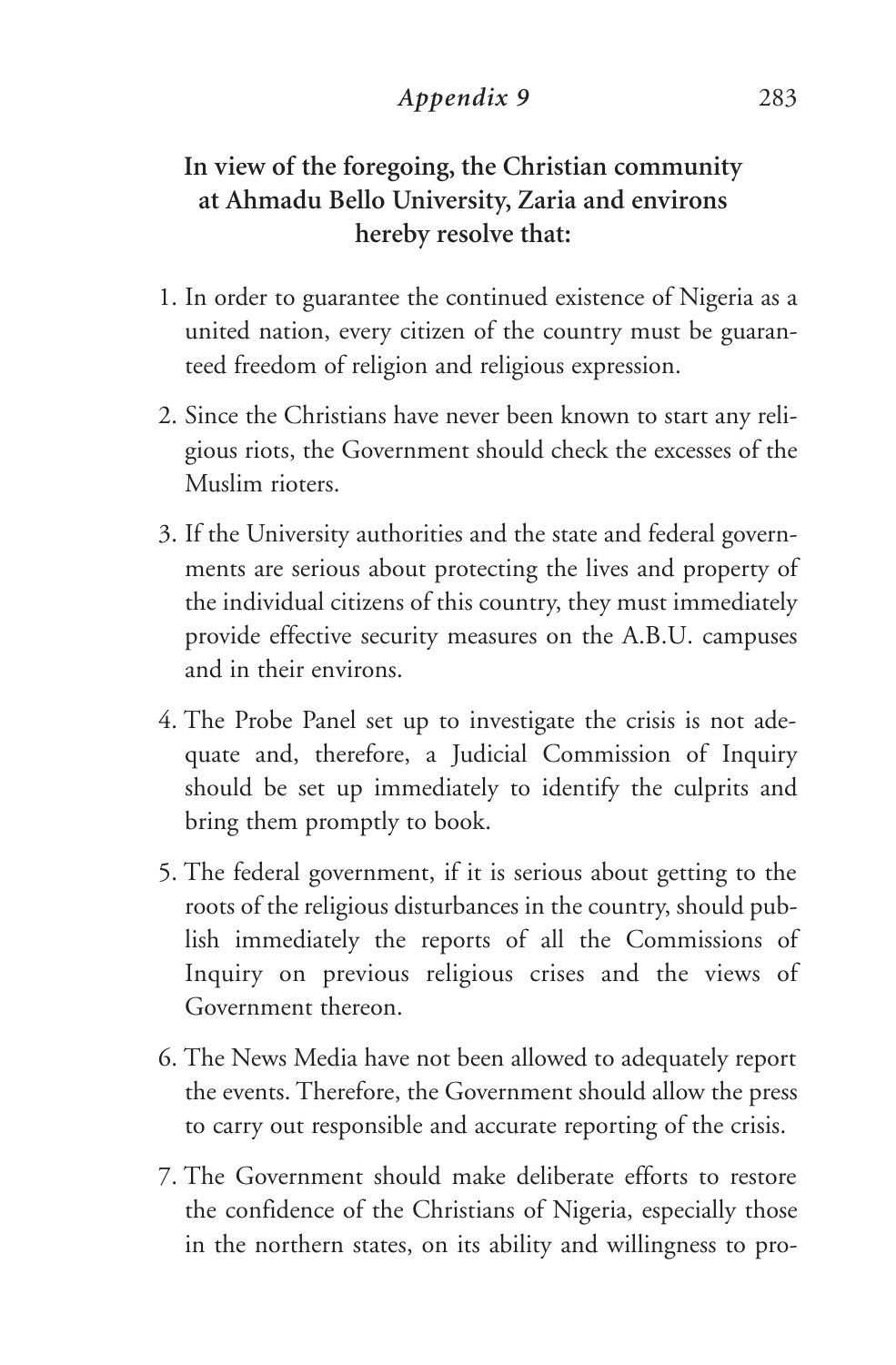tect, in accordance with its constitutional duties, all citizens of this country.

- 8. For the continued existence of the peoples of this country as a united nation, the federal government must hold the Muslim community of Nigeria, whose members carefully planned and executed this beastly act, wholly responsible for the disaster, and must compel them to pay whatever it costs to adequately compensate individuals and institutions for all the losses sustained.
- 9. Since it is apparent that Christian staff and students are no longer wanted at the campuses of the Ahmadu Bello University, the Government should provide a guarded return of the Christians to their states of origin.
- 10. Christians everywhere should continue to live according to the tenets of their faith by LOVING THEIR GOD AND LOVING THEIR NEIGHBOURS including the Muslims.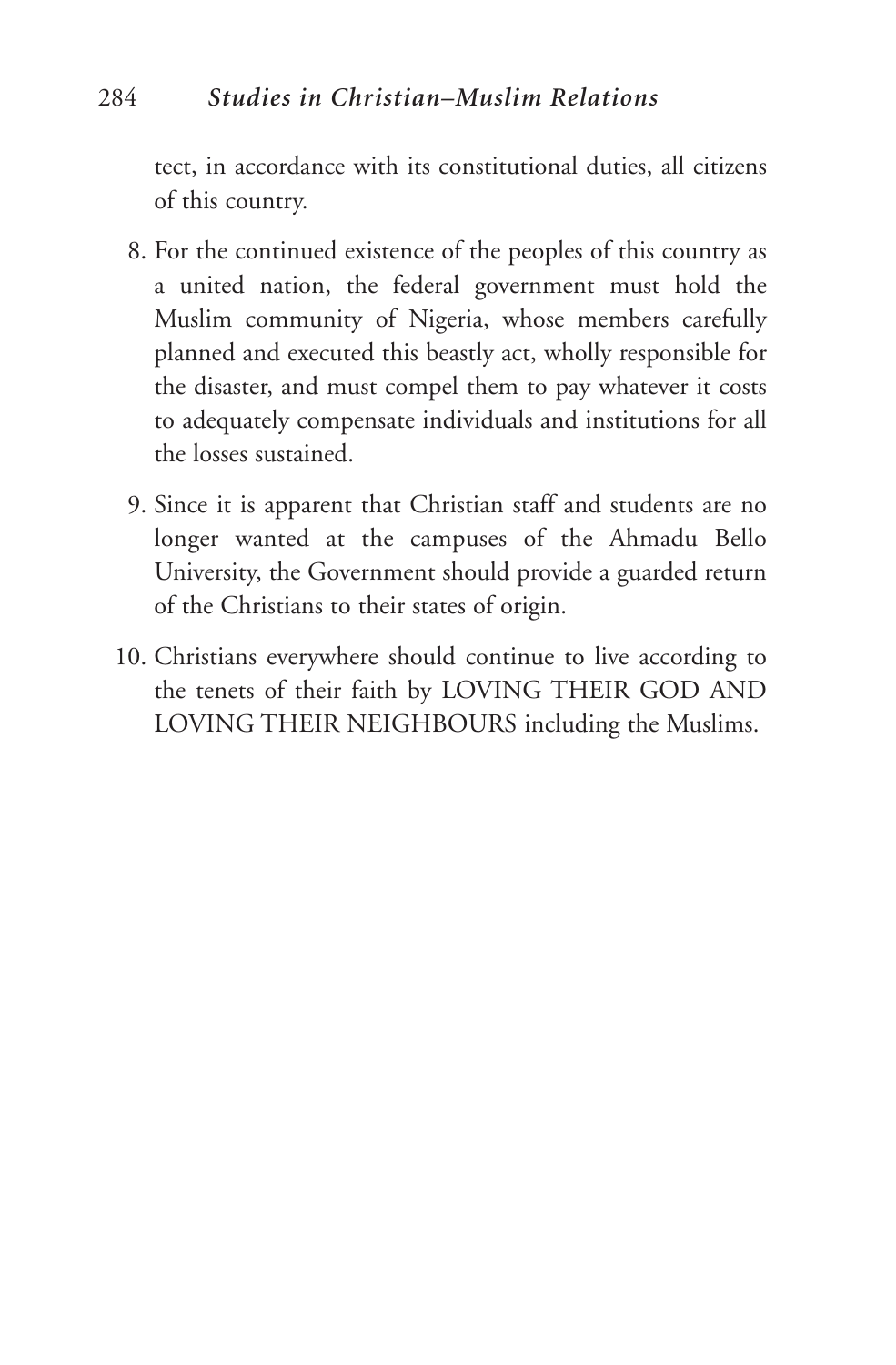# $\blacktriangle$  APPENDIX 10  $\blacktriangle$

MY PERSONAL RECOMMENDATIONS TO THE TRIBUNAL: SUBMISSION TO THE KADUNA STATE TRIBUNAL ON RELIGIOUS AND COMMUNAL RIOTS, 1992. 11 AUGUST 1992.16

## *Reverend Dr. Yusufu Turaki*

# **A. On Religion**

- 1. Where someone's religion is known not to be respected or is looked down upon, and is also not accorded any important social status by a substantial number of another religious or ethnic groups;
- 2. Where a particular religion is usually being used in a derogatory sense, profanation of its sacred places and religious rites by a substantial number of another religious or ethnic group;
- 3. Where someone's religion is seen as a minority religion by a dominant group and in consequence, discrimination and denial of religious rights and freedom are practised against such;
- 4. Where a state machinery uses its own political power to ensure the dominance of one religion over against another or where a powerful and dominant group captures or uses the state machinery to advance the cause of its religion at the expense of others;
- 5. Where religions and religious personalities are attacked or abused publicly by one religious group, the followers are usually aroused in their religious sentiments and can be potentially explosive and violent;
- 6. Where religious groups use crude and anti-social methods of propagation that are provocative and confrontational.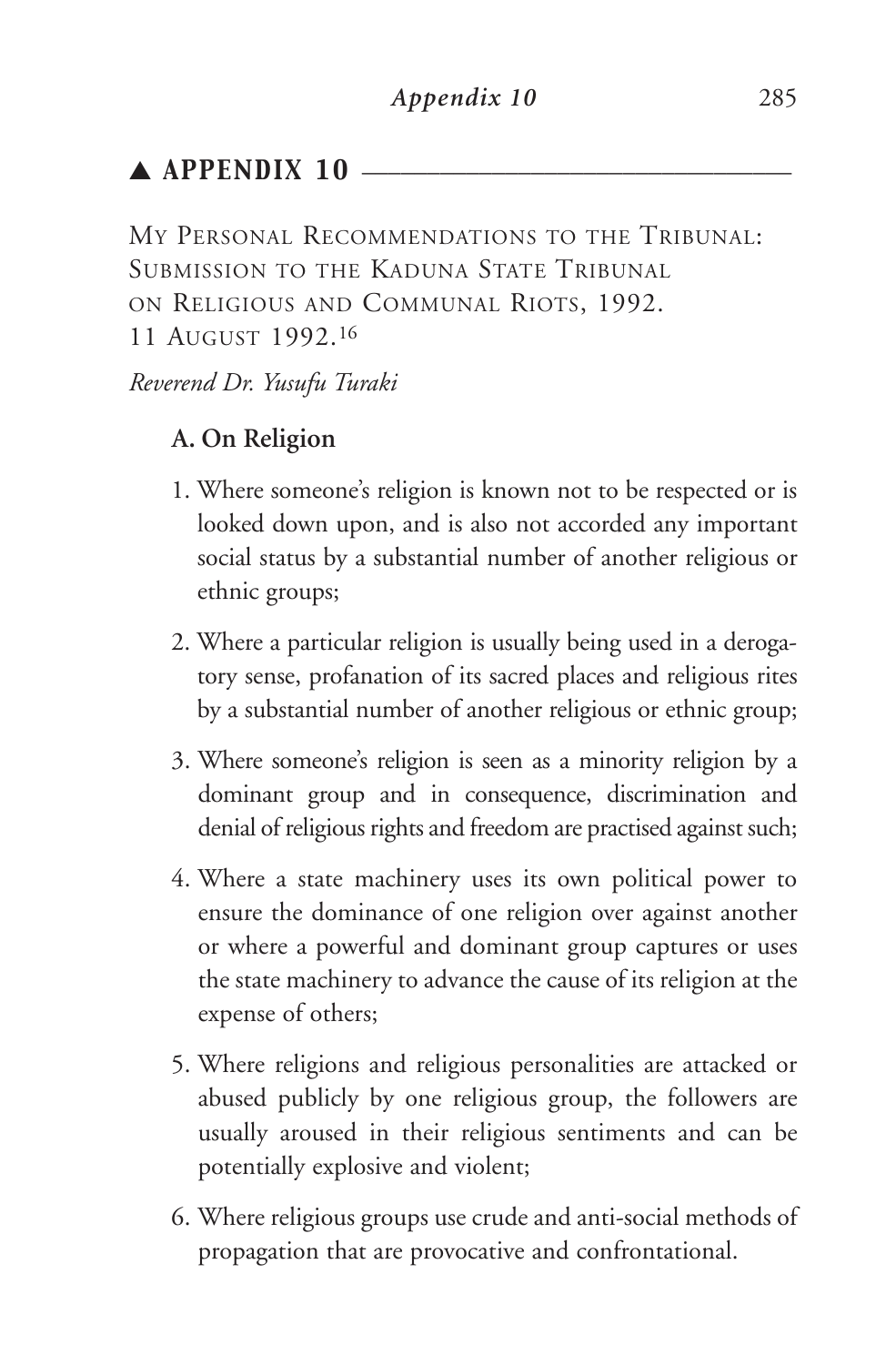# **B. On Ethnicity**

- 1. Where an ethnic group is ascribed an inferior status and socio-political role as a second class citizen;
- 2. Where the culture and tradition of one ethnic group are looked down upon, demeaned and held in contempt by others;
- 3. Where an ethnic group is discriminated against by virtue of its religion, culture, background or section in society;
- 4. Where there is uneven social, political and economic development of ethnic groups and areas of the same geopolitical entity;
- 5. Where there is a dominant-subordination relationship between ethnic groups which leads to social deprivation.

# **C. On Political Arrangements**

How was the colonial social order established in northern Nigeria? The colonial order was characterised by the following which also have long-term consequences in post-colonial Nigeria.

- 1. The Colonial Administration of northern Nigeria practised internal colonialism by placing some ethnic groups under the rule of others. This fact had created an historical deepseated hatred and feelings between ethnic groups.
- 2. In some areas and in some cases, despite the fact that Great Britain granted political independence to those she conquered and ruled since 1900 to 1960, there are still many ethnic groups and tribal groupings that are yet to be politically and culturally independent… today. They are still subject to some Emirs and do not have their own chiefs or chiefdoms. This fact can generate deep-seated resentments and hatred between ethnic groups.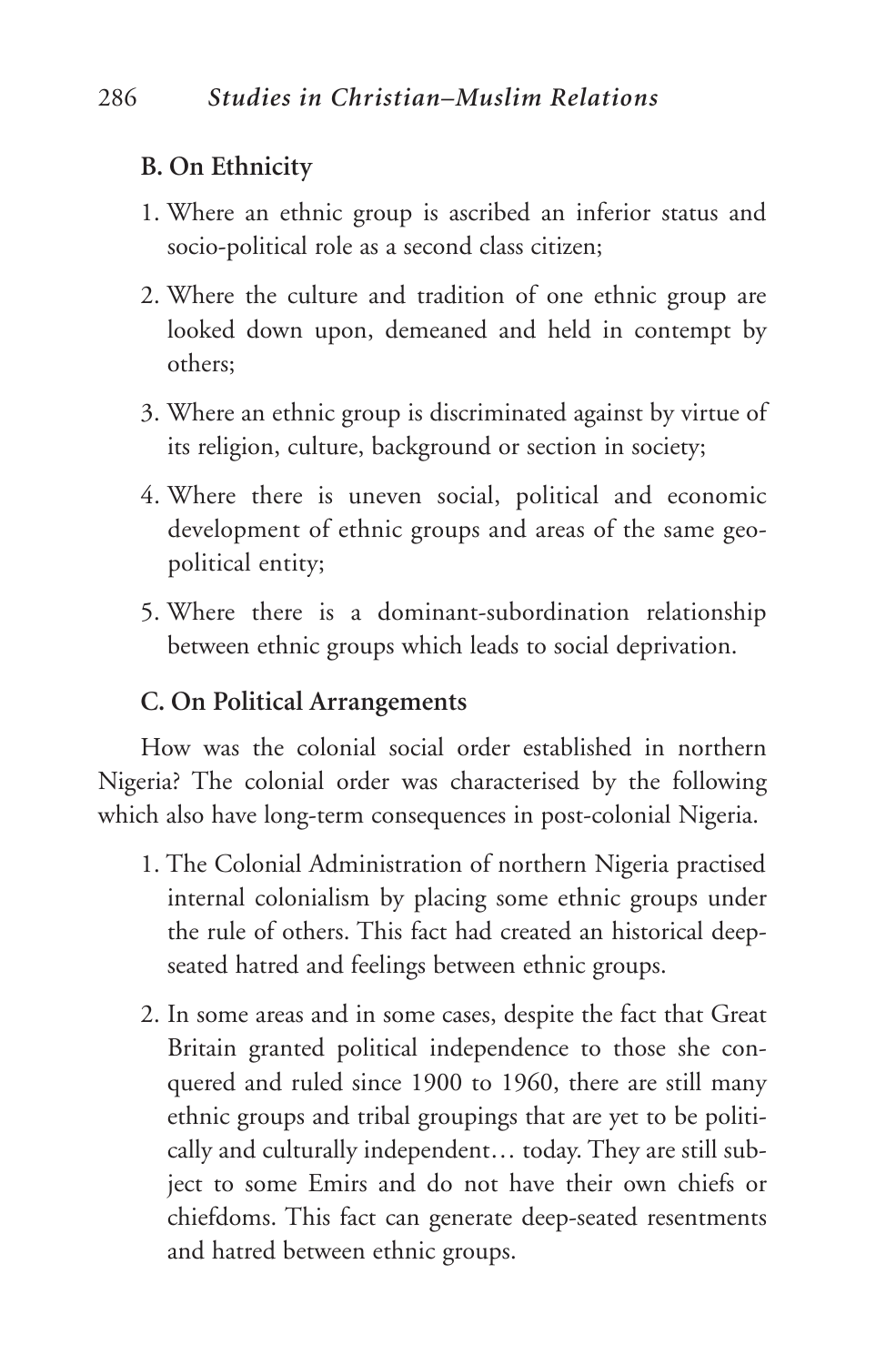- 3. The continued imposition of some Emirs or Chiefs upon some ethnic groups in the northern states and especially in Kaduna State without regard to their culture, religion, tradition and political wish is a serious matter of social justice in a modern democracy. These ethnic groups have been pleading over the decades to political powers that be to have their own Chiefs and Chiefdoms just as other tribes have, but have been denied their cultural and political rights. The perpetuation of this internal colonialism in modern Nigeria is one of the fundamental sources of religious and communal conflict, violence and injustice against the disadvantaged peoples.
- 4. Unless some ethnic groups in Kaduna State, such as: the Bajju, Kataf, Kagoma, Nimzam, Ikulu, Chaikwai, Kurama, etc., have their own chiefs and chiefdoms as it is by the same rights with which other tribes and ethnic groups were given, there cannot be social justice as their cultural, political and religious rights have been deliberately and consistently denied them.
- 5. I have also observed with great dismay the preponderance of cultural, religious and political discrimination in some parts of the northern states, and especially in Kaduna State. This can be observed in the analysis of the pattern of political appointments, the religious and cultural domination of the State's media houses as is reflected by the views and opinions of the dominant ethnic and religious group.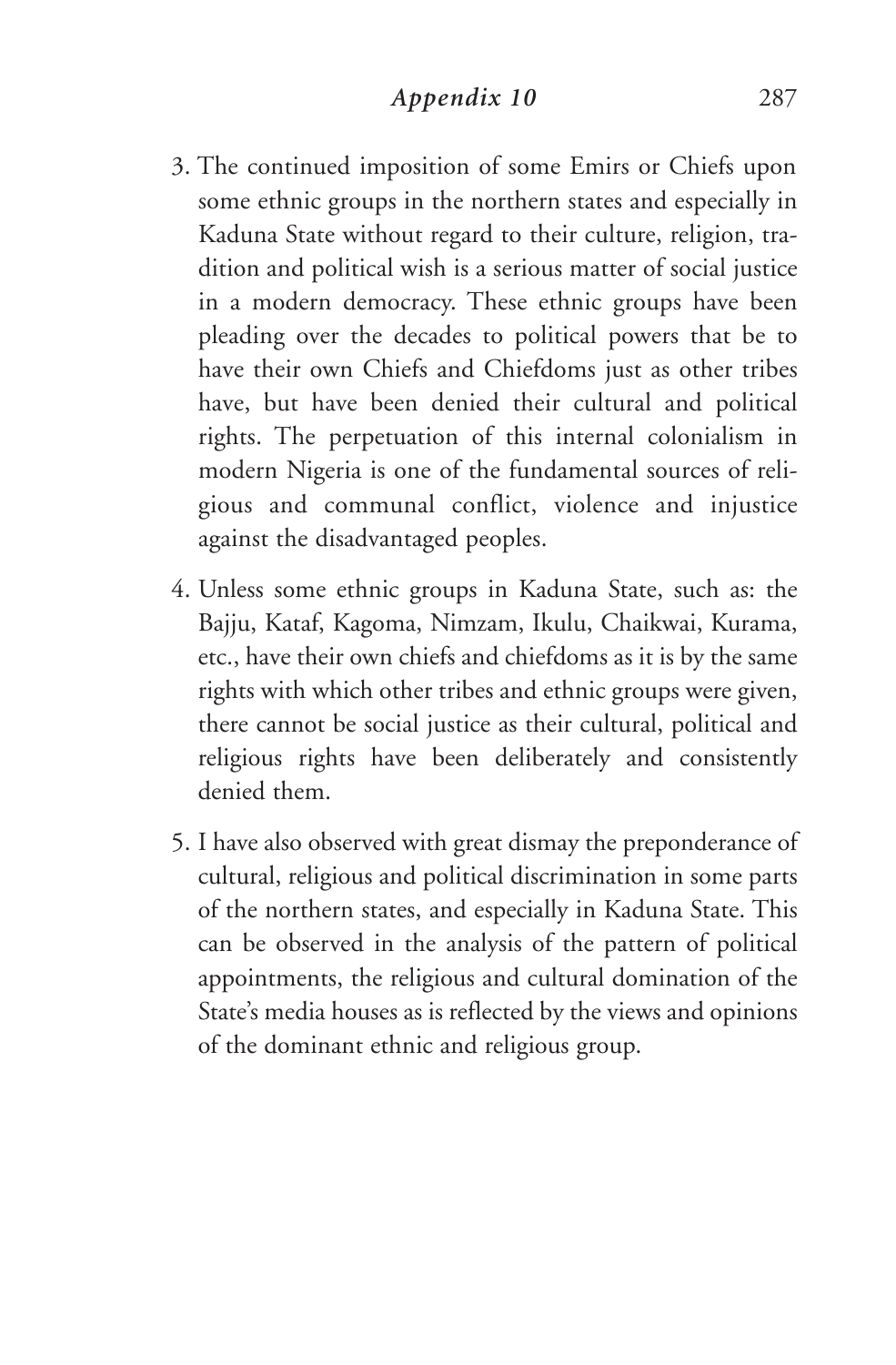# $\blacktriangle$  APPENDIX 11  $-$

RESOLVING THE RELIGIOUS TENSION: NO SHORT CUTS<sup>17</sup>

#### *Anonymous*

Official explanations and responses to recent protests by the Christian Community suggest that the government thinks Christian leaders are either unrepentant trouble-makers or political quacks who are ignorant of the simple rudiments of national governance. President Ibrahim Babangida seemed to say as much when he queried the rationale behind the spontaneous uproar that greeted his lopsided cabinet reshuffle in which he singlehandedly removed Christians and replaced them with Muslims. Merit, he claimed, informed his actions in the current arrangement whereby all the Service Chiefs, the Inspector General of Police, the Chairman Joint Chief of Staff, Defence Minister, Secretary to the federal government and other key ministers are all Muslims.

Government apologists have also been trying to narrow down the protests to personalities, alleging that it was purely on account of Generals Domkat Bali and Joshua Dogonyaro who were removed from strategic positions.

In all, both the President and his vocal clique of professional advocates have been saying that those raising dust and asking questions are a group of contemporary misfits who cannot move with the changing times in view of their religious bigotry.

Several issues, however, immediately come to mind.

First and foremost, critical minds are asking whether the President's cabinet shuffle could have been the other way round. That is, in spite of his claims to religious neutrality, is it conceivable that Babangida could have appointed an all-Christian Service Chiefs in the year 1989? The answer is in the winds.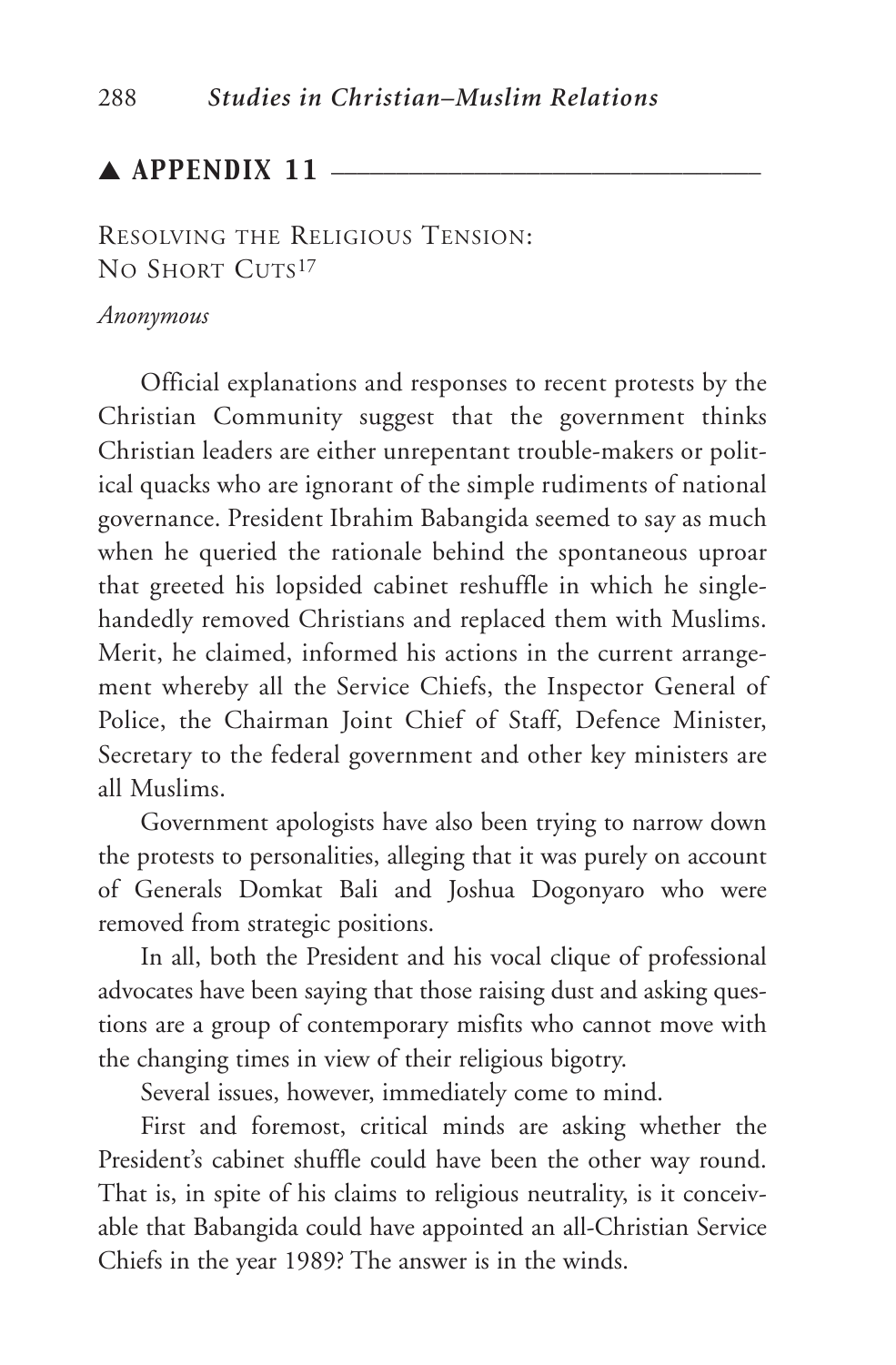## *Appendix 11* 289

The President's men look back into recent history and bring up blind statistics, viz, that all the service chiefs were Christians during Yakubu Gowon's reign (1966–75) and that Muslims did not complain then. What they also do not point out, however, is the fact that that arrangement was more a product of historical coincidence than the political manœuverings of an individual: most of the senior military officers then were Christians. In any case, was there this serious atmosphere of sectarian suspicion and unease as it is today? Has any Christian head of state in this country ever given room for suspicions as this administration had done? Did Gowon steal Nigeria into the World Council of Churches as Babangida smuggled her into OIC? Wasn't it a Christian head of state that broke Nigeria's diplomatic relations with Israel, even though a large section of Christians did not and do not approve of it?

Again critics point out that the concerted efforts to reduce the matter to personality issues between Bali and Babangida is a deliberate attempt to whitewash cracked walls. For it is hard to believe that millions of Christians, usually peaceful, even complacent, could be tricked into street protests on account of an individual who though a noble and notable soldier, was not really publicly known to have pursued Christian political interests. Thus Bali's case is relevant only because it tends to validate suspicions that Babangida's socalled yardstick of merit actually means religious chauvinism.

Keen watchers believe that what Babangida has done is to bluff the Christian constituency in his power schemings. He certainly thinks that in the balance of political power, Christians can be spited without any serious consequences.

Painful as this might sound, such a disposition does not really come as a surprise to people who have been following the trend of affairs in Nigeria. It is evident that hitherto Muslims have held the balance of violence. All the Maitatsine bloodbaths, the incessant pockets of street violence, open air provocative utterances and the massive burning and desecration of Christian worship places were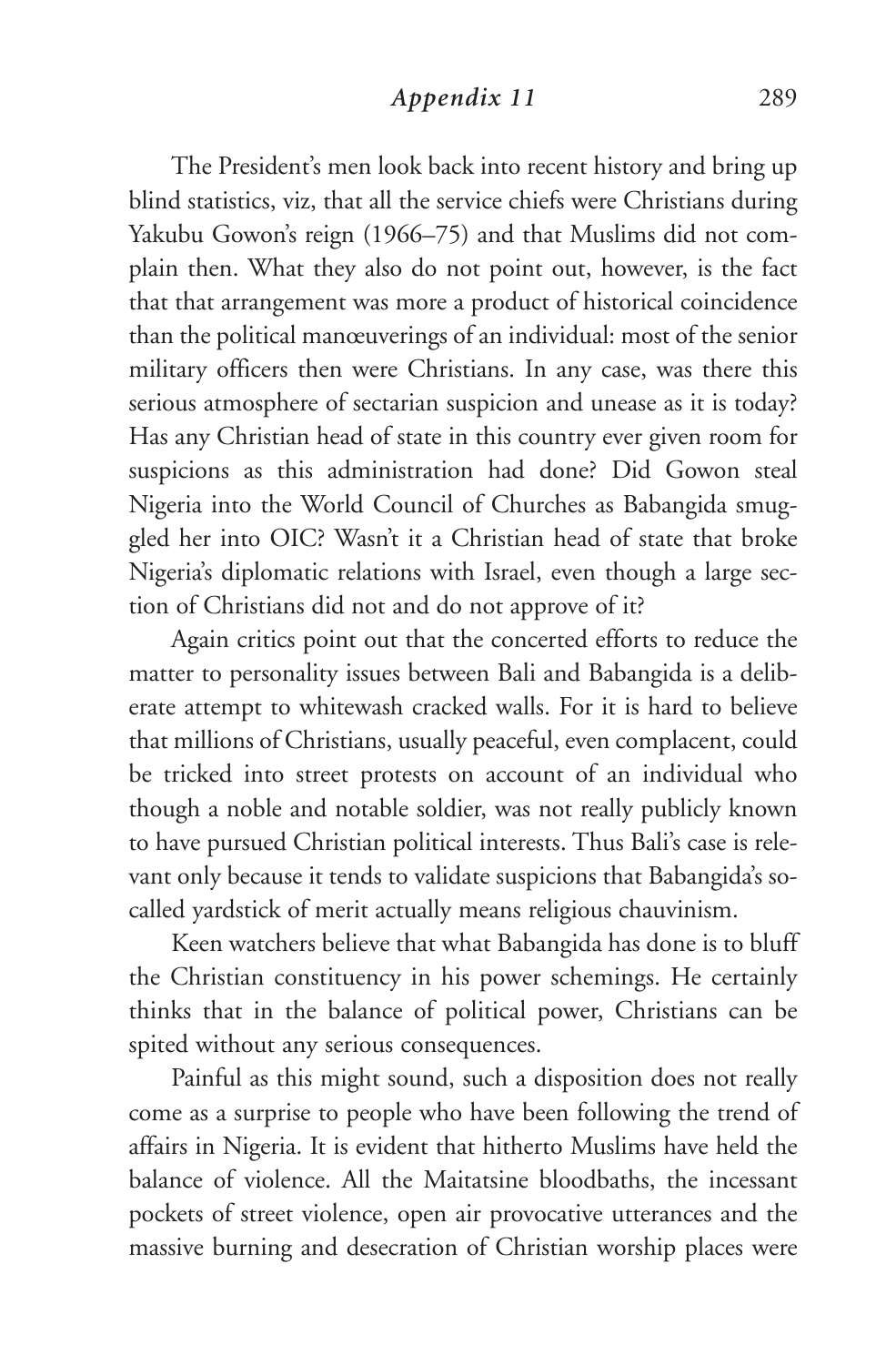all associated with Muslims. Furthermore, open and concealed persecution in form of denial of Certificate of Occupancy to build churches, refusal of some state governments to grant Christians permission to operate voluntary agency schools whilst at the same time funding Islamic educational institutions with government money, open manipulation of facts and situations by authorities in favour of Muslims (e.g. ABU Students Elections of 1988) and bastardising of public institutions to serve narrow religious interests (e.g. *New Nigerian, Triumph*) were all associated with Islam. Up till today Kano Radio and TV and the federal government-owned NTA Kano do not air even one second of Christian programmes. The Christian community in Bayero University cannot put up a chapel.

The catalogue of violent deeds and misdeeds by Muslim fanatics in and outside of government is endless. Having acquired a reputation for violence therefore, government has been deferring to the Muslim populace and doing all it can to pamper, please, pacify, placate, assuage or appease them.

On the other hand, Christians who have always held the balance of peace have perhaps been adjudged incapable of any coherent political action that could seriously threaten the stability of any government. This explains the series of actions and inactions by various governments across the country that cut at the heart of Christian interests. The January street protests by Christians therefore is a culmination of a century of wrongs.

From this perspective, many people even argue that the religious problem principally is not a problem between Christians and Muslims. Rather, it is a problem with government and government officials who are abusing their offices to deal out religious favours or trying to build political constituencies using religion as a bedrock.

With specific reference to this administration, some people even contend that the religious tension is being fuelled deliberately. Such people claim that the President is using religion consciously to create instability in order to perpetuate himself in power. How else,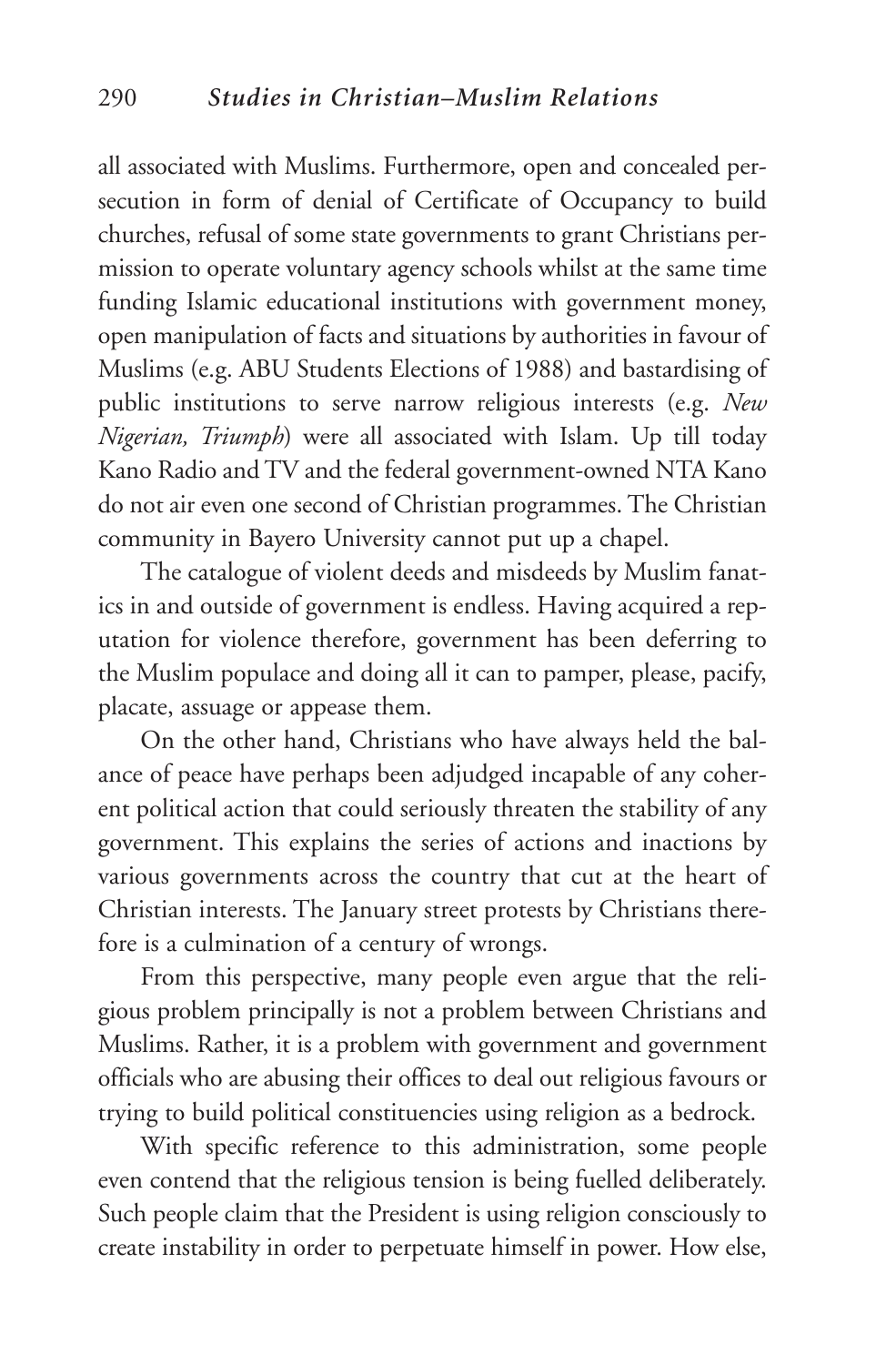## *Appendix 11* 291

they say, can you interpret a situation in which a particular government consistently engages in actions that create distrust and discord among its citizens? Such views contend that even secondary school kids would have anticipated that the recent administrative changes would leave room for wide suspicions. That the President went ahead with them shows that he is trying to play Christians against Muslims in order to cling to power in the divide and rule tactic.

Even more ominous is the suggestion that Babangida's manœuverings might have for him personal imports beyond 1992. Some people claim that the President is using the Islamic constituency, which he feels for now is the strongest and safest, not only to survive through the transitional period, but also as a springboard towards political ambitions beyond 1992. Such theory states that the Muslims are a willing ally for now, because he seems to be dancing along their own paths of ultimate Islamisation of Nigeria.

Although this view might sound far-fetched, some people insist on it especially because Babangida is amassing more power to himself as the transitional period glides to an end instead of gradually disengaging from power himself. Whatever the case, many Christians insist that it amounts to political hypocrisy for Babangida to have expressed surprise that people still talk in terms of religion in this age. "What administration has done the most in terms of igniting the religious flame?" people ask. "Is it not this government?"

Although the religious problem has been a long-standing issue especially in the northern parts, it became a national problem only with the immoral stealing of Nigeria into the OIC in 1986. In this respect, Babangida must be held directly accountable for the mounting tension since then. Now instead of taking practical steps to redress the situation, the government seems to be degenerating from one foul action into another. For example, it is Babangida's government that amended, through the back door, the 1979 Constitution to give the Muslim Sharia law wider jurisdiction than desirable in a multi-religious society. This action contributed greatly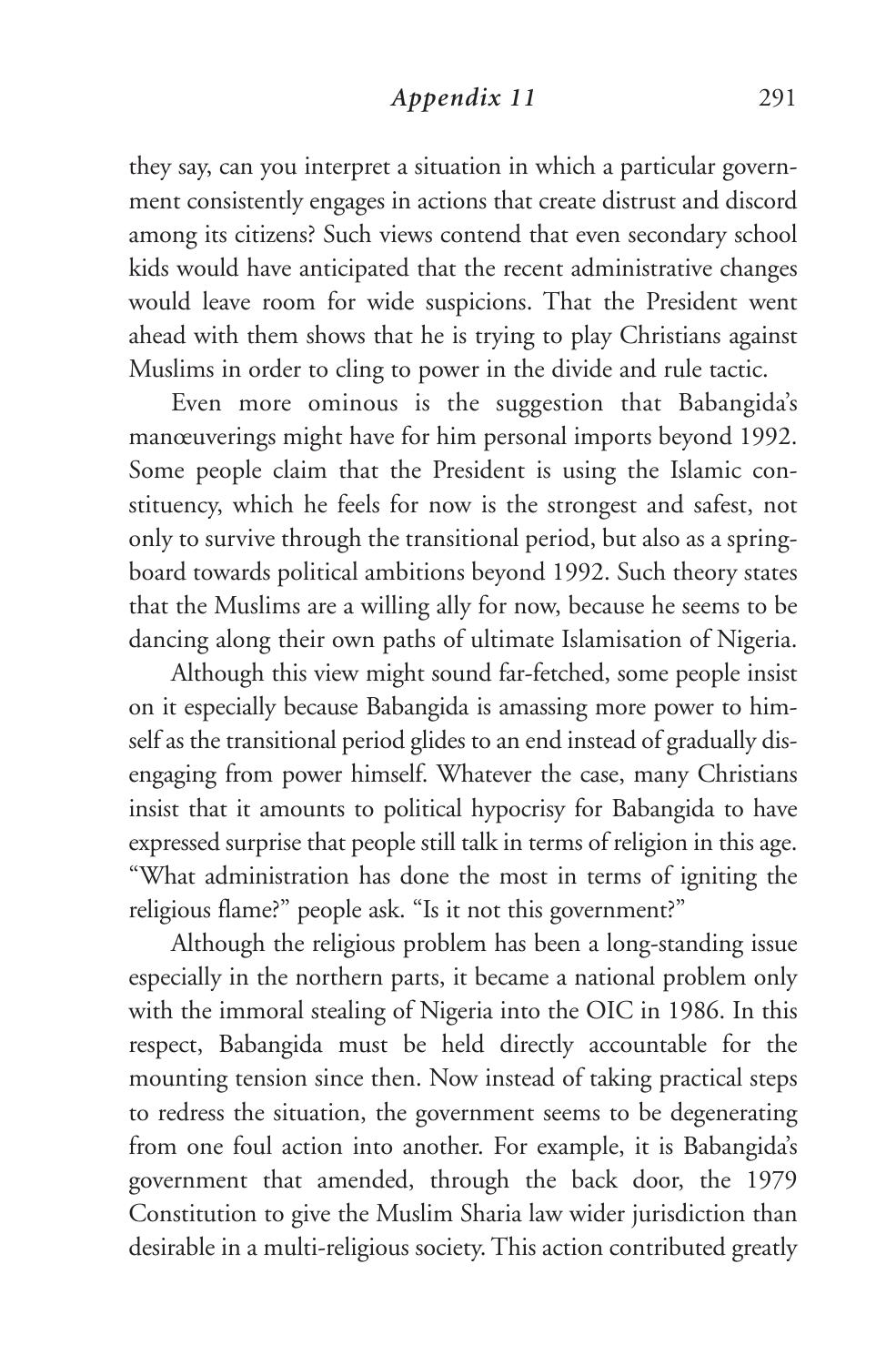to the cantankerous Sharia debate at the Constituent Assembly that nearly set the nation ablaze. Only last year, Babangida's government also came out with a decree establishing a pilgrims commission to cater exclusively for Muslims. So now if government's actions are perceived through the religious lens, that is not without justifiable foundations. Babangida's government is squarely responsible for its own woes.

So what is the solution? "No short cuts," informed analysts maintain. Wishing away the problem, sermonising, enacting decrees, expressing good intentions in public, intimidating citizens and such other cosmetics won't help. The solution lies purely in government not only playing it fair in its actions and policies, but being seen to be so. As long as government is biased, as long as a few Islamic hawks pull the strings, as long as some sacred cows can do anything and get away with it, then it's a matter of time: the religion time bomb will one day explode—and all those nurturing it now will not escape the devastation. May God forbid.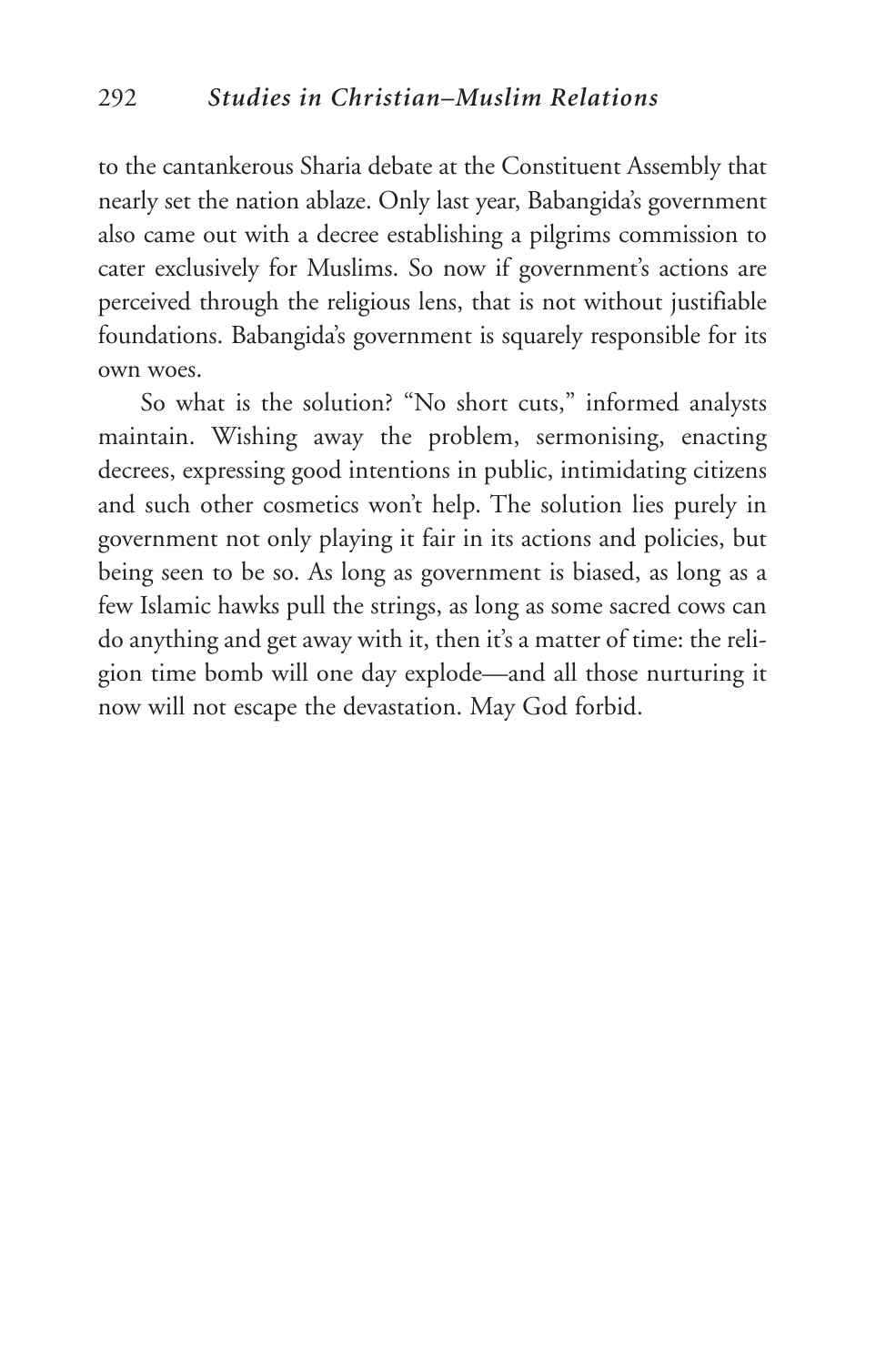# $\triangle$  APPENDIX 12  $\equiv$

# CHRISTIAN RETALIATION INCREASING IN NIGERIA'S RELIGIOUS VIOLENCE18

## *Obed Minchakpu*

(*Compass*) Seventeen Christians from various denominations in Aba, a city in Nigeria's southern Abia State, were arrested in late January over reprisal attacks on Muslims. Sources said Christians were reacting to "incessant" attacks on Christians in northern Nigeria by Muslim extremists. Abia state police authorities reported that the central mosque and several Muslim businesses were damaged in the January 18–19 attacks.

## **20 Muslims Injured**

One of the Muslim victims, Alhaji Idi Ningi, told *Compass* that 20 Muslims were injured and are currently receiving treatment in three hospitals in the city. "Hundreds of our people have escaped to the police barracks," Ningi said. "They are taking refuge at the central police station. Many of them are also women and children." However, the…police commissioner told *Compass* that he had visited the area and the situation was not very serious and has been brought under control.

# **Muslims and Christians Concerned**

But both Muslims and Christians are concerned about the increasing religious violence taking place throughout Nigeria. Senator Adolphus Wabara…called on the Nigerian government to find a lasting solution to the religious conflicts in the country. Alhaji Tanko Bello, a Muslim community leader in Aba city, said they have never supported the attacks on Christians in northern Nigeria. He blamed his fellow Muslims there for creating the conflict.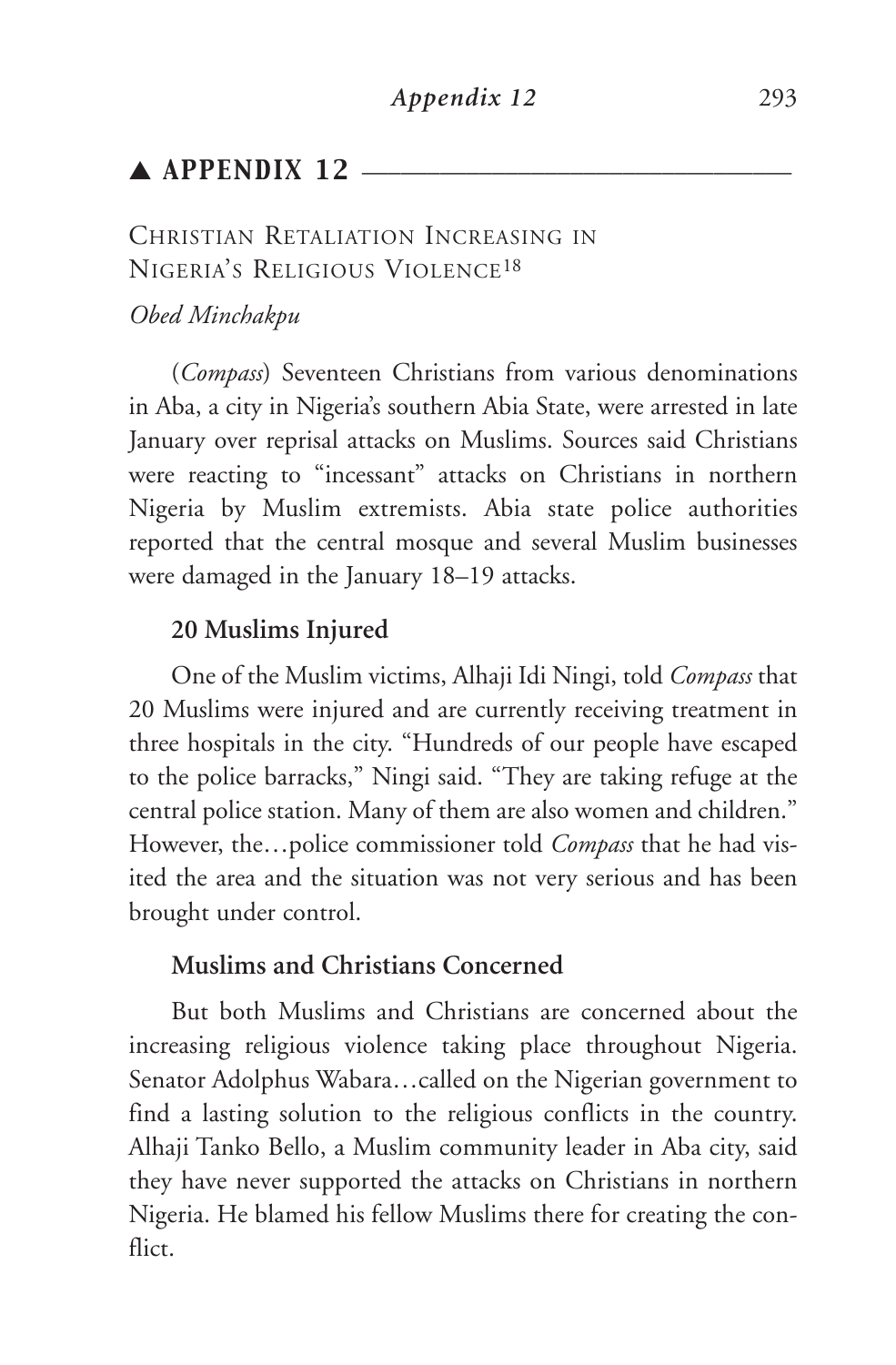Clashes on January 11 between Muslims and Christians in Central Nigeria's Plateau state left two Muslims and one Christian dead. Joel Nimfa, a Christian leader in the Kanam community, was killed in his farmhouse when Muslim bandits attacked the farm and other Christian settlements. According to a police report, two Muslim leaders were beheaded when they led a group of bandits to attack a Christian village.

Conflicts between Muslims and Christians flared up in Plateau state in September 2001, beginning in Jos, the state capital. The crisis escalated and continued throughout 2002. Both sides are showing an increasing frustration with the religious conflict.

## **Christians File Lawsuit against Government**

Christian leaders in the northern state of Kaduna have filed a lawsuit against the Nigerian government, the Kaduna state government, and a Nigerian newspaper, *ThisDay*, over last November's religious riots.

The crisis was ignited by an article in *ThisDay* that led to the death of an estimated 1,000 people and the destruction of about 125 churches in the city of Kaduna.19

Dr. Joseph Bagobiri, Catholic Bishop of Kafanchan and Chairman of the Kaduna state chapter of CAN, announced the court action…, saying, "CAN has taken stock of all the churches and property of Christians destroyed during the riots with a view to demanding compensation from the government and *ThisDay.*"

## **Demanding Compensation**

He added, "While we pursue this case, we would leave the fate of the casualties to God, since vengeance is for Him. We are also aware that no amount of wealth can pay for a single human life, and that is why we are demanding compensation for destroyed churches and not for lives."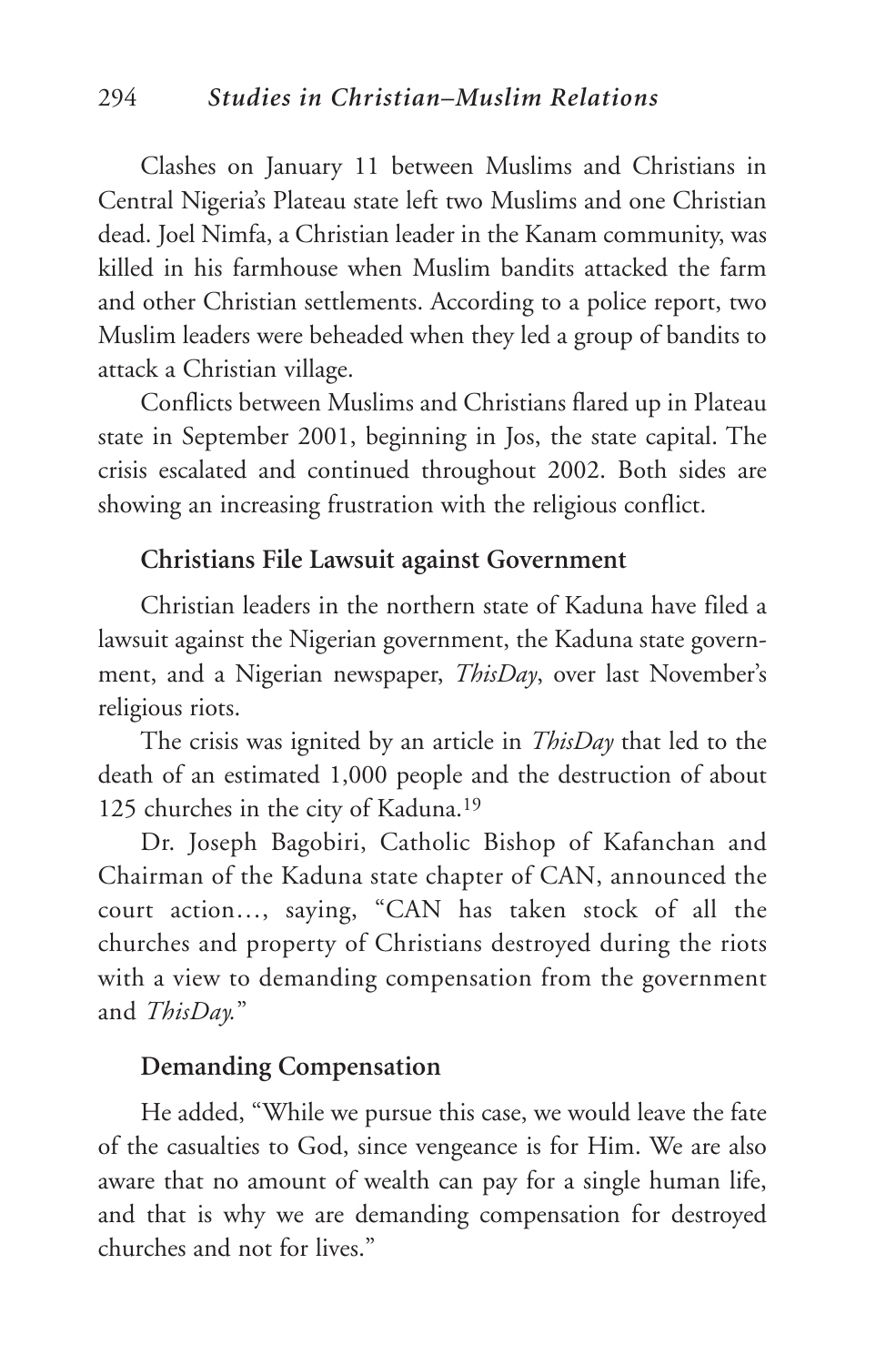## *Appendix 12* 295

The Kaduna state governor called on the federal government to take measures to stem the rising wave of religious fundamentalism. "The nation is sitting on a religious time bomb that can explode any moment with devastating consequences," said Governor Alhaji Ahmed Makarfi. "We go to the pulpits or the rostrum either in the churches or in the mosques, and in the name of our Creator make speeches, which can bring about violence in this country. We forget that we shall all give account to the almighty Allah for all our actions," Makarfi said.

In northern Nigeria's Adamawa state, a dispute between a Muslim cattle rancher and a Christian farmer led to the death of at least nine people. Muslim–Christian clashes allegedly broke out when a Muslim rancher allowed his cattle to destroy the crops of the Christian farmer. An unknown number of Christians gathered and retaliated. Local sources said there has long been hatred between the two religious communities.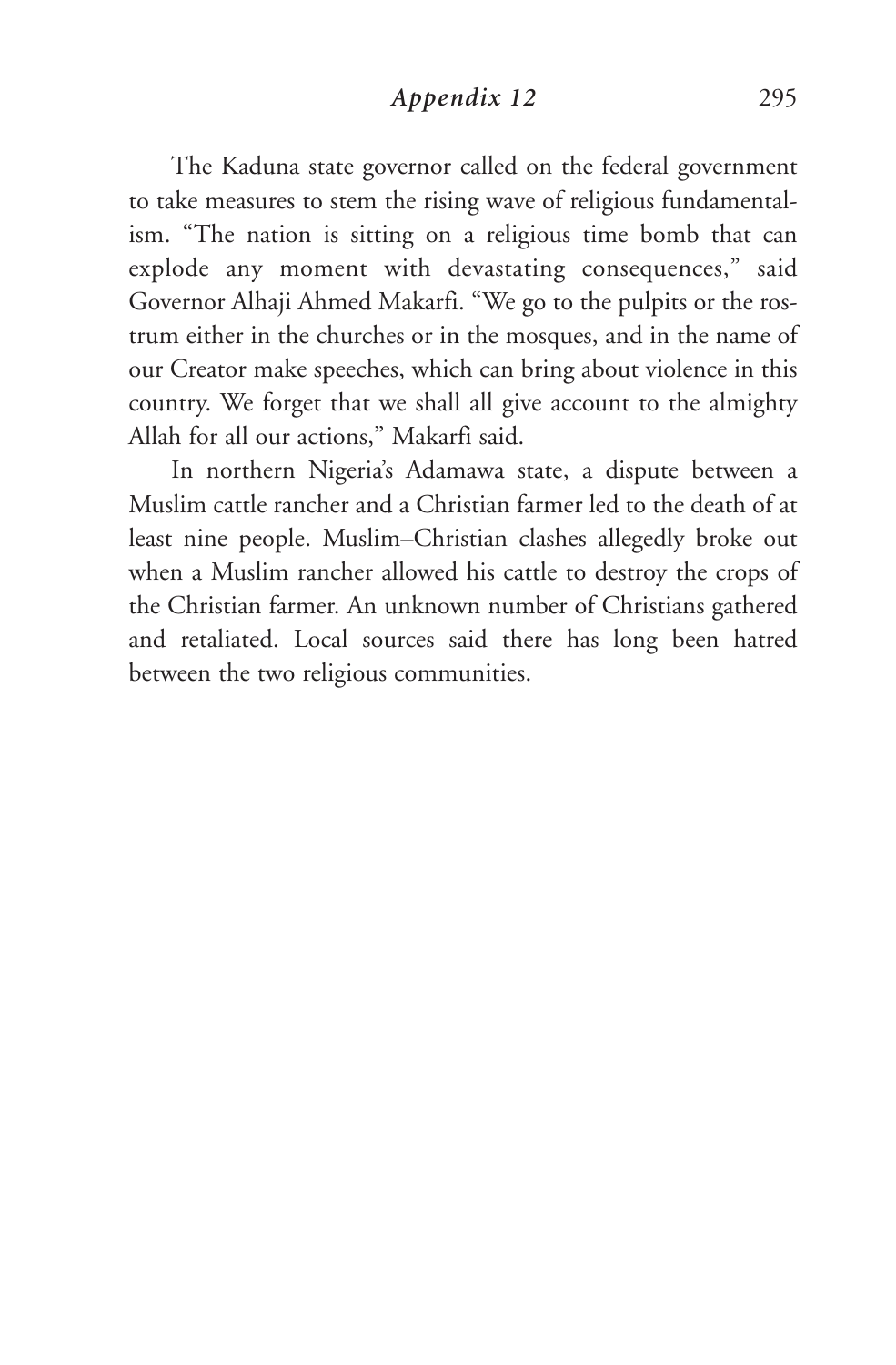# ▲ **APPENDIX 13** —

#### FANATICS, BANDITS AND THE FAILURE OF THE STATE<sup>20</sup>

*Reverend Fr. George Ehusani Secretary-General of the Catholic Secretariat of Nigeria* 

In the midst of widespread protestation from many levelheaded Nigerians, and at the consternation of the international community, a fundamentalist ill-wind has continued to blow through the northern states of Nigeria like a devastating cyclone, consuming lives and property and aggravating the general state of distress in the land. The latest mayhem in November 2002 once again devastated Kaduna, and shockingly extended to Abuja, the nation's capital, which we thought was the last bastion of neutrality in matters of religion and ethnicity. Abuja, our symbol of unity, has lost its innocence. Abuja, the melting pot of Nigeria, has been violated by bandits and fanatics!

The perpetrators of this crime in Kaduna and Abuja last month claimed that they were venting their anger over the botched Miss World Competition in Nigeria, and the unholy comment of a journalist in *ThisDay* Newspaper against the person of the holy prophet Muhammed. And in spite of passionate pleas for forgiveness by the Newspaper management, the fanatics went to town to avenge the alleged offence on all non-Muslim Nigerians and their properties! It sounds incredible, but why else were Churches razed and Christians killed in Kaduna? Why else will cars and shops belonging to non-Muslims be destroyed in Abuja? Is it the Christian Association of Nigeria that sponsored the Miss World Competition? Or does *ThisDay* belong to the Catholic Archbishop of Kaduna?

Since February 2000, Sharia-related violent riots during which hundreds of lives are lost, and churches, shops, cars and houses belonging to Christians and southerners are burnt, have become a regular feature in Kaduna, Kano, Jos, Zaria and Bauchi, where a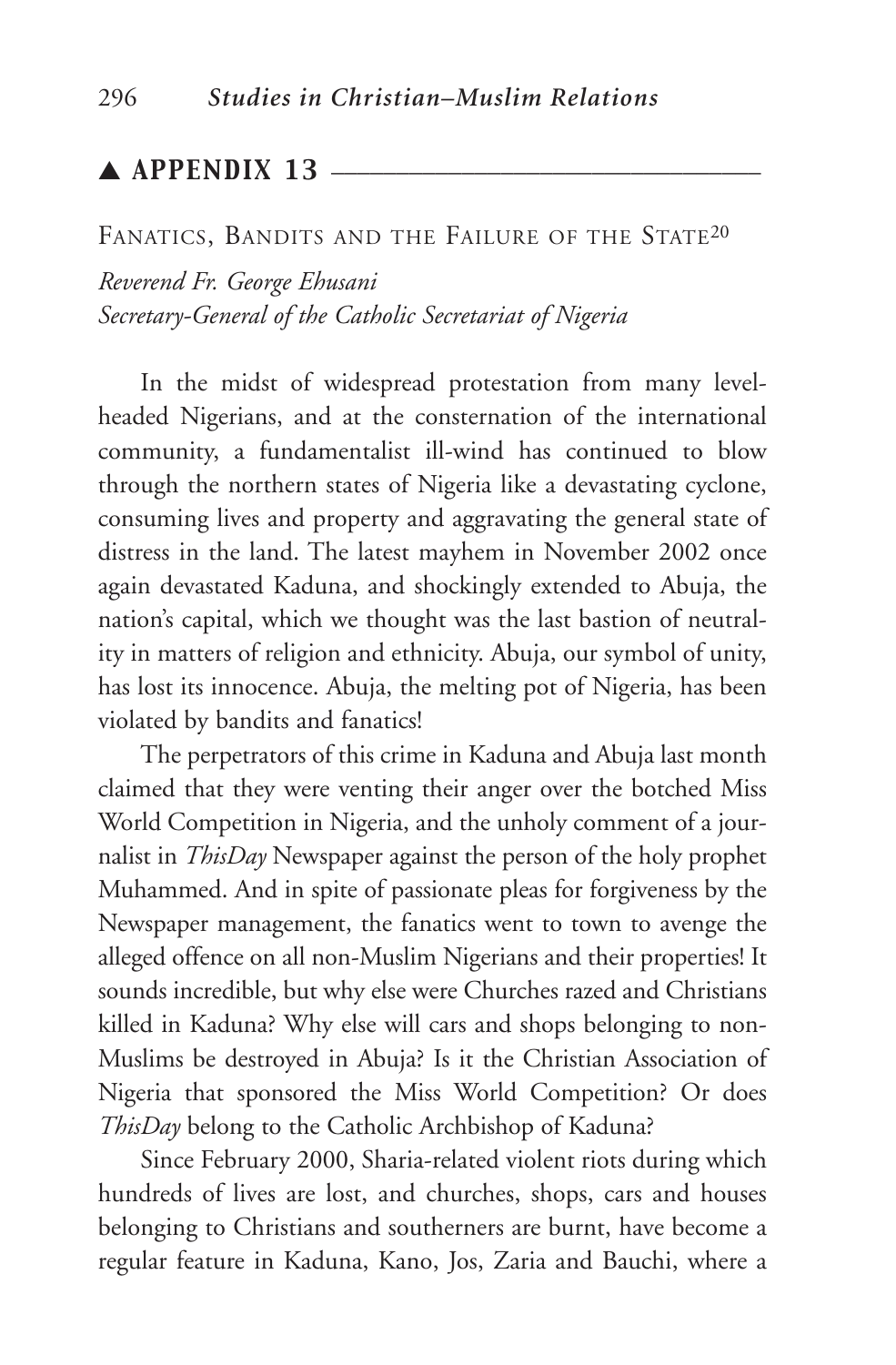## *Appendix 13* 297

large population of Christians live alongside Muslims. But what we have been witnessing in Nigeria in the last few years is actually the failure of state and the collapse of governance. There is nothing on the ground to demonstrate that ours is not a land run over by political bandits, ethnic warlords and religious fanatics. The average citizen now seems to have lost confidence in the capacity of those in power to protect lives and property.

Where one part of the country can decide to enforce criminal elements of the Islamic legal code that are clearly at variance with the nation's constitution, cutting off the limbs of petty offenders, condemning poor adulterers to death by stoning, and harassing those who do not share their faith every so often, the impression created is that no one is in charge of our affairs, and there is no law and order in place. With a selfless, visionary and prudent leadership, the thousands of deaths we have recorded, and the millions of Naira worth of property that have been destroyed in the last few years, could have been avoided.

I hold the current leadership of the Nigerian State responsible for the massive destruction of lives and property in Kaduna, Jos, Kano, Zaria, Bauchi and elsewhere, over the Sharia controversy, and at the hands of Islamic fundamentalists, because the president and his team have remained indolent and insensitive in the face of a very explosive situation. I hold President Obasanjo and his team accountable for the blood and tears in Kaduna and other parts of the North, where non-Muslims have lost their right to live in peace, for it is the primary duty of government to protect innocent and law abiding citizens from the nefarious activities of hooligans, bandits and fanatics. I hold those in power responsible for the pain and anguish that is the lot of the innocent citizens of northern Nigeria who for the umpteenth time have been rendered refugees in their own country, because I expect them to own up to their ineptitude and resign from their high office, if their being in office makes no difference for the internal security of the nation.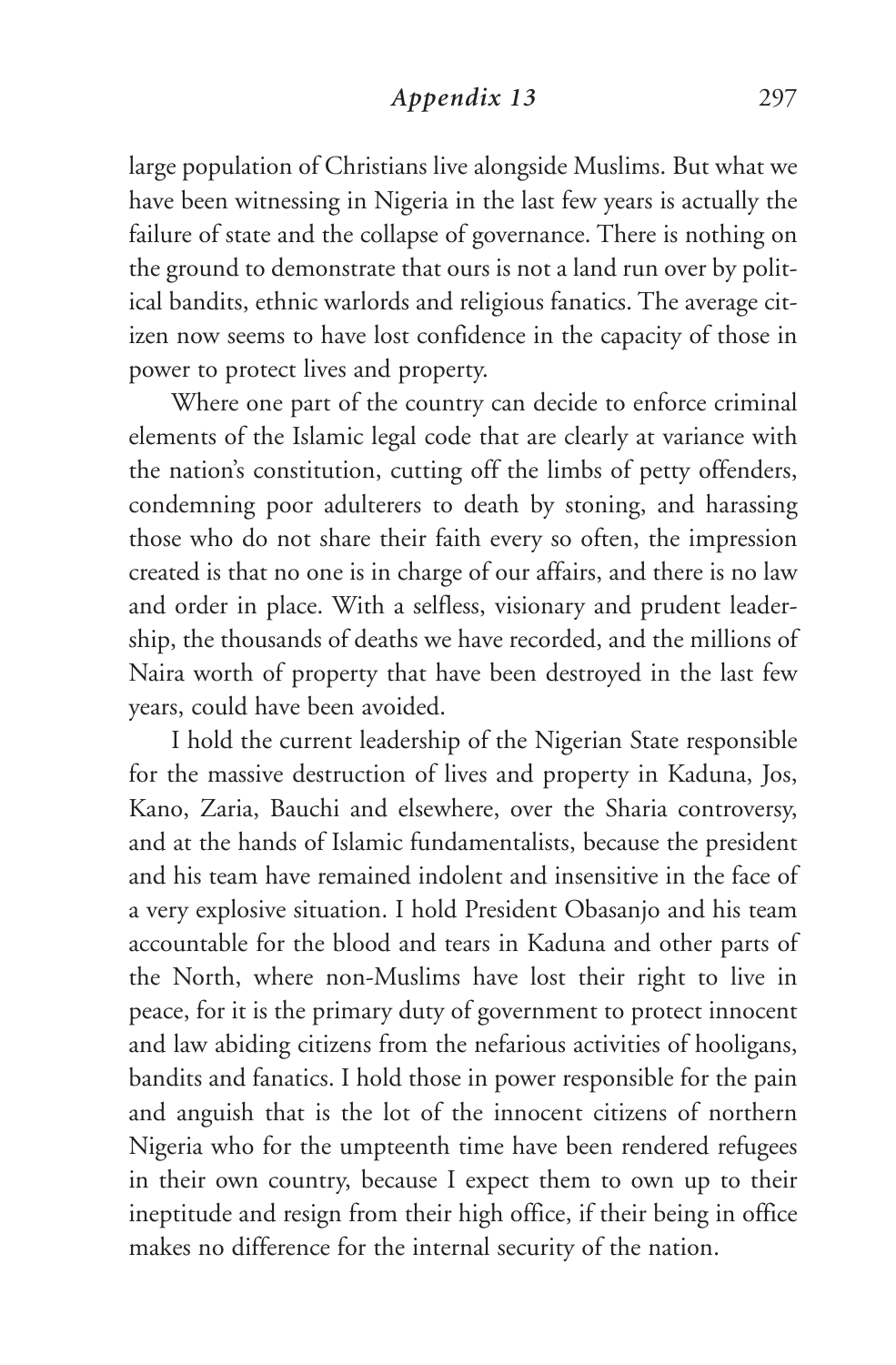True, after three and a half years in government, the present crop of leaders have done little to improve the lot of Nigerians. The economy remains comatose in a country that is otherwise abundantly blessed by the creator. Unemployment, especially youth unemployment, has soared, as a result of which the mass of our young people are losing hope and losing patience. Our schools, hospitals, and other social infrastructure are in an embarrassing state of decay. The population itself is more divided today than it ever was, since the end of 1967–1970 civil war. And now religious violence has been added to our multiple woes. Yet in the midst of all these calamities, our leaders are carrying on business as usual.

Our public office holders are feeding fat on our scarce resources, selling the poor for a pair of sandals and playing games with the fate and fortune of our children. There are allegations and counter allegations of bribery, running into hundreds of millions of Naira, and involving high-ranking members of the legislature and the executive. Young Nigerians have become angry, restive and violence prone. They are capitalising on anything they can find to vent their anger. Yesterday it was ethnicity. Today it is religion. Tomorrow it may be political affiliation. And there are politicians who fan these flames of violence for their own selfish political advantage. But where does all this leave Nigeria?

In the midst of the madness of today, peace-seeking Nigerians and civil society groups must begin to take the elected representatives of the people to task with regard to their commitment or otherwise to creating the enabling environment for peace and social well-being. The saner elements in our society must begin to take the president, the governors, the local government chairmen and the lawmakers at all levels to task on their capacity or otherwise to formulate and defend such legal instruments and pursue such policies that will make for peace, security and prosperity.

It is not enough for us to desire peace for our land. We must be peacemakers as well. We must be committed to designing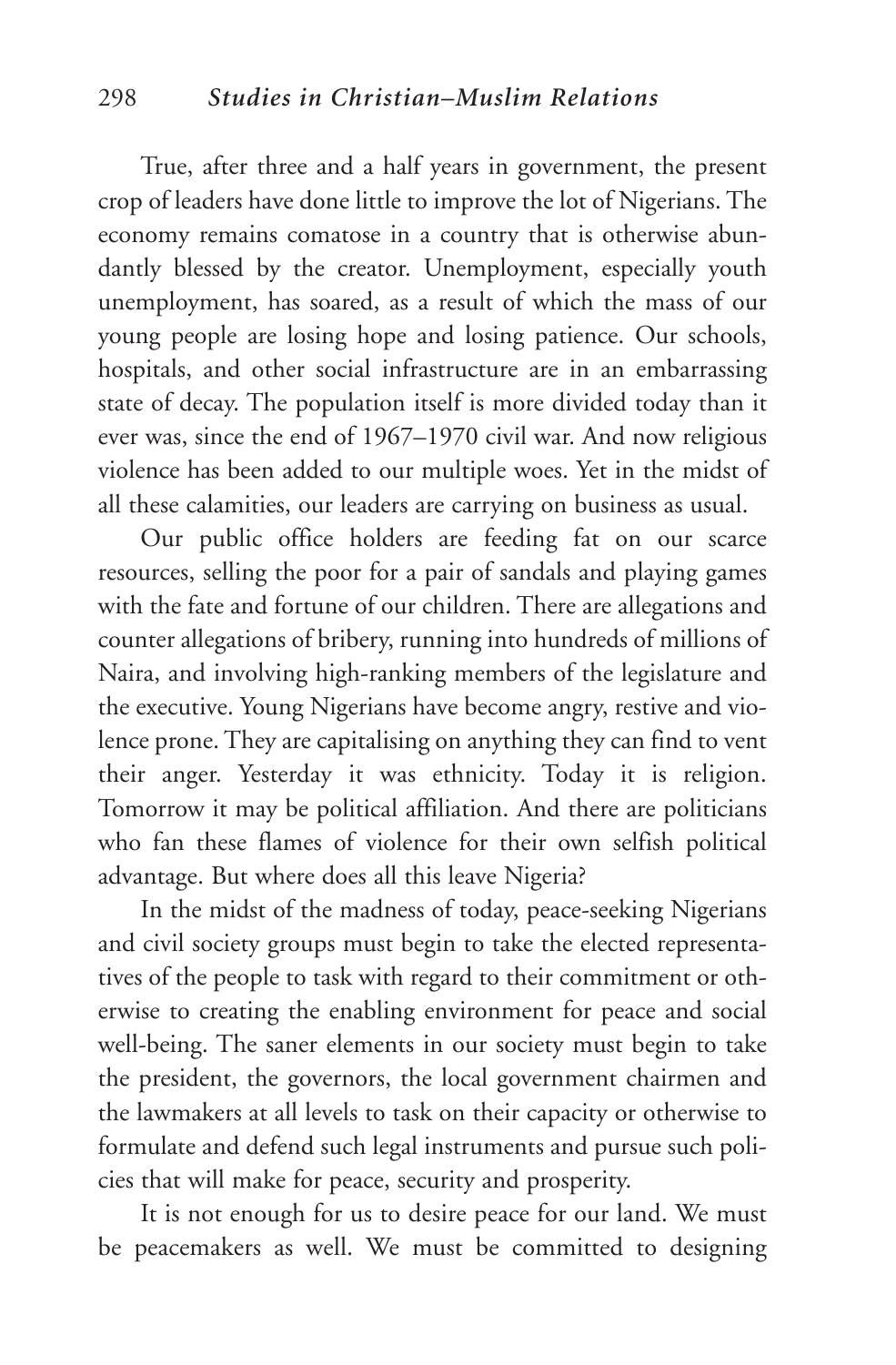strategies to forestall, manage and resolve conflict situations. We must work hard and make sacrifices towards the attainment of the peace of our dream. The men and women of goodwill in Nigeria must constantly be on the watch to ensure that in our evolving democracy, such agents of destabilisation as the gang of Islamic fanatics in the North and their collaborators elsewhere do not hijack our commonwealth for selfish political gains, and transform our land to a theatre of war, a war with no discernible reason and one without frontiers.

In the midst of the madness of today, those who still have their heads in place must reflect together and rise up in defence of the secular nature of our national constitution, or else Nigeria may soon become another Algeria. A stitch in time saves nine, they say. This latest event in the tragic drama of the Nigerian state is one more reason why it is necessary to hold a round table or a national conference to discuss the terms of our social contract as a nation…. We must salvage our country for once from the hands of bandits, hooligans and fanatics. The time to act is now!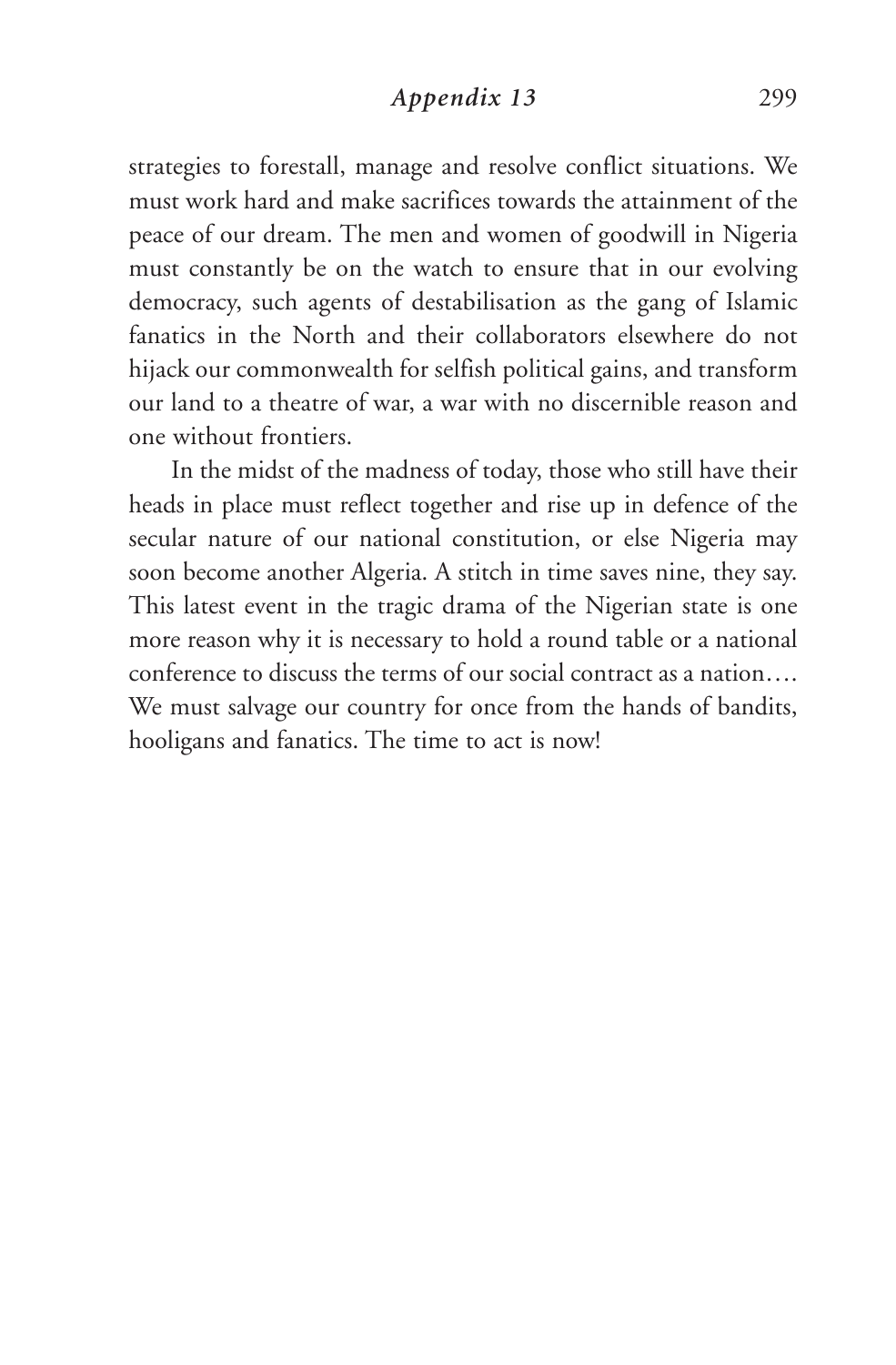# ▲ *Notes* \_\_\_\_\_\_\_\_\_\_\_\_\_\_\_\_\_\_\_\_\_\_\_\_\_\_\_\_\_\_\_\_\_\_\_\_\_\_\_\_\_

<sup>1</sup>I remind you of my earlier warning that English is not the first language for most of the authors of these documents. Nigerian English sometimes differs from that of the Queen, whether in vocabulary, spelling, style, punctuation or grammar. Whole paragraphs are sometimes marked with my unmerciful computer's green! Some of the most glaring differences have been adjusted.

2 See Chapter 3.

3 See Chapter 4.

<sup>4</sup> See Chapter 4. This appendix constitutes most of Chapter V in TEKAN's *Towards the Right Path for Nigeria,* pp. 56–64*.* It is out of print and not likely to be reprinted.

5 Then follows a list of 18 of the highest positions in the federal government all held by Muslims.

6 See Chapter 4. A press statement by some lecturers of Ahmadu Bello University, Zaria, Friday, 13th March, 1987. This document was appended to the 1987 CAN News Release.

7 For information about this debate, see J. Boer, 1979, pp. 478ff and 1984, pp. 142ff.

8 This document is signed by twenty-two lecturers, both Christians and Muslims.

9 See Chapter 5.

10 See Chapter 5.

11 See Chapter 5.

12 See Chapter 5.

13 See Chapter 5.

14 See Chapter 5.

15 See Chapter 6. The release was originally published as an independent document, but it also constitutes "Appendix E" in the 1987 Release of CAN, Kaduna State branch, from where it is copied here.

16 See Chapter 6 in the section Zangon-Kataf.